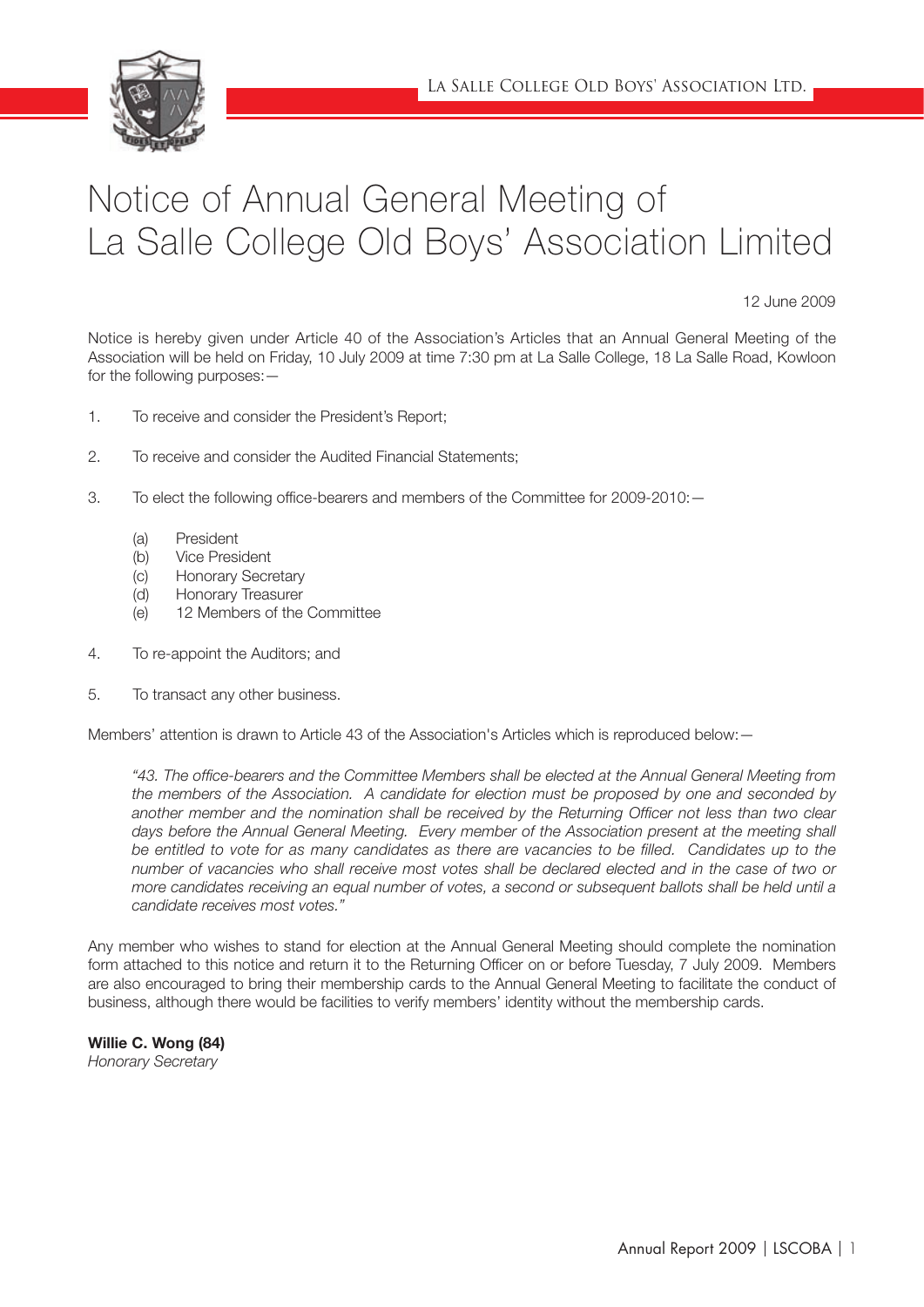

The Returning Officer of LSCOBA c/o La Salle College, 18 La Salle Road, Kowloon Date:

Dear Sirs,

# Nomination for a Position in the 2009-2010 Committee of LSCOBA

We wish to nominate and second Mr. to be President/ Vice-President/ Honorary Secretary/ Honorary Treasurer/ a Committee Member of the 2009-2010 Committee of the LSCOBA.

| <b>Consent by Nominee:</b> I confirm that I am prepared to accept the nomination as stated above. |  |
|---------------------------------------------------------------------------------------------------|--|
|                                                                                                   |  |
|                                                                                                   |  |
| Contact Particulars (home/mobile and/or office): ________________________________                 |  |

*(Members may photocopy this page if necessary)*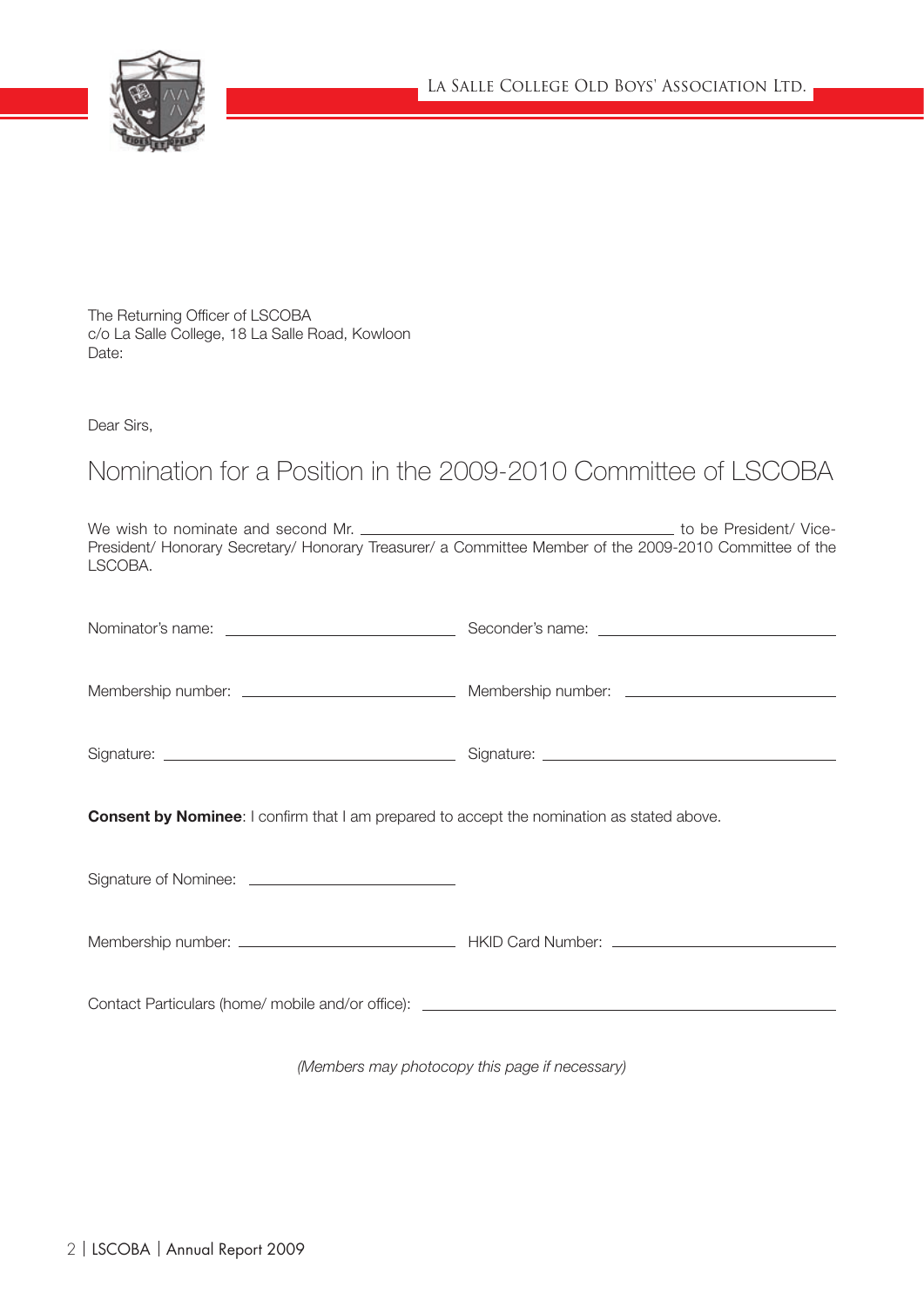

# LSCOBA Annual Report 2008-2009

The Annual General Meeting (the "AGM") of La Salle College Old Boys' Association Limited (the "Association" or "LSCOBA") was held on Friday, 25 July 2008 at the LG1 Conference Room, La Salle College, Kowloon, Hong Kong and was attended by 26 members.

The Committee of LSCOBA 2008-2009:

| President:                 | Mr. Chan Kit Ying, Charles (77)                                                                                                                                                                                                                                                                                                                                                                                                  |
|----------------------------|----------------------------------------------------------------------------------------------------------------------------------------------------------------------------------------------------------------------------------------------------------------------------------------------------------------------------------------------------------------------------------------------------------------------------------|
| Vice President:            | Mr. Huang Robin Mark Garvey (85)                                                                                                                                                                                                                                                                                                                                                                                                 |
| Honorary Secretary:        | Mr. Wong Chak Yin, Willie (84)                                                                                                                                                                                                                                                                                                                                                                                                   |
| Honorary Treasurer:        | Mr. Lam Kwan Chor (77) <sup>1</sup><br>Mr. Chung Wing Chung $(97)^2$                                                                                                                                                                                                                                                                                                                                                             |
| Immediate Past President:  | Dr. Kong Ming Hei, Bernard (76)                                                                                                                                                                                                                                                                                                                                                                                                  |
| Committee Members:         | Mr. Cheung Chuk Wo (63)<br>Dr. Fong Kwok Tung, Gordon (76)<br>Mr. Sin Ching Yin, Jimmy (78)<br>Mr. Shum Chi Kwong, Stanley (79)<br>Mr. Chu Wing Fei (83)<br>Mr. Ho Jing Kan, Patrick (87)<br>Mr. Bo Ho Man, Herman (89)<br>Mr. Chiu Perry (90) <sup>3</sup><br>Mr. Yeung Sze Leung, Philip (93)<br>Mr. Chung Wing Chung $(97)^2$<br>Mr. Chow Chun Hin, Eric (00)<br>Mr. Heung Chin Kit (03)<br>Mr. Ho Pui Fung, Dominic $(03)^4$ |
| Auditors:                  | <b>CWCC, Certified Public Accountants</b>                                                                                                                                                                                                                                                                                                                                                                                        |
| <b>Registered Address:</b> | c/o La Salle College<br>18 La Salle Road<br>Kowloon, Hong Kong                                                                                                                                                                                                                                                                                                                                                                   |

<sup>1.</sup> Mr. Lam Kwan Chor resigned from office as the Honorary Treasurer on 17 January 2009.

<sup>2.</sup> Mr. Chung Wing Chung was re-elected as a Committee Member on 25 July 2008, and was subsequently appointed as the Honorary Treasurer on 19 January 2009.

<sup>3.</sup> Mr. Chiu Perry retired from office as a Committee Member on 25 July 2008.

<sup>4.</sup> Mr. Ho Pui Fung, Dominic was elected as a Committee Member on 25 July 2008.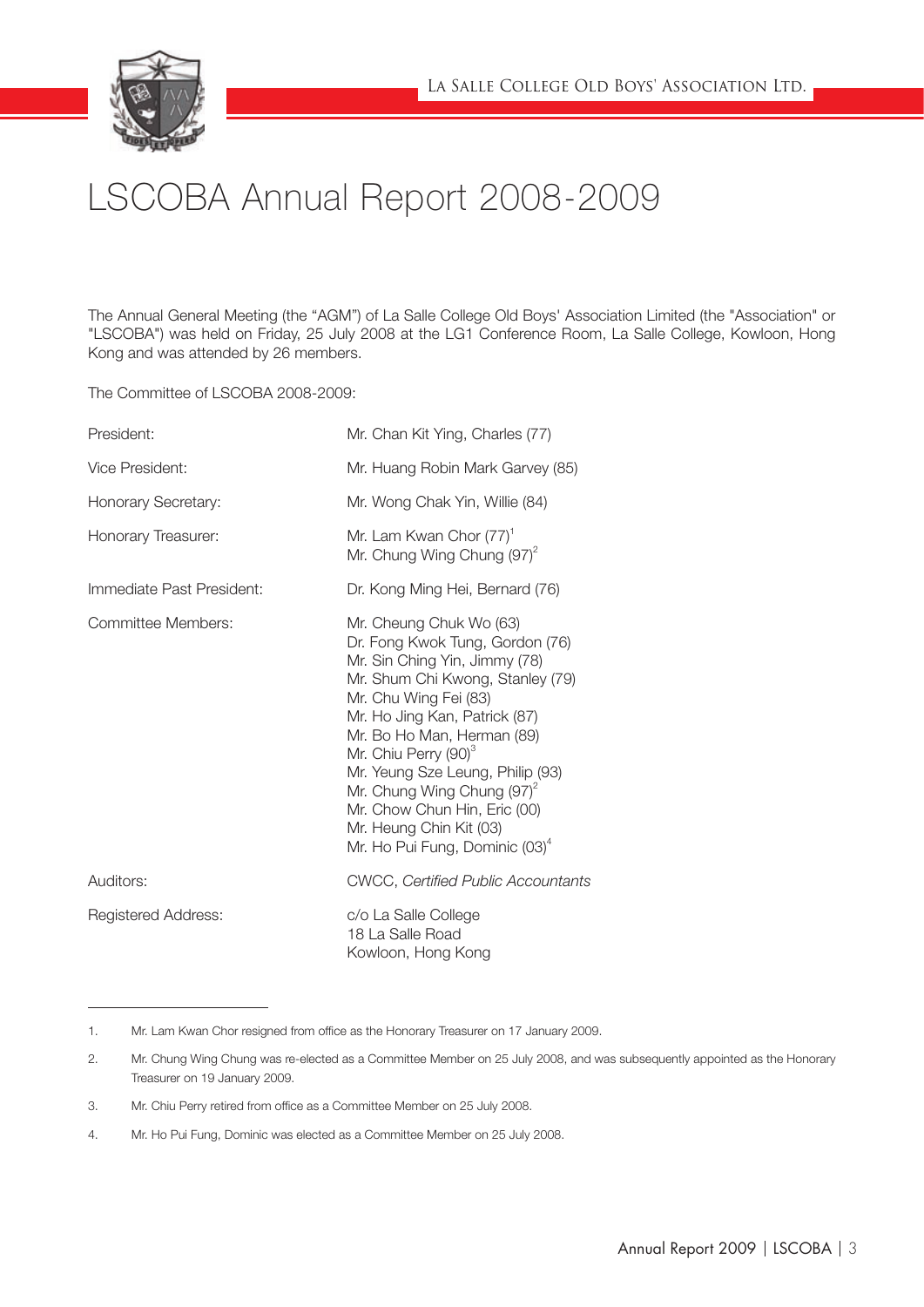



The LSCOBA Committee 2008-2009

The Sub-committees and Task Forces of LSCOBA during the term 2008-2009 were:—

# SUB-COMMITTEES:—

# Alumni Development Sub-committee Credit Card Sub-committee

## Finance Sub-committee

Mr. Chung Wing Chung (97) *HKICPA, ACCA, AHKIoD, AHKMA, MHKSI* Mr. Chan Kit Ying, Charles (77) Mr. Huang Robin Mark Garvey (85) Mr. Wong Chak Yin, Willie (84) Mr. Lui Chi Hung, Alan (79) *HKICPA, FCCA, ACA, CGA, Hon. FITA* (Independent member) Mr. Yuen Ka Cheong, Samuel (91) *HKICPA, FCCA, ACA, ACGI* (Independent member)

Heritage Sub-committee Souvenirs Sub-committee Mr. Huang Robin Mark Garvey (85) Mr. Chung Wing Chung (97) Mr. Chu Wing Fei (83) Mr. Bo Ho Man, Herman (89)

IT and Communication Sub-committee Sports Sub-committee Mr. Chu Wing Fei (83) Mr. Chung Wing Chung (97)

Mr. Yeung Sze Leung, Philip (93) Mr. Ho Pui Fung, Dominic (03)

# TASK FORCES:—

Mr. Cheung Chuk Wo (63)

Mr. Huang Robin Mark Garvey (85) Mr. Heung Chin Kit (03) Mr. Cheung Chuk Wo (63) Mr. Ho Pui Fung, Dominic (03)

Newsletter Task Force Mr. Ho Jing Kan, Patrick (87) (Chief Editor) Mr. Ho Pui Fung, Dominic (03) Mr. Heung Chin Kit (03)

Dr. Fong Kwok Tung, Gordon (76) Mr. Lee Siu Fung, Roger (85) Mr. Chow Chun Hin, Eric (00) Channel Mr. Yeung Sze Leung, Philip (93)

Mr. Wong Chak Yin, Willie (84) Mr. Bo Ho Man, Herman (89)

Recreation Sub-committee Student Affairs Sub-committee Mr. Chow Chun Hin, Eric (00) The Mr. Shum Chi Kwong, Stanley (79)

China Affairs Task Force **School Liaison Task Force** School Liaison Task Force Mr. Chan Kit Ying, Charles (77) Mr. Sin Ching Yin, Jimmy (78)

Global Alliance Task Force Task Force The Young Member Section Task Force

4 | LSCOBA | Annual Report 2009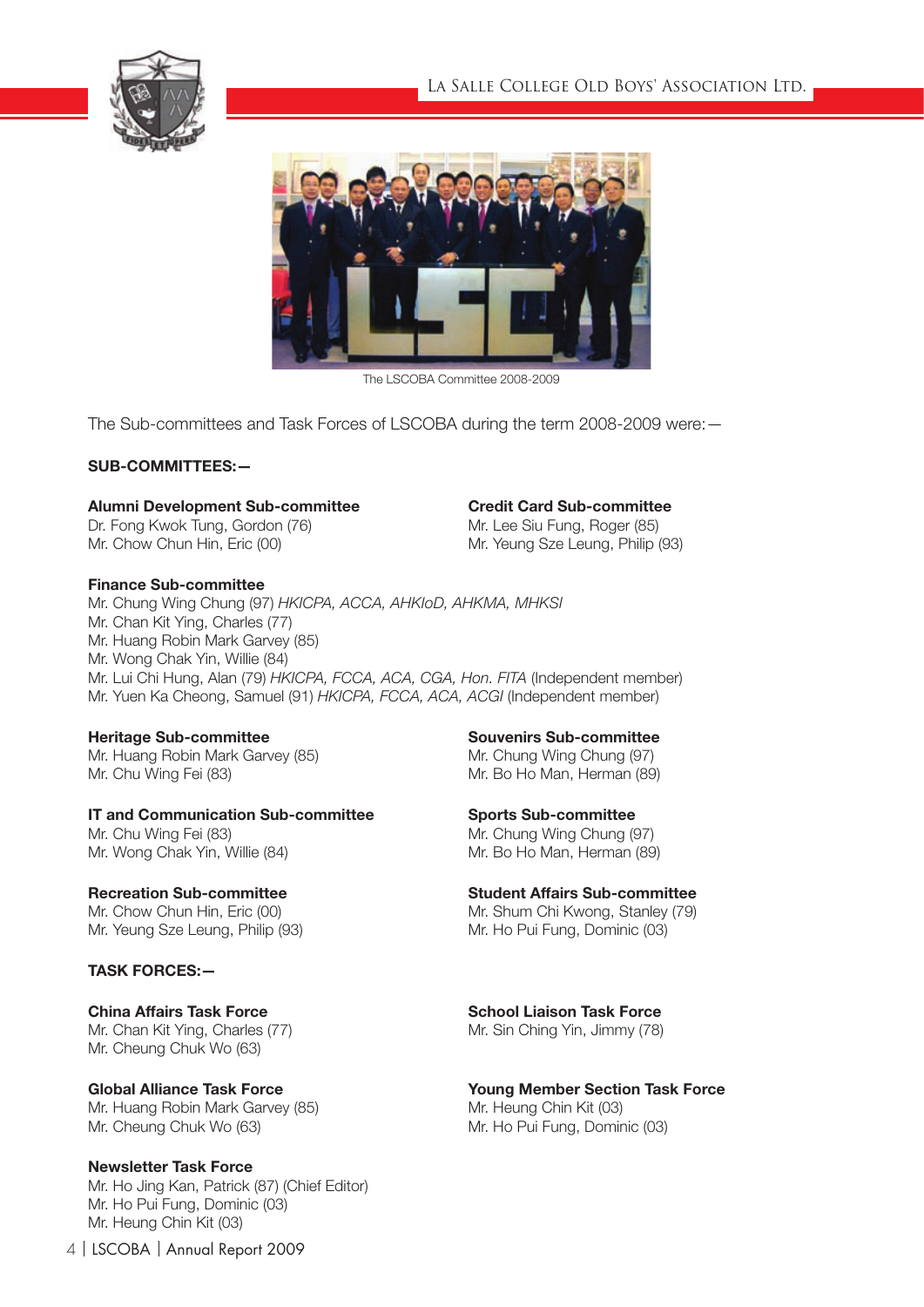

# Message from the President 2008-2009

Dear Members of the Association,

Following is my report for the past term.

A recollection of the happenings of the Association has been faithfully recorded in the Annual Report and all financial figures likewise in the Audited Accounts; not to be redundant, I will only highlight here some of those events that call for special mentions.

## HSBC Rights Issue

On 2 March 2009, HSBC Holdings Plc announced that it proposes to raise US\$17.7 billion by way of a fully underwritten Rights Issue on the basis of five New Ordinary Shares for every 12 Existing Ordinary Shares. The Issue Price for Shareholders on the Hong Kong branch has been set at HK\$28.00 per New Ordinary Share.

As of 2 March 2009, the Association has 36,673 shares on hand. The basic reason these HSBC shares were acquired by our predecessors is to meet unanticipated needs of the Association or urgent financial requirements of the College in future. I wish to stress the two words "unanticipated" and "urgent" in the last sentence. The LSCOBA leadership has largely been able to stick to this approach and this investment holding has grown over the years as in most years, like the current practice, all dividends are taken in scripts. There had been isolated incidences where cash dividends were taken over scripts to support the cash position of the Association during tough times a few years back. Nonetheless, we believe that they were exceptions not the rule.

Since the Association has a sizeable holding of HSBC shares which is its single largest asset, in order to hear the views of members over this matter, a happy hour gathering was held on 16 March 2009 with some 30 old boys attending. Different options were raised and discussed. A partial subscription was favoured by most as it would not deplete the cash reserve of the Association to such a low level as would a full subscription and subsequently, at the Board Meeting of LSCOBA on 22 March 2009, the Board of Directors resolved to exercise 10,000 rights to purchase HSBC shares at HK\$28 each and to sell the remaining 5,280 rights.

# Financial Prudence

Talking about prudent financial policy, I wish to stress that this policy applies to all events of the Association. The Conveners of every sub-committee or task force are required to submit their annual budget or per event budget to the Finance Sub-committee for review and approval before they can proceed. Most events of the Association are expected to be self-financing or able to generate a reasonable surplus for the Association's administrative expenses and other commitments like the granting of scholarships to the school. In fact, the Association has in recent years, greatly expanded its income sources (with monthly events which are revenue generating) while exercising high budgetary prudence. The bulk of its cash outlay has been for donations to the school, and our administrative expenses are kept to a minimum. Even the appearance of a 'deficit' last year was due to donation pledges made but not accrued in the previous terms. Hence, if one looks at the accounts with the previous two years together, the Association's P&L was still in the blue after making some large donations to the school for its 75th Anniversary. All in all, LSCOBA is in sound financial conditions.

# The LSCOBA Credit Card Program

The LSCOBA Visa card was launched in December 2004 with an aim to provide privileges, discounts and one of the most generous cash rebates to our credit card holding Members when using the card. Moreover, Wing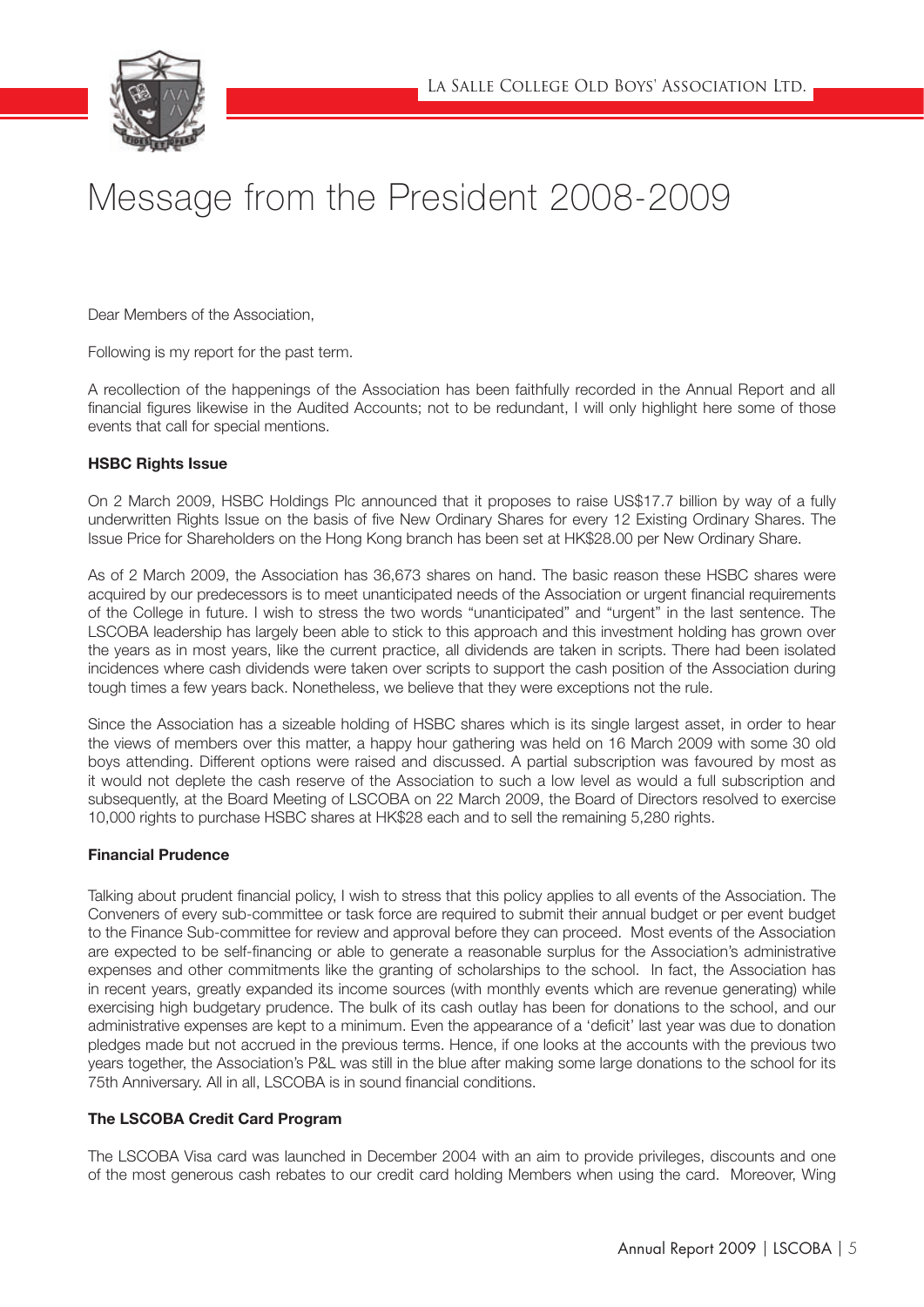

Hang Bank will donate 0.3% of the total spending by the credit card holders to the Association's Credit card reserve which in turn is used to support student activities in the College. Therefore, Members are strongly encouraged to apply for and use this credit card as often as applicable to enjoy the benefits while supporting the College via the Credit card reserve fund. The Association is also very grateful to the donors who have committed to a monthly donation pledge through their cards.

# The LSCOBA Website

The current website and the hardware supporting it were last upgraded some five years ago. With the everincreasing usage by Members (hence the growing importance as a communication platform for the Association) and the advancements in IT in recent years, it's time for a complete review. Accordingly, the Committee has allocated the budget for the required hardware upgrade and we are also taking this opportunity to consider a new look and new features for the platform.

The current arrangements of relying solely on the honesty and integrity of users in an honour system when using the chatboards are found to have some major pitfalls which have led to quite a few unnecessary confusions and arguments. While we will continue to maintain the current chatboards and those who enjoy this format will be able to participate in those forums, we are looking into creating a new chatboard with user authentication procedures which are simple and easy enough to use to encourage wide participation.

Next on the agenda will be the revamping of the website. We will soon launch a survey to collect ideas on how to face lift our website. We encourage Members to participate in the survey and we look forward to hearing your opinion and comments on how to make this website better for all of us.

# Use of the School's Sports Facilities

The use of the school's sports facilities can trace its origins to the opening of the new sports grounds in 1982, when Brother Raphael allowed old boys to use the facilities. While rental fees at fair market value are being charged for the use of these facilities, the benefits are bestowed upon us by the College more as a means to strengthen the ties between the school and old boys. However, there was never a formal arrangement until December last year when the school authority formally endorsed the Association to coordinate and supervise the use of sports facilities by its Members on Sundays. The College sets the "Terms of Usage" and fully controls the availability to and use of the grounds by the Association and its Members. Understandably, availability is preempted by any school events.

All Members are encouraged to make good use of these benefits in support of and as an appreciation for such being made available to us by the College, while the Association is as always thankful to the College for the courtesy of giving Members the right to use the grounds.

# Resurfacing of the track and soccer pitch

The running track and soccer pitch in the school were last resurfaced over a decade ago. After more than 10 years of heavy use, both the track and artificial turf are in dire conditions and urgent need for repairs or replacement.

The School decided last year to look into the feasibility of repairing or resurfacing these facilities. Under the guidance of Mr. Nicholas Ng (65), the Alternate School Supervisor, the LSCOBA and old boys community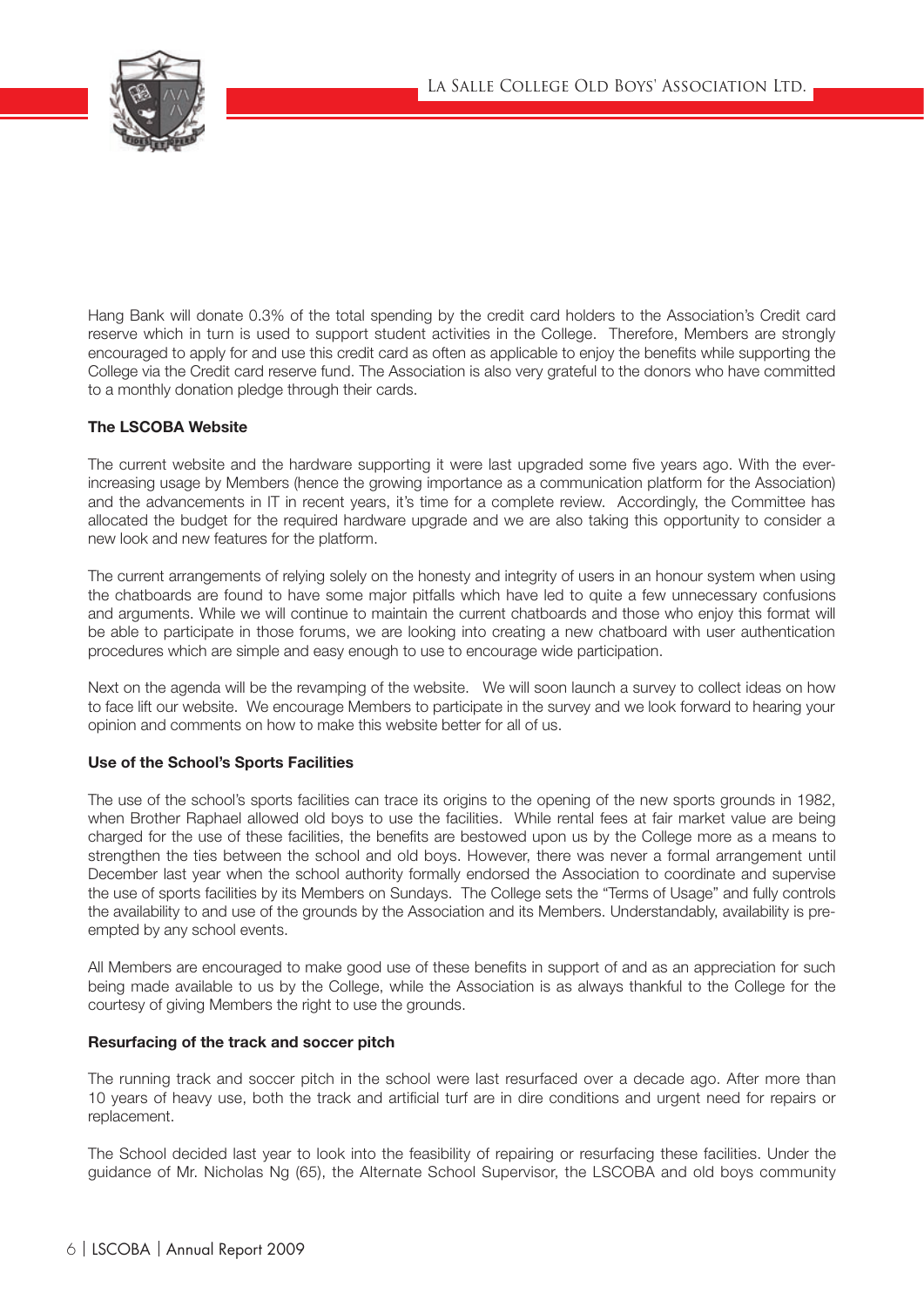

were intensively involved in the Working Group preparing the feasibility study and in the subsequent Steering Committee chaired by Mr. Pau Siu Hung (60). Months of work, including site inspection, facility visits, consultation meetings with the Sports Master and PE teachers, accumulated in the recommendation proposal by the Steering Committee. Tendering procedures followed and the works contract was awarded in April this year. Moreover, a group of old boys who have been working closely with the school's sports teams and student athletes, was invited by the College to present comments and suggestions for improving these facilities. All in all, ten concrete suggestions were offered and warmly accepted by the Working Group. The Association has been supportive to these old boys and we offer our thanks to them for their time and effort.

A Sports Development Fund has been set up in the Association since a few years ago to support sports development programs in school and for student athletes. Any old boy who wishes to contribute, financial or otherwise (like in training, sports medicine, physiotherapy etc.), in this area are welcome to contact us at sports@lscoba.com or secretary@lscoba.com.

Last but certainly not least, a total of 136 new members joined the Association, and I welcome them into our fraternity.

My current term as the President is drawing to a close. Please allow me to take this opportunity to express my gratitude to all Members for their opinions, trust and support and to the Committee Members and ad hoc committees for their time, effort, sacrifices and an all around good job. Thank you!

Yours in de La Salle,

thanks kille

Charles K. Chan President 2008-2009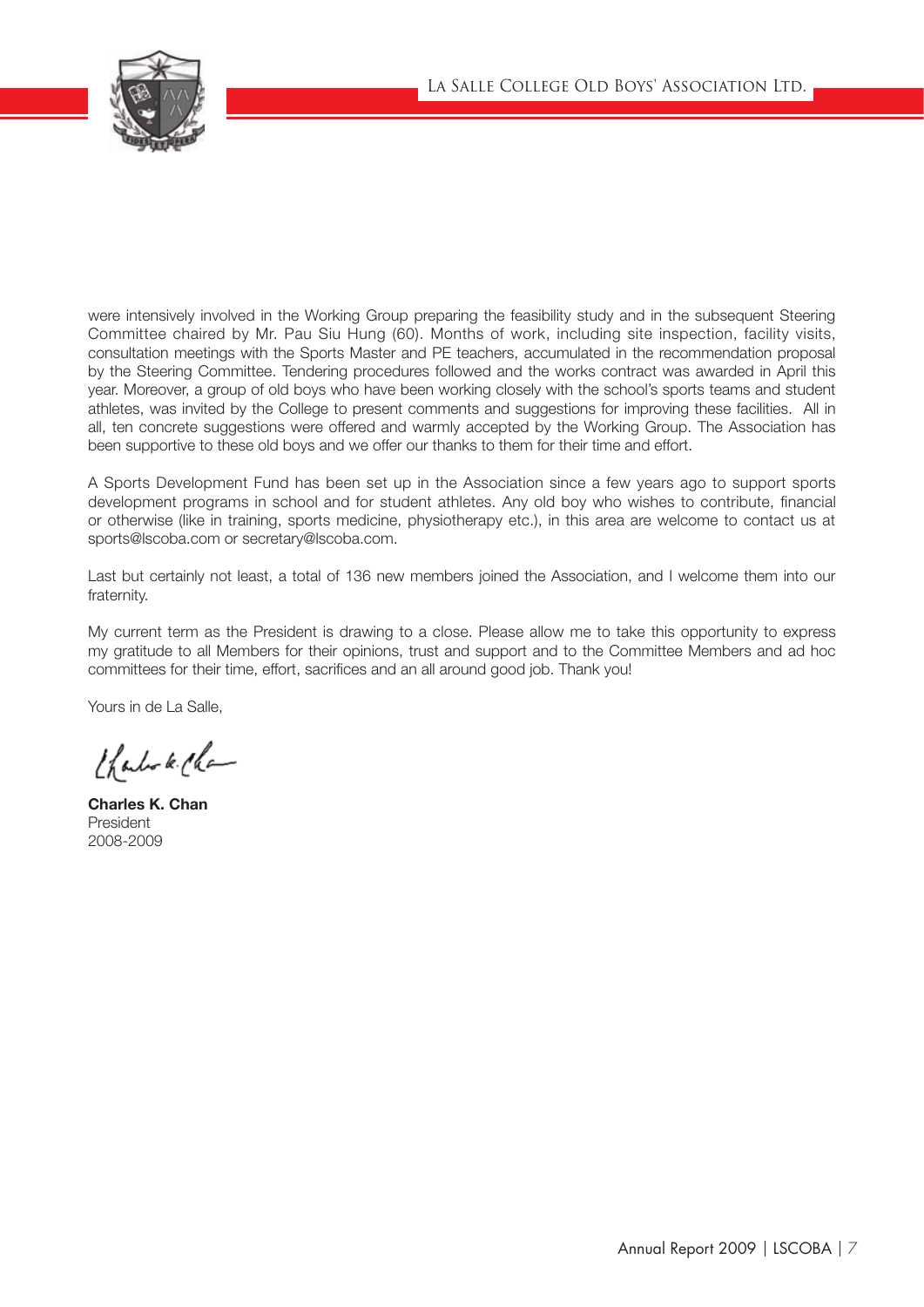

# Major Events and Activities in 2008-2009

# 1. Committee Meetings

Seven Committee Meetings were held during the term, generally at six week intervals. All matters relating to the Association were raised and discussed during these meetings, which were all held in the La Salle College Old Boys' Room, a purposely built room kindly granted by the school for use of old boys, since the current school opened in 1979. Minutes of the Committee Meeting can be viewed by members of the Association on request.

## 2. Admission of new members

136 new members were admitted to the Association during the year (2008: 127).

## 3. Alumni Development Sub-committee

# *(i) Opening talk by The President of The Law Society of Hong Kong, and President of the Federation of Youth Group, Mr. Lester Huang (77)*

Some 25 old boys attended the Opening Talk at China Coast Bar of the Mariner's Club in Tsim Sha Tsui at 7:00pm on Friday. 28 November 2008.

Lester gave a presentation on the roles played by the Law Society in Hong Kong's economy, and his tasks on hand, as its President, were to promote a just and equitable society. Then Lester switched to another of his official duties as the President of the Hong Kong Federation of Youth Group, and



attendees were surprised by the sheer membership size and budget of the group, represented by an annual operating budget of some \$300 million. Here Lester was passionate in highlighting the group's work in helping youths of Hong Kong, be it in leadership development, career placement, recreation, education, etc. LSCOBA President Charles Chan offered a vote of thanks to Lester. Attendees of the talk were pleased to learn about the workings of the two organisations, and a group dinner followed.

# *(ii) Professional Network Visit to the Stonecutter's Bridge that was under-construction*

On a sunny Saturday morning,15 November 2008, 20 old boys gathered at Kowloon Tong to catch a coach to go to the construction site of the Stonecutter's Bridge, a section of the new Route 8 from Sha Tin to Tsing Yi Island. A powerpoint presentation by the Chief Engineer of the Project, Mr. Michael Hui

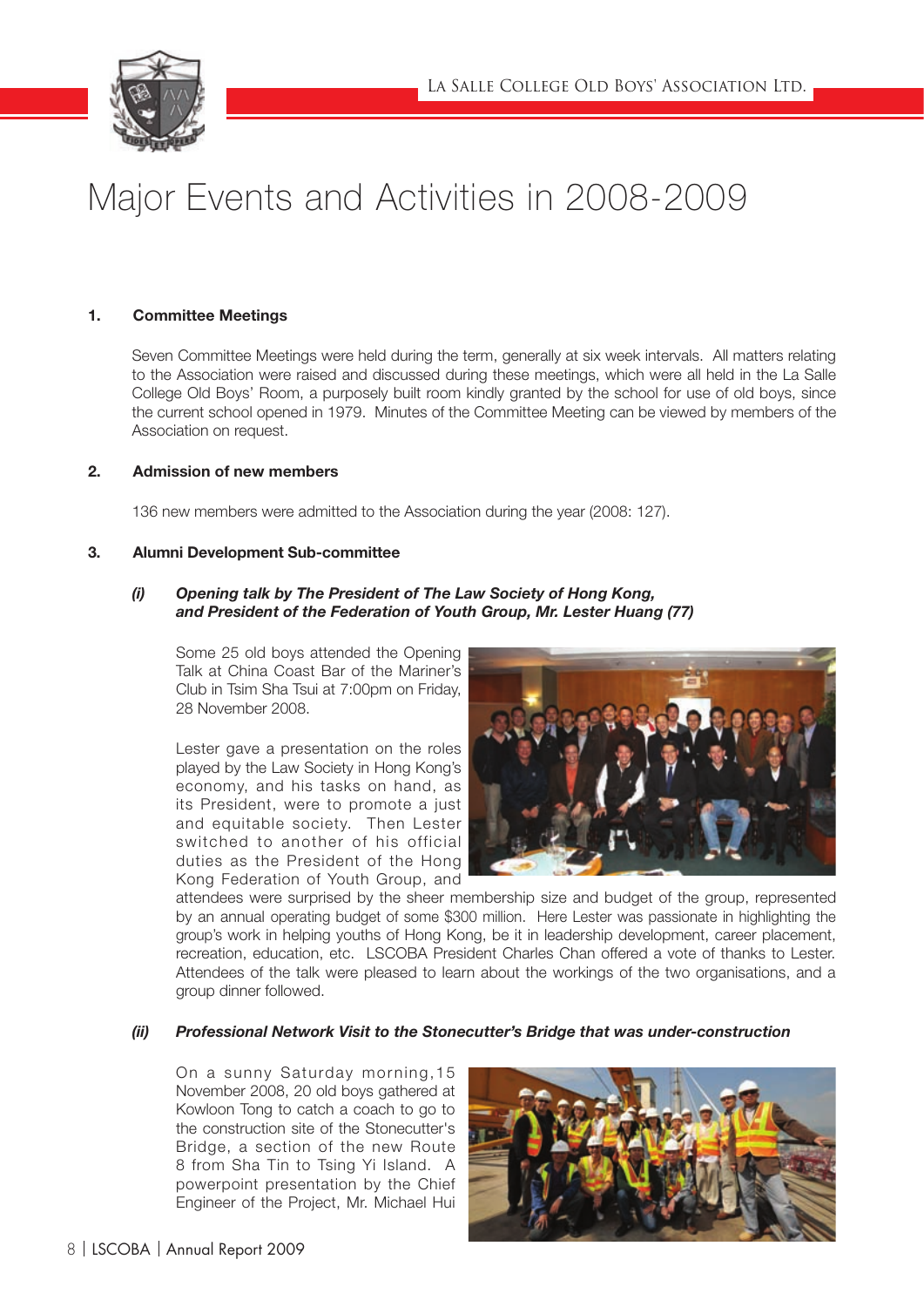

of Highways Department, and proud parent of two Lasallian boys, provided basic knowledge that one needed about bridges. The participants then donned hard hats and reflective vests, and were accompanied by Mr. Hui and Inspector of Works, Mr. Peter Yung (76), for a tour of the bridge deck up to the very edge where the middle sections would be joined in a few months' time. It was an eye opening and a very rare visit. At the end, many attendees proceeded to an enjoyable dim-sum lunch, fostering new acquaintances and friendships.

# *(iii) Professional Network Visit to Prince of Wales Hospital*

32 old boys and their guests visited the Hong Kong Jockey Club Minimally Invasive Surgical Skills Training Center at the Prince of Wales Hospital in Shatin on Saturday, 28 February 2009. Dr. Philip Chiu (87), Associate Professor in the Department of Surgery at the Chinese University of Hong Kong ("CUHK"), explained that minimally invasive surgery, popularly known as "keyhole surgery", is the established trend in surgical disciplines, and Hong Kong is one of the leading centres of excellence in the world in this field. Another Lasallian intern Dr. Yip Hon Chi (01), a new graduate with Distinction in Surgery and Medicine, shared his insight on the life of a medical student at CUHK, most notably, the uneven balance of female classmates to male, at a ratio of seven ladies to three guys! A visit to the Endoscopy Center ensued, and participants were introduced to the surgeon's "assistant" – the Da Vinci robot. Attendees also tried their hands on the many simulators. After the visit to the student hostel, a networking lunch followed at the nearby floating restaurant. If nothing was learnt, at least the attendees heard that, against popular belief, the Centre trained doctors and not medical students, and that for training, instead of using human corpses, live pigs were used.

# *(iv) Career Assistance Program*

In view of the financial tsunami that is sweeping across global economies, the livelihood and careers of many old boys have been affected. Meanwhile the old boys' network of several thousand old boys offers a huge pool of resources for old boys to tap into, if they know who to contact. In view of this opportunity, the LSCOBA organised the Career Assistance Program (CAP), where old boys can reach out to the Association in confidence, to request for information on any career or profession. The Association, through the Committee's network, will find suitable old boys to talk to the requestor. To date, one old boy has used the service, and we were able to connect the old boy to speak with another two old boys in the profession requested. Although this is a tiny start, the advice offered through the connection may be crucial to the old boy who used the service, and for that, the Association is hopeful that with more promotion and better knowledge of this program, the LSCOBA can make more connections like the one above, and to put the vast old boys network to better use.

# 4. Credit Card Sub-committee

The LSCOBA Visa card program was launched in December 2004. The Association aims at providing privileges and discounts to the card holders in using their LSCOBA Visa card, and the card issuing bank offers a cash rebate to the card holder the month after a spending is made. For the Association, every time members make a purchase with their credit cards, Wing Hang Bank will donate 0.3% of the spending to the Association, which is kept in the Association's Credit card reserve. The reserve, which to date has received some \$275,000, is in turn used to support various student activities and sponsorships to La Salle College. Members thus are encouraged to apply for and use the credit card as the Credit card reserve provides to the Association a constant and sizeable amount of income annually. The Sub-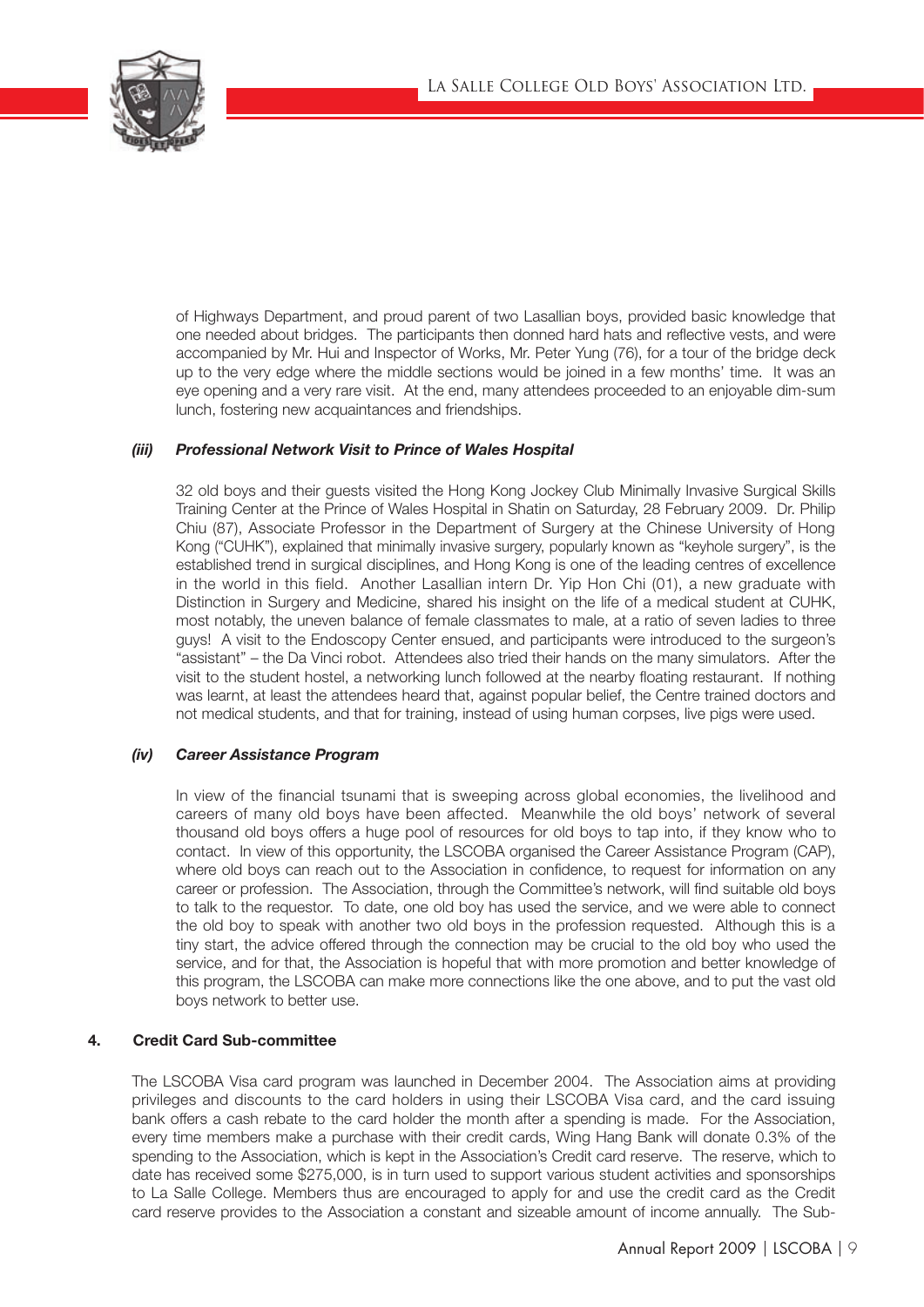

committee will continue soliciting more merchant promotions for our Members. Last but not least, the LSCOBA is grateful to the donors who continue to commit a monthly donation pledge through their cards which is also channelled to the Credit card reserve for student activities and sponsorships.

# 5. Finance Sub-committee

The Sub-committee comprises the President, Vice President, Honorary Secretary and Honorary Treasurer of the Association, and two independent members, Mr. Alan Lui (79) and Mr. Samuel Yuen (91) who are professional accountants. They assist in overseeing the finances of the Association. The Sub-committee for the year was formed on 19 January 2009.

A prudent financial policy applies to all events of the Association. The Convenors of every sub-committee or task force are required to submit their annual budget or per event budget to the Finance Subcommittee for review and approval before they can proceed with organising an event. Most events of the Association are expected to be self-financing or able to generate a reasonable surplus to cover for the Association's administrative expenses and other commitments like the granting of scholarships to La Salle College.

The Sub-committee meets regularly and discusses over the Association's financial affairs. Major financial issues are presented to the Sub-Committee for comments before Committee Meetings, and the Honorary Treasurer reports the Association's financial position during Committee Meetings. Further, to provide the Association with flexibility and the ability for prompt management over its cash balances, online banking services have been subscribed for all the Association's bank accounts.

On 2 March 2009, HSBC Holdings Plc proposed to raise US\$17.7 billion by way of a fully underwritten Rights Issue on the basis of five New Ordinary Shares for every 12 Existing Ordinary Shares. The Issue Price for shareholders on the Hong Kong branch was set at HK\$28 per New Ordinary Share. Since the LSCOBA has a sizeable share holder, in order to hear the views of members over this matter, a happy hour gathering was held on 16 March 2009 with some 30 old boys attending. Please refer to note 18 to the financial statements for a detailed disclosure of the decision.

## 6. Heritage Sub-committee

# *(i) Happy Hour with a talk titled "A Snapshot of La Salle's History"*

A happy our talk was held on 5 June 2008, and the Convenor of the Heritage Sub-committee, Mark Huang, offered a talk to old boys titled "*A Snapshot of La Salle's History*". Held at the Marina's Club, TST, the talk was attended by over 40 old boys from all vintages, ranging from old boys from the 1930s like Mr. Chiu Siu Lai (40) and Mr. Henry Lau (40), to young guns from the 2000 decade. We were honoured to be graced by Mr. Tsang Mui Cheung, our former long serving school office staff and his better half. Mark first introduced the history of Saint Joseph's College, and in parallel, the development of Hong Kong Island. Then he moved on to expansion of the Brothers' reach to Kowloon Peninsula in 1917. He then talked about the opening of La Salle College in 1932, the Japanese attack of Hong Kong, then the post war Perth Street Days, and the recovery of the La Salle College campus in 1959, all the way to present day La Salle.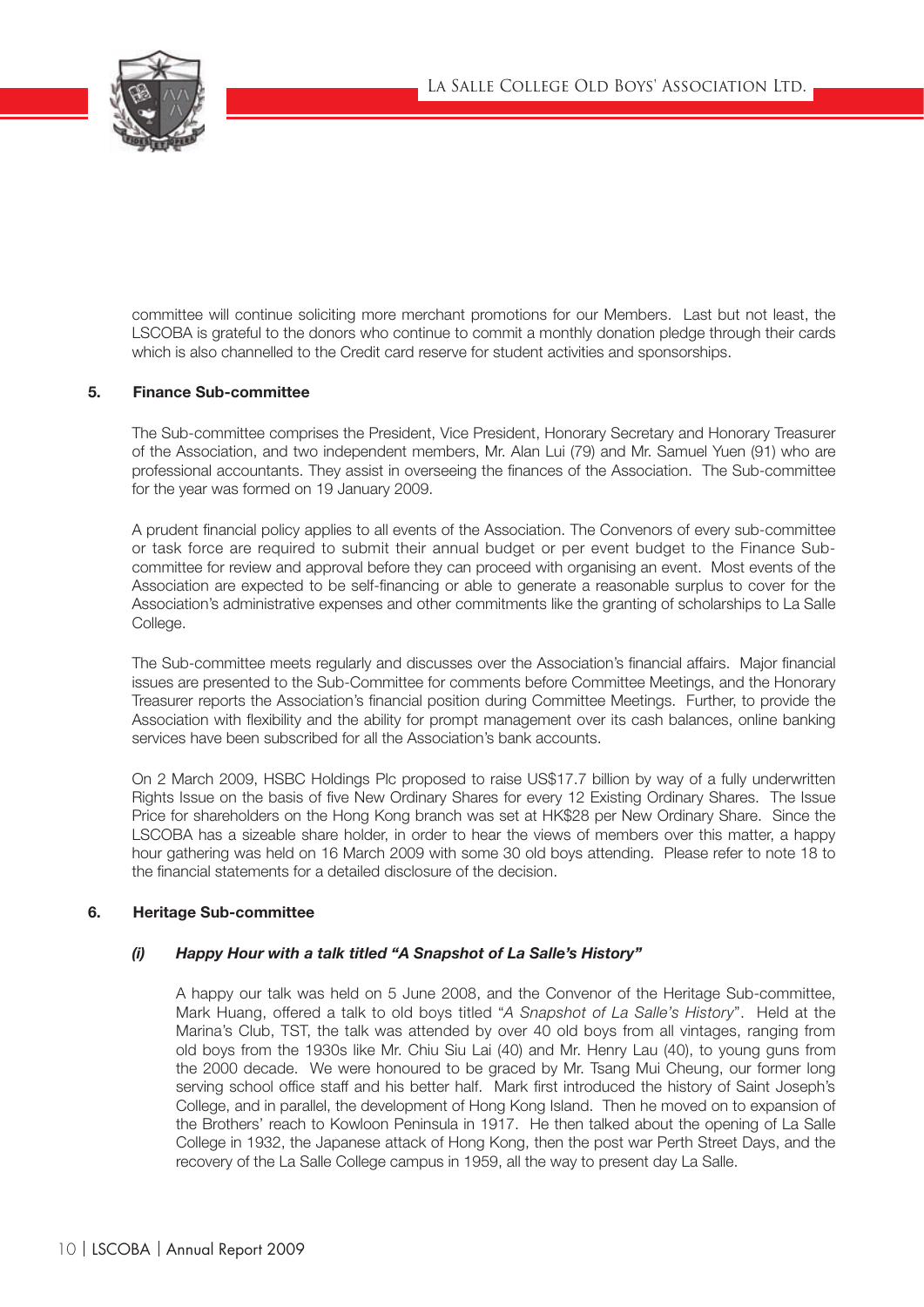

The talk was enriched by many photos relating to La Salle College and also to Hong Kong's history. There were frequent sharings and questions from the floor, and not only that, but many of the senior old boys stepped up on stage to check the faces from the displayed photos, some dating back some 50 or 60 years, to identify a friend or a favourite Brother or teacher, usually quoting witty nicknames.

For many of the younger attendees, it was the first time they heard the school's rich history in such detail. It has been the third or forth similar gathering with a heritage subject, and yet every time it still draws a large and diverse crowd of old boys.

# *(ii) Sub-committee Convener invited to speak at the Royal Asiatic Society*

Convener of the Sub-committee, Mark Huang, was invited to speak to the Royal Asiatic Society (RAS), Hong Kong Branch at the Helena May in Central on 9 January 2009. The RAS, often regarded as the premier society for the study of Hong Kong and South China, dates back over 150 years. Mark spoke to over 70 members of the RAS. Mark accompanied his talk with many rare old photos of the school's campus and surrounding areas, as well as stories of how world events unexpectedly hit the school's operations at



different times. In the end, the lecture was remarked by the emcee as "*a memorable and, rightly, educational evening*". This event has also helped spread the message of the excellent work the Lasallian Brothers have performed for education over the last 130+ years in Hong Kong.

# *(iii) Talk to La Salle Primary School students and visit to Brothers' mausoleum, Happy Valley*

During the year, Mark Huang was invited by La Salle Primary School and the LSPS Parent Teacher Association (LSPSPTA) to talk to 40 students on 14 April 2009, before their visit to the Brothers' Mausoleum in Saint. Michael's Catholic Cemetery, Happy Valley. This talk and visit to the Brothers' Mausoleum, coinciding with the traditional Tsing Ming (Grave Sweeping) Festival, was initiated by the Chairperson of the LSPSPTA, Mr. Frankie Jim (82) in 2008, and it has become an annual tradition, warmly supported by the school and the Brothers. In a light hearted manner, Mark offered the Primary 4 to 6 students background to the Brothers' history in Hong Kong, and he also shared personal stories of his experience of the Brothers, including stories of Brother Henry Pang, the founder and first Headmaster of LSPS. The students then lead prayers for our deceased Brothers, followed by the visit to the Mausoleum to offer flowers.

# *(iv) Writing of obituaries for deceased Lasallians*

The Sub-committee undertakes to write obituaries for deceased Lasallians. While these are not particularly happy duties, the value of this important exercise is to recognise and record the lives and contributions that the deceased Lasallians have offered to La Salle and to the world at large. During the year, obituaries were written for Brother Herman Fenton, who was sports master in La Salle College soon after World War II, and founder of La Salle Evening School and Chan Sui Ki (La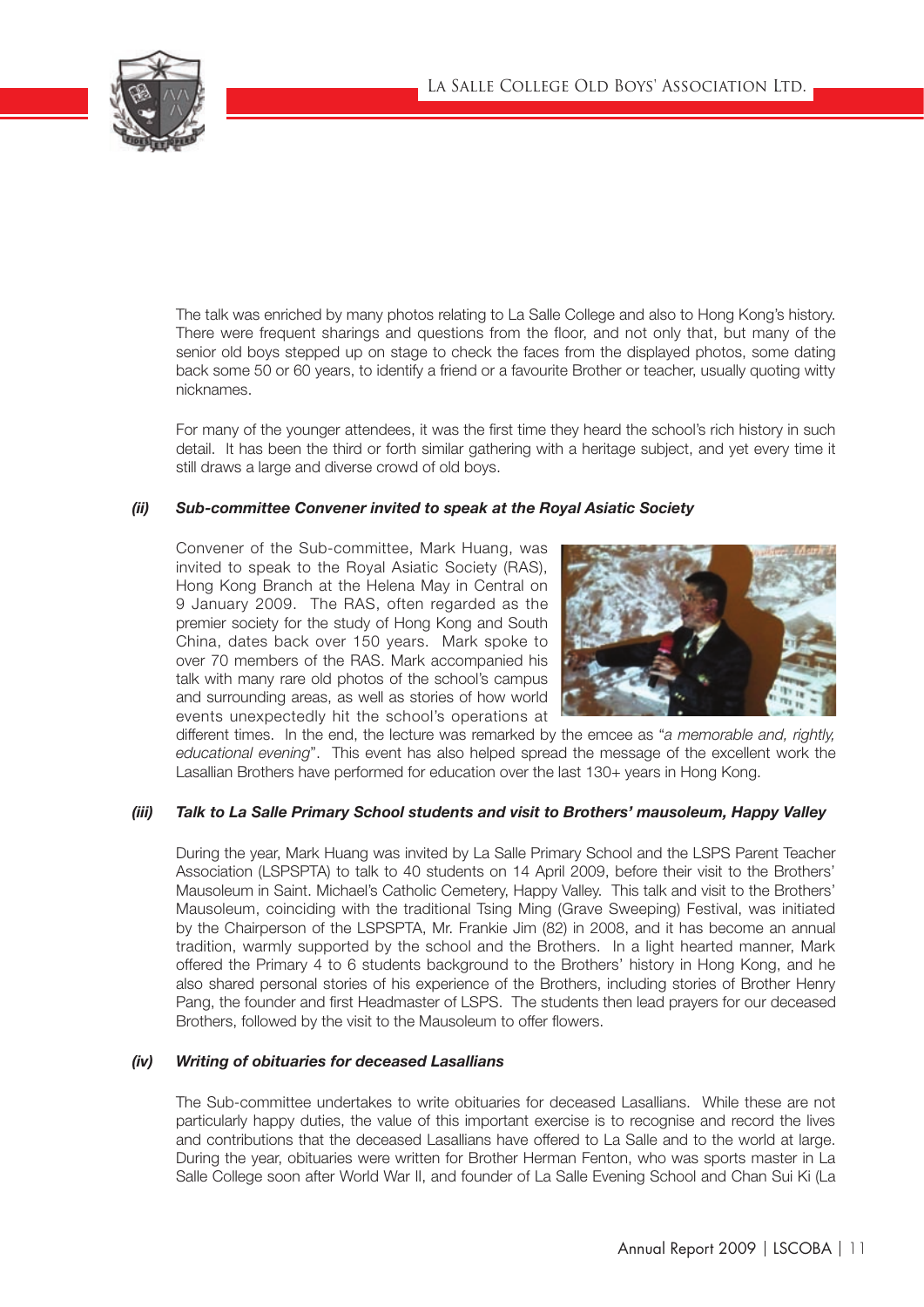

Salle) College, and who returned to the Lord at a ripe age of 95; Mr. Joe Chan (62) a well-respected Hong Kong Disc Jockey, and Mr. Joseph Lavin, father of our former Principal, Brother Thomas, and who was a loyal Lasallian all his life.

The Sub-committee also upkeeps a *"Lasallians Remembered"* database on www.lscoba.com website, and inputs information of deceased Lasallians, including Brothers, teachers and old boys (as well as living Brothers and Teachers, where available), and visitors to the area can leave personal messages and memories. There are over 110 entries in the database at the time of this report.

## 7. IT and Communication Sub-committee

The current www.lscoba.com website and the hardware supporting it were last upgraded some five years ago and it is time to review them. The Committee has allocated the budget for the hardware upgrade. In order to minimise the down time, a test run will be performed on the two new servers offsite before swapping the retiring servers.

The Sub-committee is also taking this opportunity to consider a new look and new features for the platform. We have firstly focused on creating a new chatboard with user authentication and user identification procedures, which will be announced in due course.

Under current arrangements, all users of the chatboards are only required to identify themselves with return email addresses and it is an honour system dependent solely on the integrity of the users. The Terms of Use stated in the website have been followed by most users for a long time, which proves that generally the honour system works. We have always tried to make our chatboards as open as possible in order to allow for more participations.

For those who visit (or used to visit) our chatboards regularly, you may have noticed that the formerly high traffic forums that fellow old boys from all over the world joined and participated in has been hijacked by a few unidentified nuisances (whose true identities cannot be at all verified under the current system and chances are they might not even be La Salle old boys) as well as a few old boys who, while trying to raise otherwise legitimate issues regarding how the Association is running, go around attacking everyone that comes in their way on cyberspace and flaming every topic that other old boys try to hold a decent, gentlemanly sharing. The Association respects each old boy's rights to voice out their views and suggestions but turning every topic into attacks against the LSCOBA or expressing personal grudges against certain individuals, we believe, is clearly an abuse of ones' right, an act which is much loathed by the general old boys community.

We will continue to maintain the current chatboards and those who enjoy this format will be able to participate in those forums. However we will also create a new forum for authenticated users for the exclusive participation of true La Salle old boys. We hope that this will be a forum which fellow old boys whose heart is forever and ever with our Alma Mater can truly enjoy.

Next on the Sub-committee's agenda will be the revamping of the website. We will soon launch a survey to collect ideas on how to face lift our website. The Sub-committee encourages Members to participate in the survey and we look forward to hearing your opinion and comments on how to make this website better for all of us.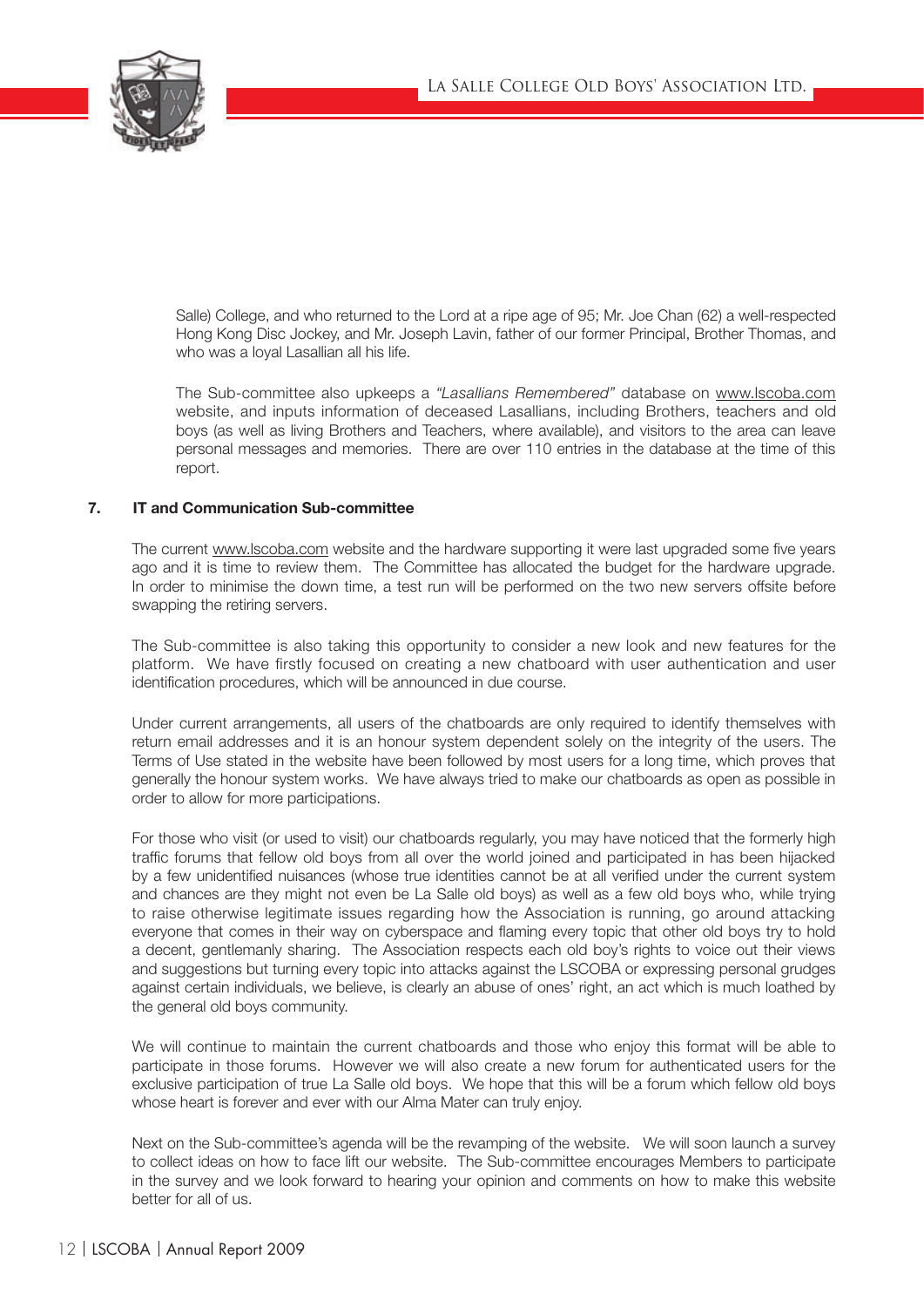

# 8. Recreation Sub-committee

# *(i) MCSFSA and LSCOBA Joint-school Halloween Extravaganza*

The Maryknoll Convent School Former Students' Association ("MCSFSA") and LSCOBA Jointschool Halloween Extravaganza was held on 25 October 2008, where the Maryknollers and Lasallians organised their first-ever joint association Halloween fancy-dress gathering at the Secondary Section of MCS.

The event started at 5:00 pm, where families of alumnae from both schools enjoyed an early BBQ dinner and games counters. While the kids, including spider-man, Darth-Vader and Woody, were all busy at the face-painting counter or just running around plainly enjoying themselves and their company, the adults sat at the courtyard were chatting away, enjoying the food prepared by the professional caterer.

Straight after dinner, the Chairlady of MCSFSA and the President of LSCOBA announced the winners of the "12 or under Costume Competition", as well as officially declared the Haunted Trail open. The trail was specially designed by students from the current Student Associations of both schools.

The night did not end there. The former Maryknollers and younger old boys (and those who were younger at heart) all moved to the school hall, where a misty and foggy party was brewing in the up-to-beat music, with free flow drinks. There were break-dancing competitions, bachelor and bachelorette auctions, as well as a best dressed competition for all the boys and girls in their costumes. The venue was full of joy, and it was great to see Maryknollers and Lasallians friends catching up or making new friends. It was a successful event indeed and to top it off, the combined surplus of HK\$18,900 was donated to a local charity.

# *(ii) MCSFSA and LSCOBA Joint Happy Hour Gathering*

MCSFSA and LSCOBA pulled off another great event soon after the Halloween party – the Joint Happy Hour Gathering. The happy hour was held on 5 December 2008 at Club 90 Plus, Lan Kwai Fong, Central. It was a Friday night and after a long week of work, many old boys and former Maryknollers clocked in to the cozy private club for a glass of wine or cold beer, and to catch up with mates or ladies from our long-established neighbour school.



The night picked up at soon afer 6:00 pm, where many new faces crossed-over with more familiar ones, both former Maryknollers as well as La Salle boys. The peak of the night saw some 60 people in the club, with the background filled with energetic music, laughter and conversations by the lot – it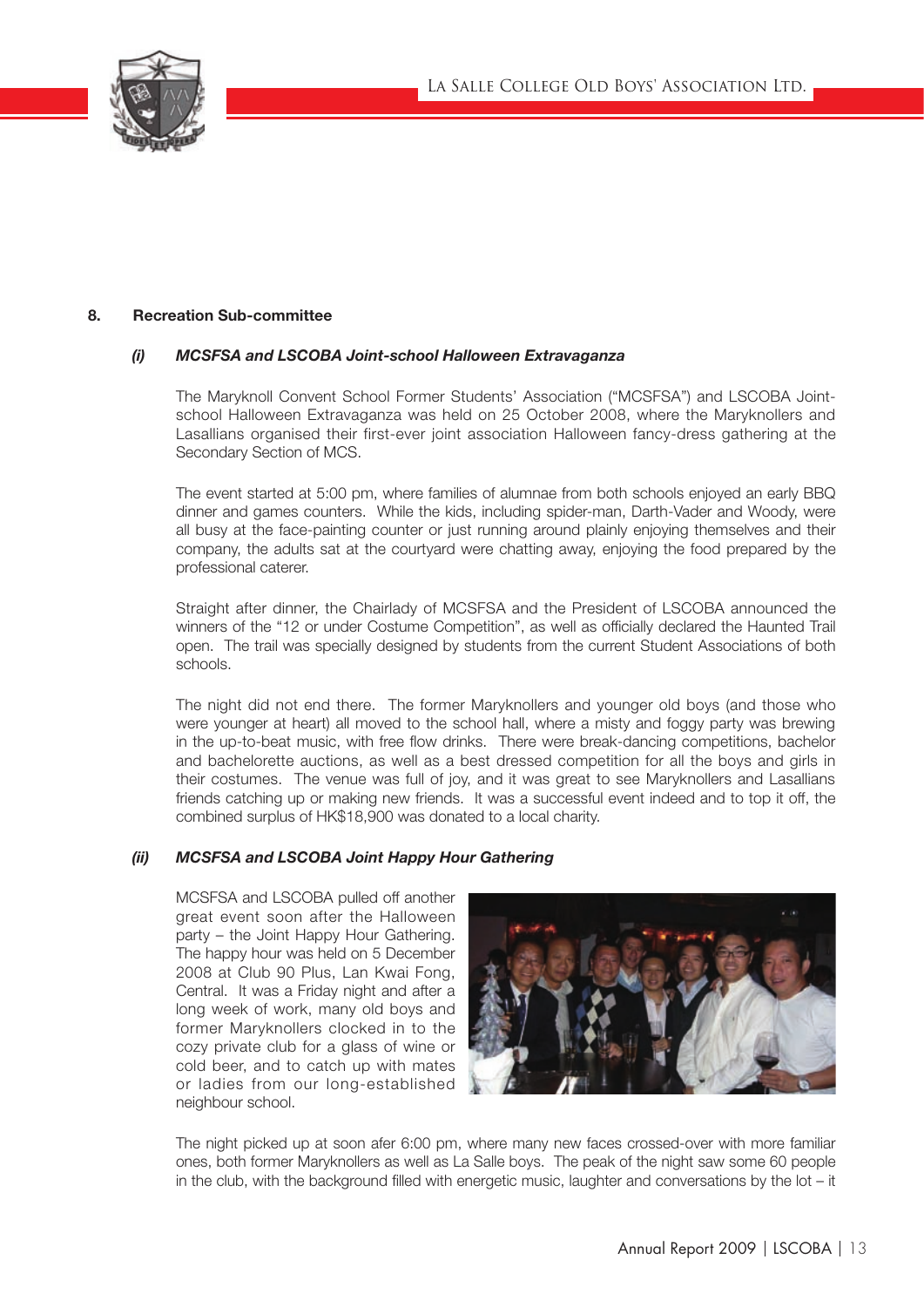

seemed like all quests had forgotten their busy week, or the financial tsunami at least for a moment, and they were simply enjoying the atmosphere, wine and most importantly – the 'Happy Hour'.

# *(iii) LSCOBA Annual Christmas Ball 2008 – The Black & White Ball at the W (B+W@W)*

The LSCOBA Annual Christmas Ball 2008 was held on 20 December at W Hotel Hong Kong with the theme "The Black & White Ball at the W" (B+W@W). The venue was the newest and hottest luxury hotel in Hong Kong, sporting stunning harbour views with a unique mix of hip design and sophisticated elegance. Following the critically acclaimed and highly successful christmas balls organised by the Association of years past, we worked hard to make the 2008 ball live up to our usual high standards.



The Christmas Ball turned out to be an evening of glamour and fun, with live music, performances and fine dining for the 150 old boys and their guests; it was an occasion that was enjoyed by all. A night of nostalgia and once-a-year indulgence to be shared with our good mates, family and loved ones.

The MCs of the night were Mark Huang and Miss Ursule Wong, daughter of the late Dr. James Wong (58).

# *(iv) MCSFSA and LSCOBA Chinese New Year Happy Hour Gathering*

The Chinese New Year Happy Hour gathering was held on Friday, 6 February 2009, the first Friday after CNY holidays at Bit Point, Lan Kwai Fong, Central. It is always good to have a pint of chilled beer or a glass of white-wine spritzer after a long week!

The two associations, having earlier co-organised two successful events – the Halloween Extravaganza and Happy Hour Gathering in 2008, once again, joined together as one and organised another Happy Hour Gathering on 6 February 2009.

Since it was the second joint MCS happy hour gathering, many of the attendees were already familiar with each other, plus some extra new faces, the peak period arrived around 7:00 pm, with Bit Point filled with some 60 Maryknollers and Lasallians. Some were standing outside catching up with each other, the others were sitting inside on the cozy sofa chatting with all the friends, enjoying the evening after a busy week at work. It was another enjoyable event, and we succeeded in encouraging some new and young old boys to join in.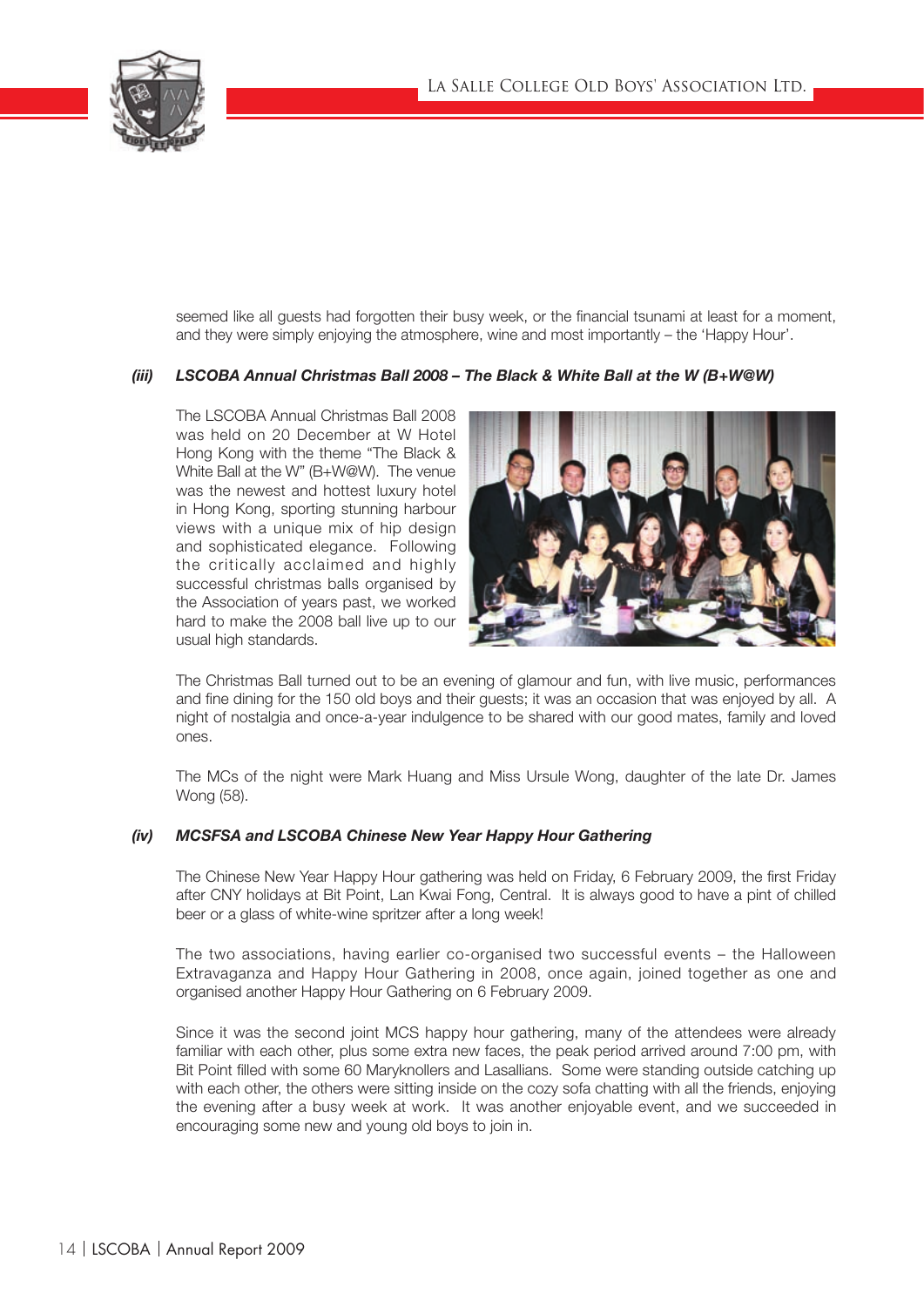

# *(v) LSCOBA Annual Spring Dinner 2009*

The Annual Spring Dinner has always been a popular old boys' event in the past; and this year was no exception. The Year of the Ox (2009) Spring Dinner was held on 13 March 2009 at Wan Chai Ho Choi Banquet and Seafood Restaurant (灣仔好彩海鮮酒家), immediately after the Inter-school Athletics Finals.

With the 35 tables all sold out, the evening was filled with laughter of more than 400 old boys, present and former teachers' and students. As always, we encouraged more young old boys to join the function, thus a special discount was given to young old boys who graduated in or after the year of 1999. It turned out that we sold nearly four tables to the young members, which was very encouraging. Some highlights of the night included the personal sharing by our La Salle athletes on stage, and of course the traditional beer drinking competition.

# 9. Souvenirs Sub-committee

The Association has once again produced of some quality souvenirs. While maintaining a healthy inventory balance in general, the Sub-committee was able to run projects with a healthy profit margin. Items such as the Chinese school motto cufflinks (silver color) and the traditional red and purple tie were the hottest items, while the classic car badge and the bronze cufflinks were freshly introduced during the year. Some pieces of the "not-for-sale" LSPS 50th Anniversary commemorative publications were offered to the Association for old boys' subscription and were also warmly welcomed.

# 10. Sports Sub-committee

# *(i) Basketball League* [Convener: Mr. Gerald Huang (88)]

Six old boys' teams took part in the 2008-2009 season: respectively Carpenters, Mega Resistance, Ming Dynasty, NLM, Savanna and Vantage. A single round robin league was played between December 2008 and February 2009. Team NLM clinched the Champion tile while teams Vantage and Mega Resistance came second and third. Playoffs followed immediately for a month and team NLM, again, clinched the title. Teams Vantage and Savanna were first and second runners-up respectively.

# *(ii) Formalised Arrangements with School Authority for Booking of Sports Facilities*

The use of the school's sports facilities can trace its origins to the opening of the new sports grounds in 1982, when Brother Raphael allowed old boys to use the grounds. However, there was never a formal arrangement until 23 December 2008 when the school authority endorsed the Association to coordinate and supervise the use of sports facilities by old boys on Sundays. The following details were implemented since 4 January 2009, subject to periodic review:—

Old boys and their families are welcome to use the School's sport facilities on Sundays. These facilities include the outdoor basketball court on G/F., the squash court in LG1, the tennis court in LG2, and the indoor gymnasium for badminton, table tennis, and basketball (the indoor basketball court is equivalent to six badminton courts). The standard rate is HK\$80 per court per hour (to be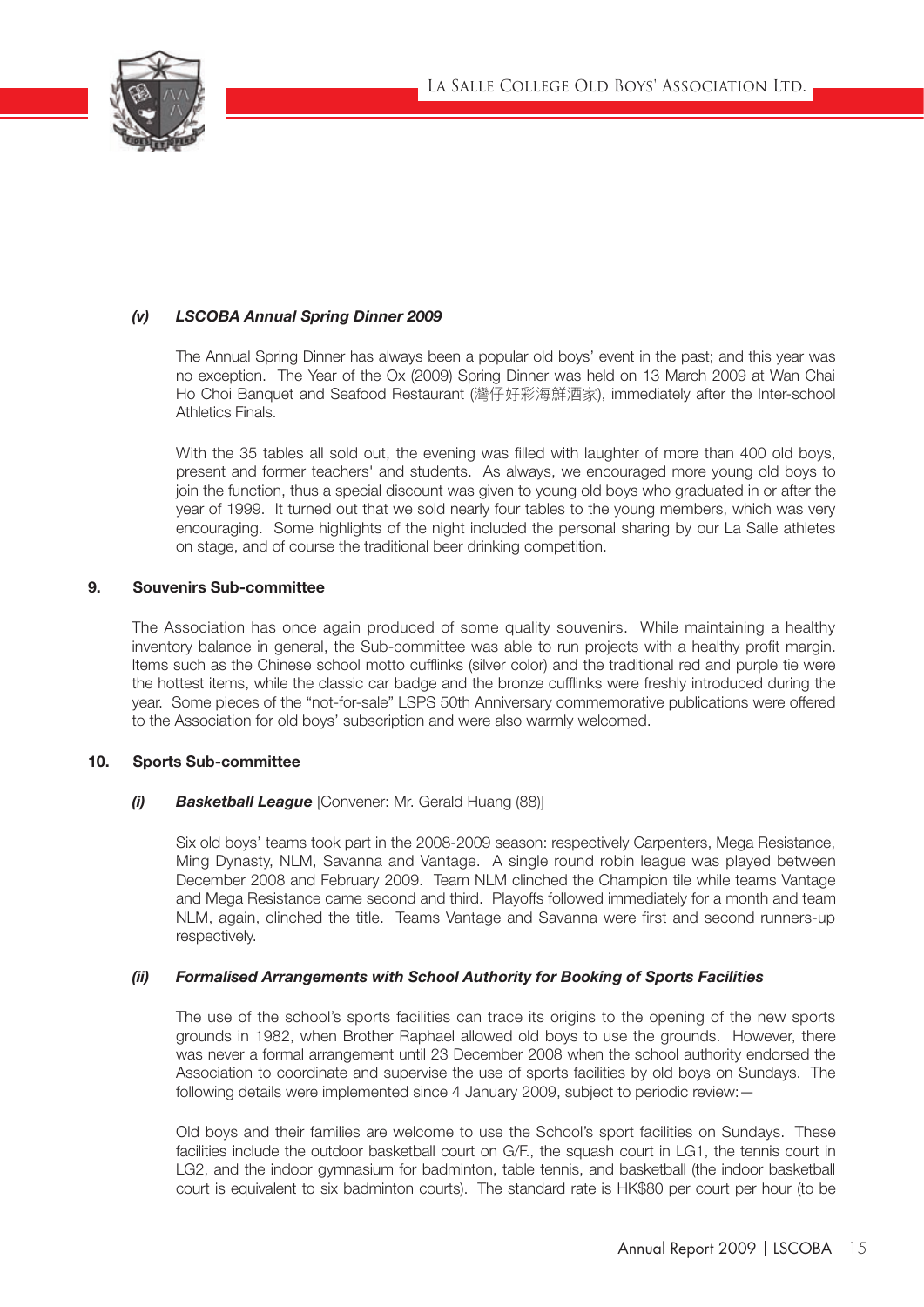

prepaid by cash/ cheque/ Visa/ MasterCard or American Express), while a discounted rate of HK\$70 per hour is applicable for settlement by LSCOBA Visa card. All on-the-spot bookings will be charged HK\$120 per hour.

All bookings can be made in advance either by phone (2336-2985), fax (2339-3838) or email (sportsbooking@lscoba.com) and in any event, not later than 3:00 pm on the preceding Friday. LSCOBA membership card and/ or LSCOBA Visa card are to be presented for identification purposes. The Sunday Sports Administrator will be stationed in LG2 to deal with any administrative issues.

Regarding the use of the soccer field, the revised rate is HK\$800 per 1.5 hours (to be settled by cash/ cheque/ Visa/ MasterCard/ American Express) when both teams are old boys' teams, while a discounted rate of HK\$750 will be offered for settlement by LSCOBA Visa card. In the event that a guest team is involved, the rate is HK\$1,000 per 1.5 hours (to be settled by cash/ cheque/ Visa/ MasterCard/ American Express), HK\$950 for settlement by LSCOBA Visa card.

A team is defined as an old boys' team when at lease eight players of the team are on field at any one time during the match are old boys. All bookings must be made in advance either by fax (2339-3838) or by email (soccerbooking@lscoba.com), and in any event, not later than 3:00 pm on the preceding Friday. On-the-spot renting of the soccer field is not available.

# *(iii) Golf Tournaments* [Convener: Mr. Roger Wong (75)]

As usual there were two tournaments during the year. The winter event attracted 42 old boys to return to CITIC Changping Golf Club on 28 November 2008, the same venue for the 2008 summer tournament which was cancelled owing to the heavy rain. To compensate for our disappointment last time, we were graced with some nice and cool weather on a sunny day with a clear blue sky.

The summer event would be held at the Genzon Golf Club in Shenzhen on 12 June 2009 and since this golf club had recently undergone complete upgrades both for the golf course and the clubhouse following its privatisation, we expect that most of the old boy golfers would not want to miss this opportunity to test their skill at these new facilities.

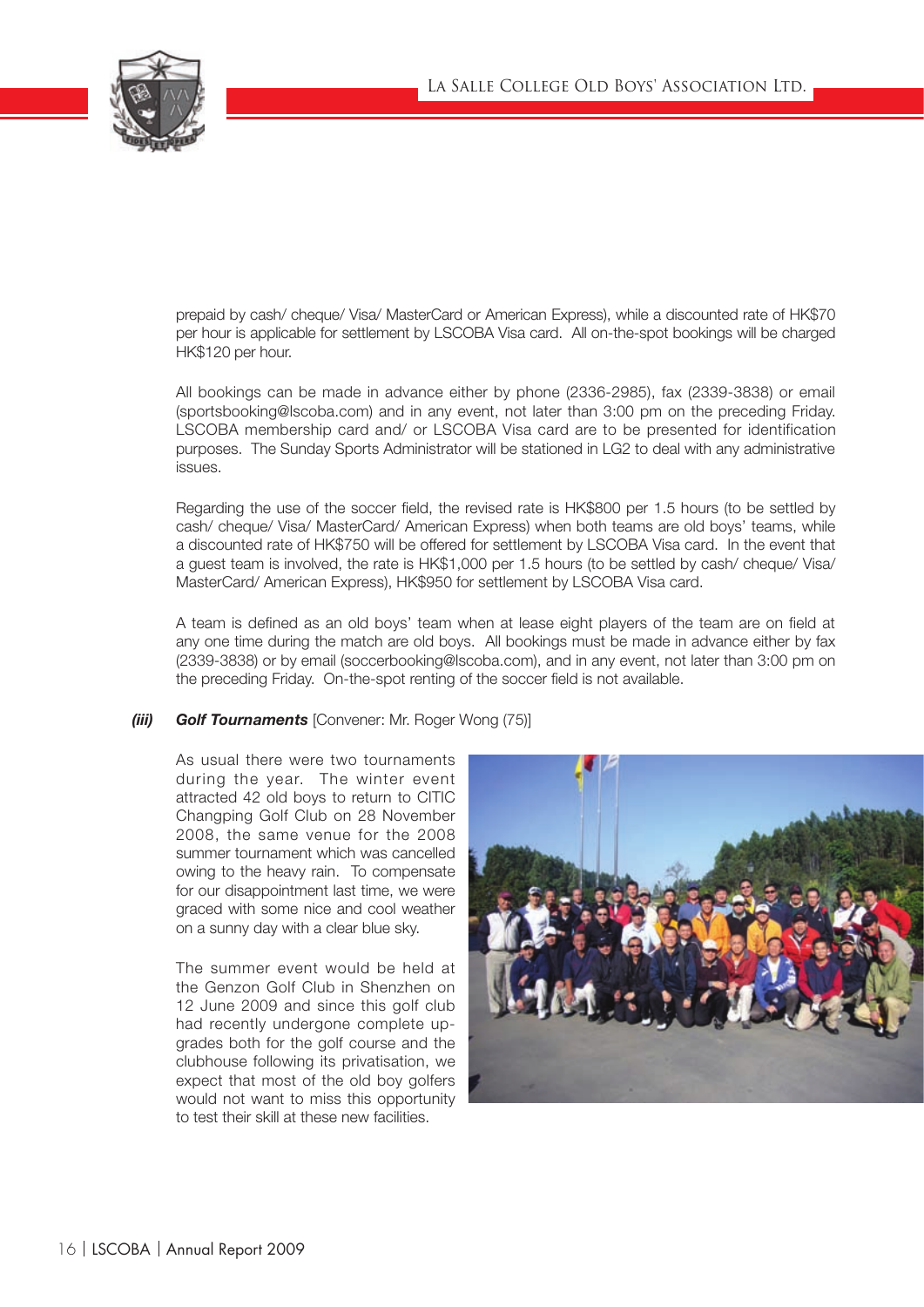

# *(iv) Soccer League and Brother Aimar Challenge Shield* [Conveners: Mr. Raymond Chung (97), Mr. Vernon Poon (90)]

The soccer league came into existence in 1984 with four teams competing for the title. Twenty four years later, the league continues to be one of the most popular sports event among old boys. This year, we had 24 teams and some 600 players participating in the league. It is encouraging to see old boys of graduation years from 1969 to 2007 mingling with fellow Lasallians. The season kicked off on 9 November 2008 and teams fought hard during the seven-month period for the league championships in two conferences.

In order to give old boys more opportunities to play against different teams/ players, we changed the previous Premier League/ Division One format to a Red/ Purple Conference format (red and purple being the school colours), resembling the Eastern/ Western Conference of the NBA. Team "The Footballers" won the Red Conference Champion, while team "Mango &



Carrianna" captured the Purple Conference championship. These two teams will play for the Overall Championship after the soccer field re-opens in August/ September. As for the top scorers, they were Cheah Sai Cheong, Rex (96) from team "Euphoria" (7 goals) and Li Chun Ting, Alex (97) from team "Barbarians" (10 goals) for the Red and Purple Conferences respectively.

*(v) Friendly matches with LSC School Soccer Teams* [Conveners: Mr. Raymond Chung (97), Mr. Joseph Hui and Mr. Lai Pak Yung (La Salle College soccer team teacher advisors)]

As part of the training for the Inter-school competition, several friendly matches were arranged between the A and B Grade soccer teams and some old boys soccer league teams in August and September 2008. Not only tactics and skills were shared between these "old" and "young" boys, the A and B Graders were well impressed by the "old" boys' spirit.

# 11. Student Affairs Sub-committee

# *(i) Assistance at La Salle College Newcomers' Day*

Held on 16 August 2008, this was an orientation program for the new Form 1 students and their parents. The Association was there to exhibit our unfailing support to the school at all times via participation and sponsorships in many different activities. Some Committee Members were available to chat with the new boys and parents on what La Salle meant to them. We also promoted the LSCOBA Visa card to parents, explaining to them how the School will benefit from their usage of the card and participation in monthly donation programme.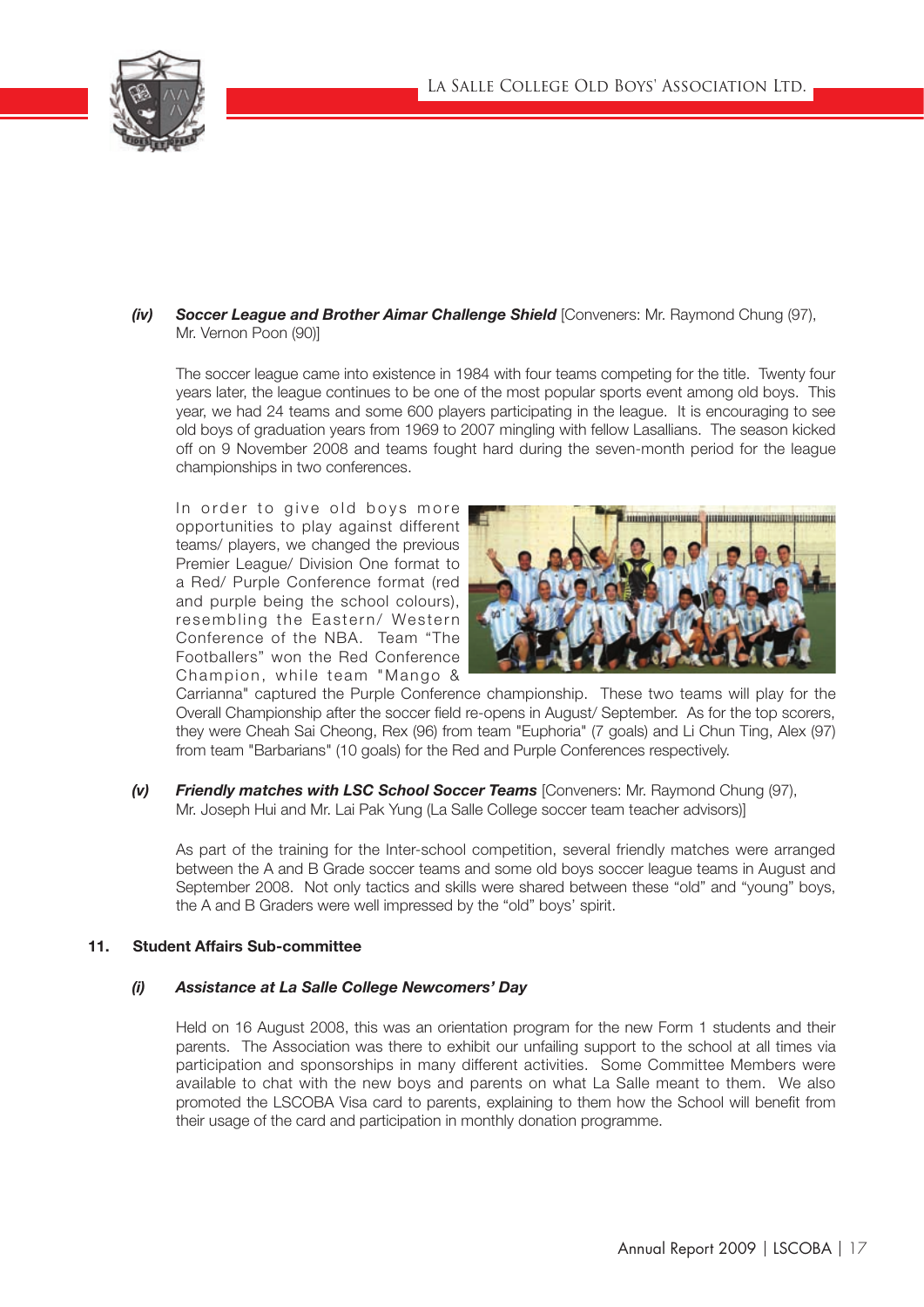

# *(ii) Form 6 Orientation Camp*

On 6 September 2008, Committee Members paid a visit to the Form 6 Orientation Camp held at Tso Kung Tam Outdoor Recreational Centre to promote the LSCOBA membership. We introduced the many interactions between the College and the Association, and the support offered by old boys in helping the students. We gladly received 47 LSCOBA membership applications on the spot.

# *(iii) Opening Assemblies*

The President and Vice President of the Association joined the Forms 5 and 7 assemblies on 8 April and 6 March 2009 respectively, and took the opportunity to introduce the Association to students.

## *(iv) La Salle College Careers Week*

Jointly organised with La Salle College Careers Guidance Team, the program was held in October 2008 during lunch hours. It was aimed to help upper form students in planning for their future studies and careers. We invited nine distinguished old boys from various professions (accounting, actuary, banking, bio-chemistry and chemistry, civil engineering, legal, medicine and translation) to share their career experiences and advice. We also aimed to foster a mentor relationship between the old boys and the students.

# *(v) LSPS Carnival and LSC Family Fun Day*

We ran a game booth at the families days of LSPS and La Salle College on 14 December 2008 and 22 February 2009 respectively. On both occasions, the LSCOBA's game attracted the largest number of patrons and we gave away over 1,000 gifts donated by old boys and parents. Special thanks to Mr. Dwight Chan (85) and Mr. Leung Lun, a parent, for their generous gift donations. Further, a medical booth was set up to offer simple medical check ups, while an old boys' band was bringing lively music to the occasion.

#### *(vi) Old Boys supporting athletes at the Inter-school Athletics Meet*

Since the summer of 2008, old boys Mr. Ivan Ho (98), a practicing physiotherapist and Mr. Kenward Ma (94) *CSCS*, devoted much time in attending to the physical condition of the boys in the Cross Country Team and Athletics Team. During the Inter-school Cross Country Championship held in the Hong Kong Golf Club in October 2008 and the three days Inter-school Athletics Meet in March 2009, they offered physiotherapy treatment to our athletes. The two old boys were sponsored by the Association.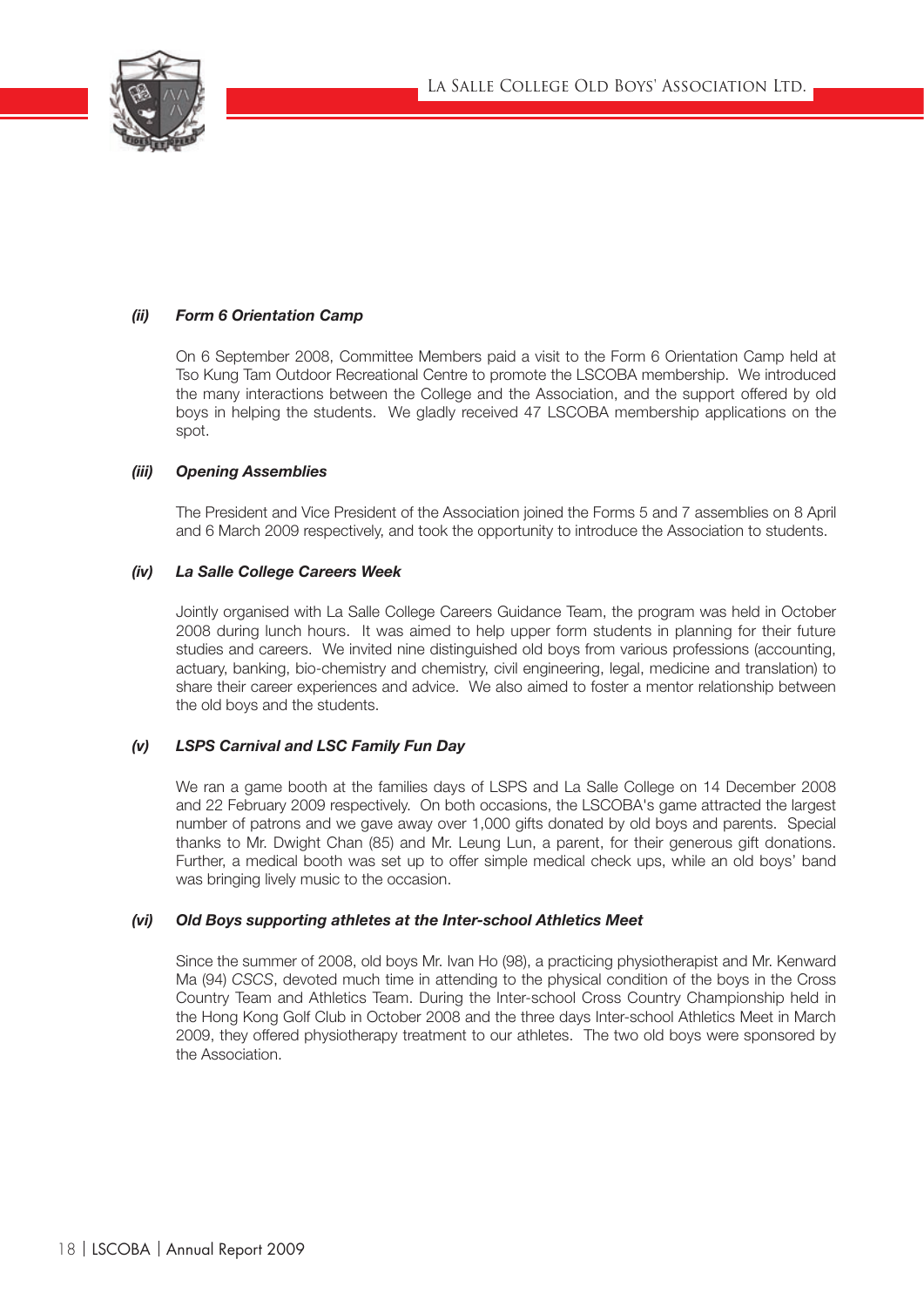

# *(vii) Form 7 Interview Workshop*

A workshop on interview skills for university admission , jointly organised by the La Salle College Careers Guidance Team and the LSCOBA, was held on 9 May 2009. 90 students attended 19 mock group interviews for architecture, business and finance, engineering, law, medicine and social sciences, conducted by 20 old boys who were experienced in the respective professions. The old boys assessed the students, from their outfits



to their handshakes, their responses to their eye-contact. The old boys advised them on how to prepare for real interviews. Further on 17 May 2009, by the request of the school, we arranged two old boy dentists to chat with 12 students who had a keen interest in dental studies.

#### *(viii) Sponsorship for various student events*

Various sponsorships were granted to different activities, from Forms 5 and 7 Graduation Dinners to the Annual Talent Quest, Family Fun Day, Joint School Summer Camp, and the production of the Lasallite during the year.

# *(ix) Old Boys' support of visit from MIT to La Salle College*

The Admissions Director of Massachusetts Institute of Technology ("MIT") paid a visit to Hong Kong

and visited several schools, among them La Salle College, which was arranged by the Association. In order to show the university the support old boys offered to their fellow school mates and to the school in general, the President and Vice President of the Association together with Mr. Lewis Chan (85), an alumnus of the university, met with the Director at School together with Brother Patrick Tierney, Mr. Wong our Principal on 6 October 2008. At the gathering before meeting with the students, we were able to offer to the visitor an overview of the School, the School's values as well as answer any questions the visitor had. Afterwards,



the visitor met with some 30 students and offered an introduction of the university, followed by a question time for the students. The Admissions Director was very much impressed by the keenness and the depth of knowledge of the students as reflected by the questions asked as well as the status enjoyed by the College in Hong Kong as a "public school". We look forward to some of the students' applications to be favourably considered by this prestigious university.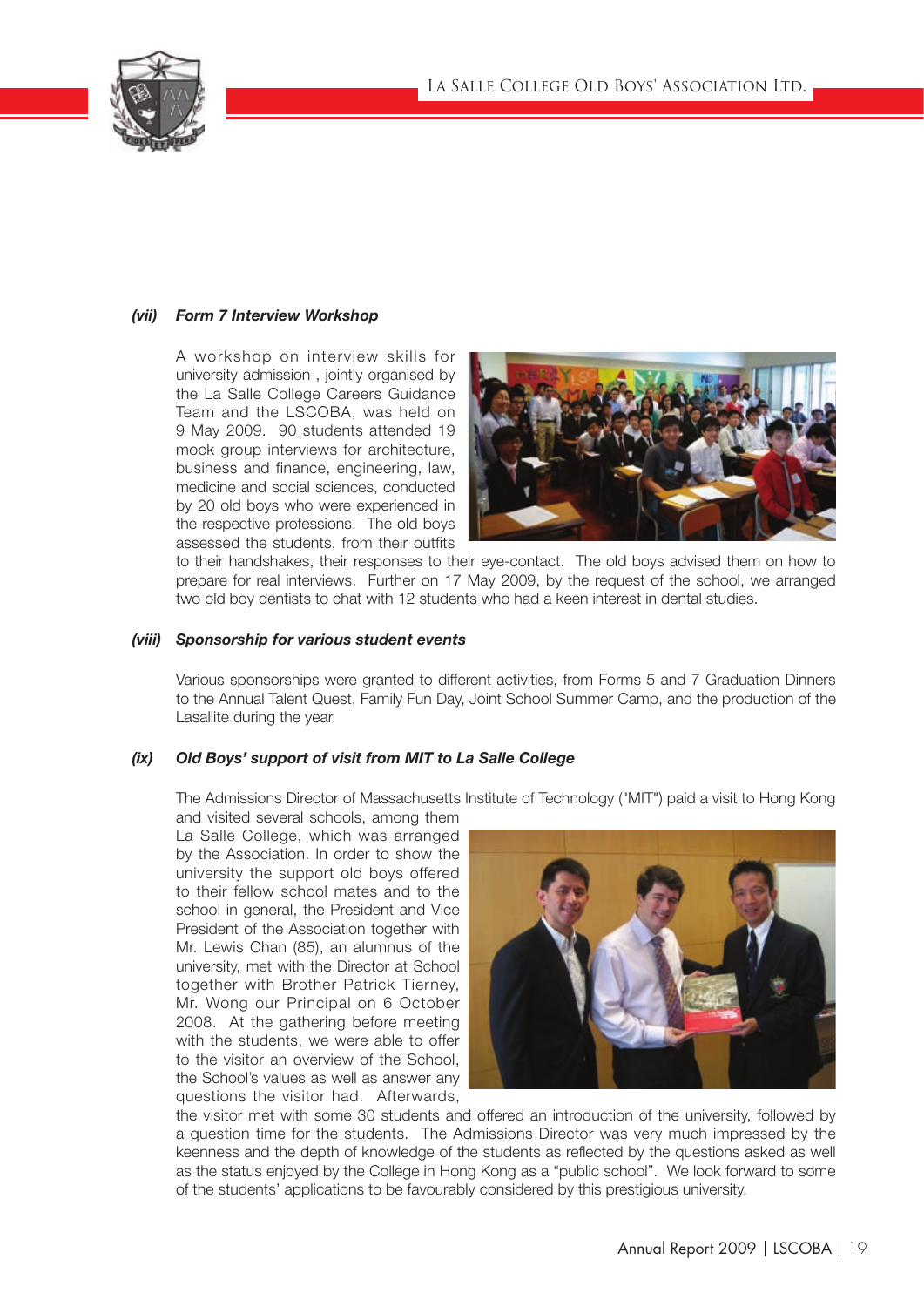

# 12. China Affairs Task Force

The La Salle Study Centre ("LSSC") in Chiangjiou, Meizhou run by Brother David Liao FSC was once again the main support target for the China Affairs Task Force. LSSC has 286 students divided into four classes, now that Brother David has taken in his first full-time assistant teacher who is able to teach all the basic lessons. Moreover, in the area of teacher training, three school teachers from a nearby town are now studying in LSSC on Friday and Saturday evenings and some local Catholic Sisters and a Father is taking an intensive course in English with Brother David since March 2009.

Late last year, the Association secured two old boys as sponsors for the LSSC Kindergarten which is now slowly taking shape. The assistant teacher is now teaching the children English three times a week assisted by a graduate student from Malaysia who is staying from March to June 2009. LSCOBA will continue to do its part in supporting this very meaningful venture while we again seek volunteers, students and/ or parents, for the LSSC Summer Program which will begin on 20 July till 14 August 2009. Visits to LSSC can also be arranged for interested parties. Please write to committee@lscoba.com for further details.

## 13. Newsletter Task Force

Three issues of the LSCOBA newsletter were published in December 2008, April and June 2009 for Members. Both the electronic and paper versions were available. To promote the connection between the Association and soon-to-be graduates of the College, Forms 5, 6, 7 students were given copies of the newsletter. Additional copies were also placed in the Guidance Centre and Library for perusal by students.

# 14. School Liaison Task Force

In recent years, there were more old boys joining the College as teaching staff, and this is definitely an advantage for passing on the spirit of our alma mater to our younger brothers. In addition to the regular staff, we were happy seeing a number of enthusiastic old boys helping to train students in several school teams, particularly in the sports teams, like in Cross Country and Athletics, Fencing and Swimming.

The Convener's duties are not confined to just bridging between the College and the Association. Communications and information exchanges between old boys, staff and students are also very important. During the year, the majority of tasks regarding school liaison were to facilitate the Association's activities in coordination with the College and students. Student helpers and musicians were invited to assist and perform in several occasions such as the LSCOBA AGM, at the Halloween Party with MCSFSA, Spring Dinner, and the Family Fun Day. Students' participation in the Association's functions are especially highlighted in the Halloween Party co-organised with MCSFSA. Jointly with MCS students, our boys from the Student Association and the Drama Team helped to design and create the haunted trail in the MCS campus. The students dressed themselves up in costumes and masks and make-up, and were the ghosts and other characters on the trail. This event was the first of its kind in the Association, joining hands with the MCSFSA, and students from both schools.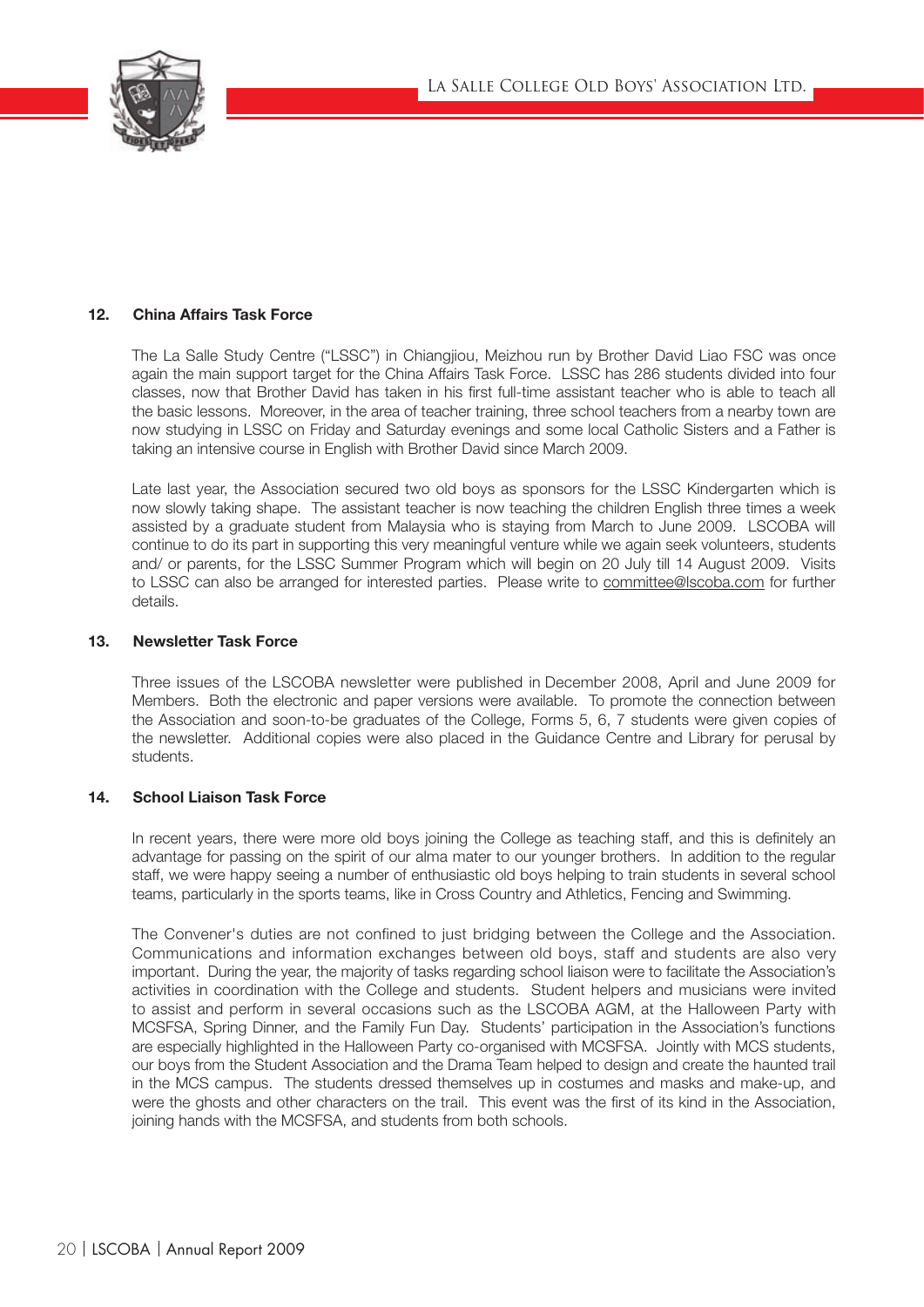

Besides liaising with the College, strengthening the ties between the Association and the students is of paramount importance. La Salle is always proud of its strong brotherhood tradition, in this regard, the LSCOBA is inevitably playing a vital role.

# 15. Young Member Section Task Force

# *(i) Dinner talk with the Hon. Mr. Wong Yuk-man and Mr. To Kwan Hang, Andrew (82)*

On 13 February 2009, the Young Members' section taskforce invited the Hon. Mr. Wong Yuk-man, member of the Legislative Council and Mr. Andrew To from Class of 82 and Member of the Wong Tai Sin District Council to a dinner talk. 40 old boys attended the event held at London Restaurant in Mong Kok. Yuk-man is well known for his outspoken attitude and Andrew is active in the city's political arena.

Yuk-man shared with the audience his experience as a college professor, a radio phone-in program host and a lawmaker. (He was a Professor of Journalism at Zhu Hai College and hosted a popular phone-in radio program for the Commercial Radio of Hong Kong.) Andrew then recalled his personal struggle as a political activist. Both speakers highlighted the importance of upholding their personal beliefs. They also provided our young members with insights into a career in politics. But the dinner was not totally politics-driven. Andrew recounted on his happy days as a La Salle athlete and Yuk-man shared with us some anecdotes on the legislative council elections and meetings. The audience had an entertaining evening and the Association would like to thank Mr. Wong and Andrew for providing our young members with both laughter and insights in a causal setting.

# *(ii) Mentorship Program*

The main objective of this Program is to provide a platform for the young members to meet and learn from our senior old boys in their own professions. In response to the financial tsunami, the Association introduced the finance/banking/accounting professions to the program. The rearranged mentorship program has been postponed till July 2009 and aims at bridging our young members to more senior old boys in the three disciplines: legal, medical and finance/banking/ accounting.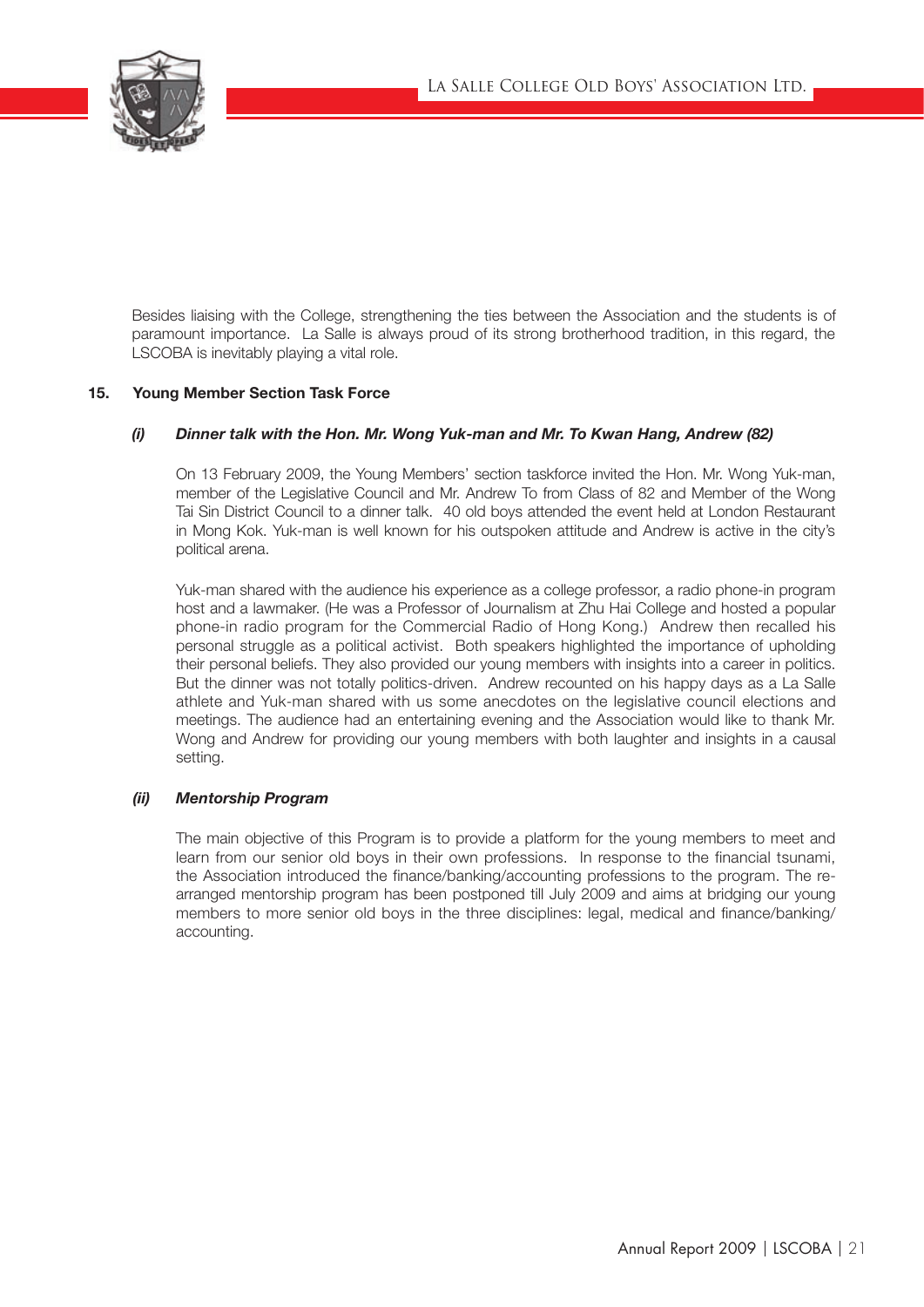

# 16. Past Presidents' Dinner

It has been an over 30 year tradition of the Association to organise two Past Presidents' Dinners ("PP Dinner") for each term. Soon after taking office, the new Committee invites the Past Presidents to a dinner, and besides offering an opportunity to bond with the seniors, the new President and his committee will update the Past Presidents on the plans and affairs of the association, and use the opportunity to hear comments and wisdom from seasoned leaders of the old boys' community. Later in the term, the Past Presidents will reciprocate the invite, usually towards the end of the term. Due to the heavy schedules of all involved, it was resolved this year to hold one PP Dinner each term. The date was also set as the Feast Day of our



Founder, Saint John Baptist de La Salle, 15 May, if the day is a Friday, or the first Friday following 15 May each year. This year, the PP Dinner happened to coincide with the Feast Day. Over 12 Past Presidents and the present Committee met at the Hong Kong Jockey Club Shan Kwong Road Club House for a most enjoyable gathering.

# 17. The Founder's Week

During the week of the Founder's Feast Day, the Association sponsored the School in hosting the traditional teachers' luncheon, using funds raised from rebates generated from the LSCOBA Visa card program. LSCOBA is grateful to all old boys for using their LSCOBA Visa cards, who are indirectly supporting the school and our teachers.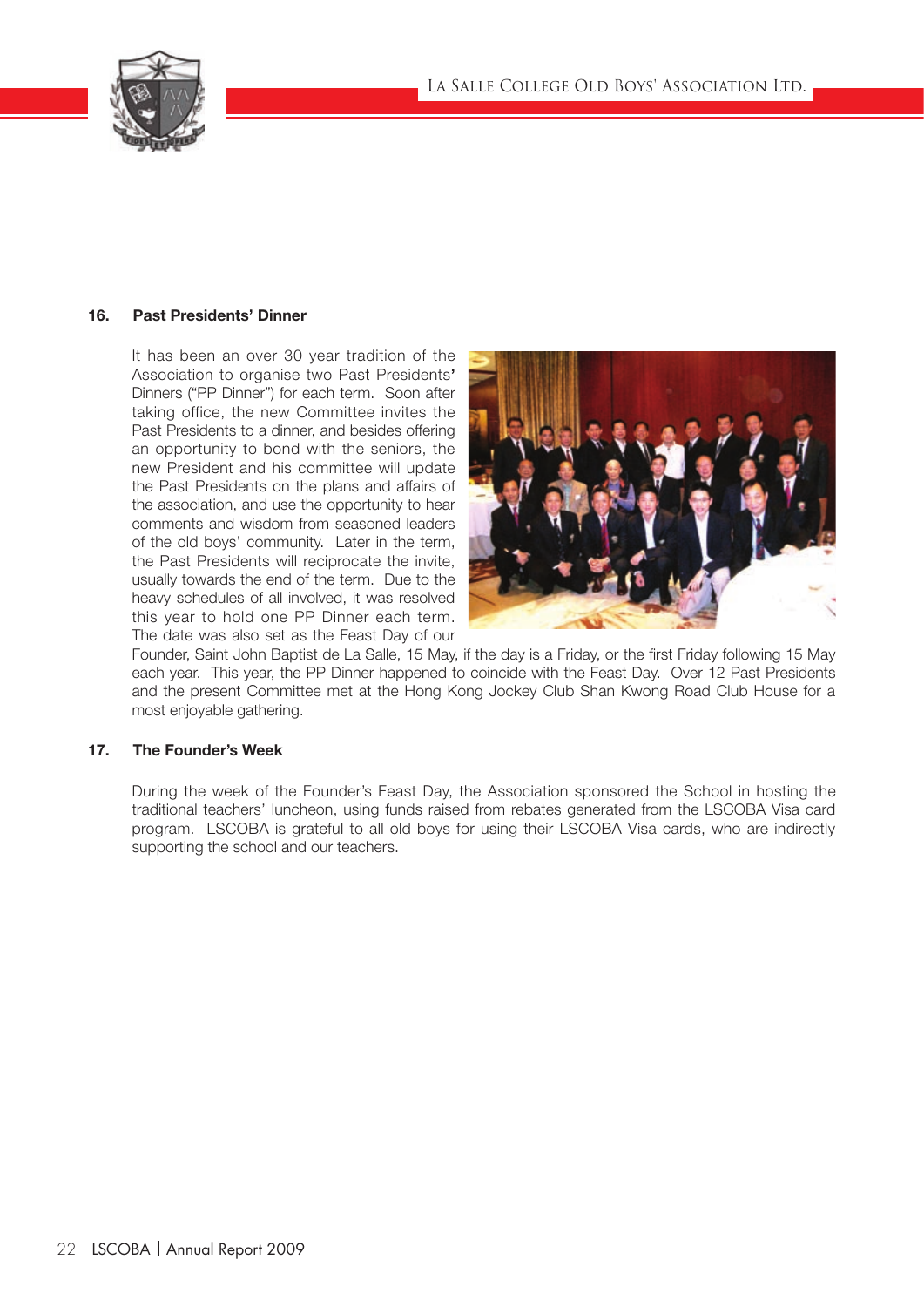

# Appendix I - Acknowledgement

The LSCOBA would like to thank its members for their valuable support to the various events held in this term. Thanks are also due to all La Salle Brothers, teachers, friends, and students who were involved.

# Appendix II - Statistics

The total number of registered members was 5,792 as of 21 May 2009. The composition are shown below: —



# Members distribution by F.5 Graduation Year

F5 Graduation Year identified from database: 3,899 members Unknown: 1,893 members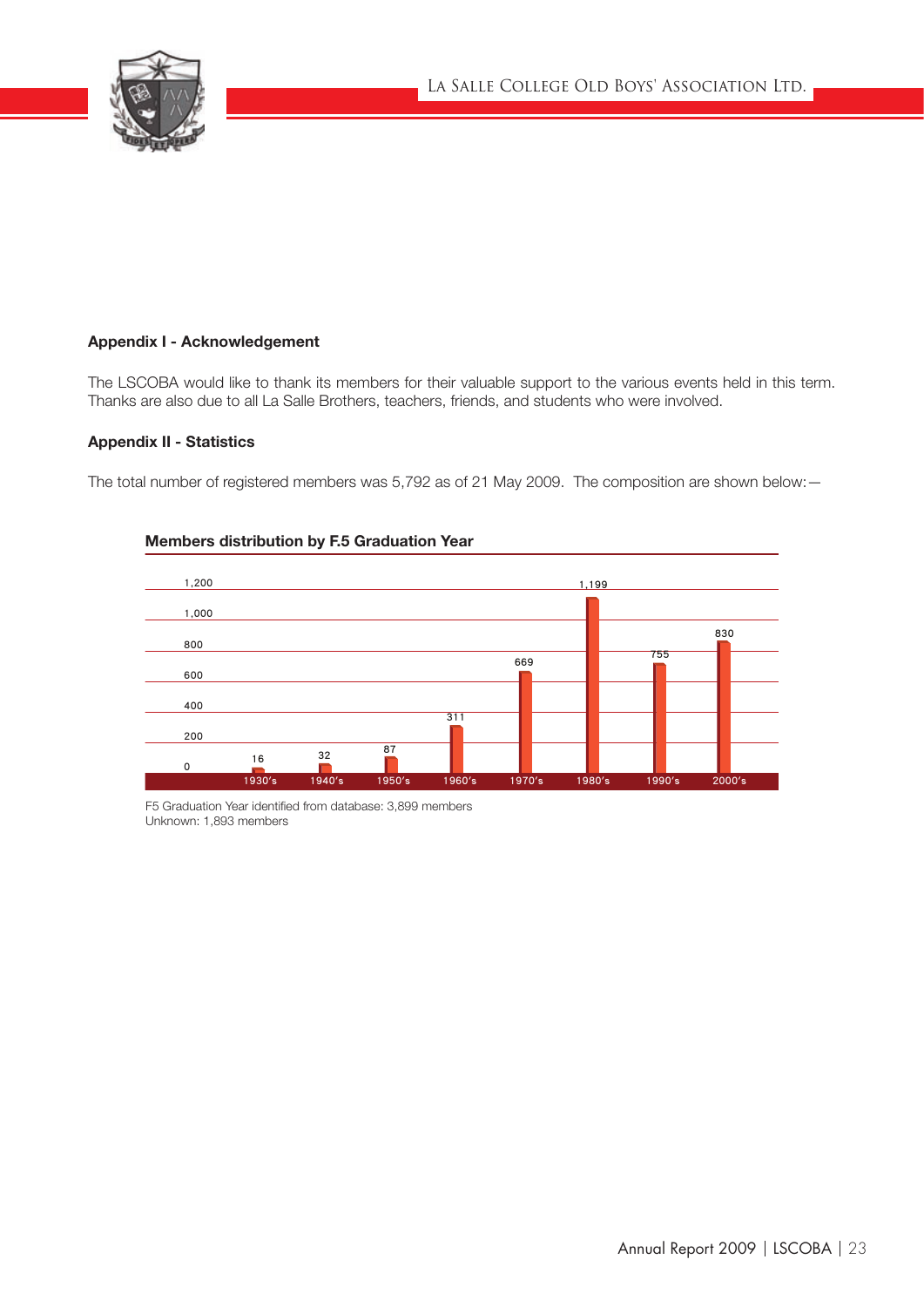

# Past Presidents of La Salle College Old Boys' Association\*

| 1939-1941 | Mr. Louis Allaye CHAN                         |
|-----------|-----------------------------------------------|
| 1941      | Mr. Peter Hans Amandus ULRICH                 |
| 1946-1949 | Mr. Ferdinand Maria CASTRO                    |
| 1949-1952 | Mr. KAM Kwong Yee                             |
| 1952-1954 | Mr. VAN Kwok Shing                            |
| 1954-1957 | Mr. Hilton CHEONG-LEEN, CBE, JP               |
| 1957-1960 | The Hon. Arnaldo de Oliveira SALES, GBM, JP   |
| 1960-1962 | Dr. CHAN Pui Kai                              |
| 1962-1964 | Dr. PUN Chung Chik                            |
| 1964-1965 | Mr. Policarpo E. ANTONIO                      |
| 1965-1968 | Mr. Maximo Anthony CHENG                      |
| 1968-1971 | Mr. Michael CHAN Sui Hin, JP                  |
| 1971-1974 | Dr. Peter TANG Hin Yu                         |
| 1974-1976 | Mr. Peter TSANG Ting Po                       |
| 1976-1979 | Dr. Lawrence CHAN Siu Hung                    |
| 1979-1980 | Mr. Michael SZE Cho Cheung, GBS, CBE, ISO, JP |
| 1980-1981 | Mr. Paul KING Wen Pau                         |
| 1981-1982 | Mr. Frank CHEUNG Chi Yuen                     |
| 1982-1984 | Mr. Nicholas NG Wing Fui, GBS, CBE, JP        |
| 1984-1986 | Mr. Dennis CHOW Koon Hung                     |
| 1986-1988 | Mr. Alex WONG Po Hang                         |
| 1988-1989 | Mr. Sam CHEN Tong Sang                        |
| 1989-1991 | Dr. Bell TSE Sing Sang                        |
| 1991-1993 | Mr. Lester Garson HUANG, JP                   |
| 1993-1994 | Mr. Colin NGAN Siu Lun                        |
| 1994-1997 | Mr. Joseph LEE Chung Tak, BBS, JP             |
| 1997-1999 | Mr. David MONG Tak Yeung                      |
| 1999-2001 | Mr. William TONG Wai Lun, MH                  |
| 2001-2003 | Mr. William YAN                               |
| 2003-2004 | Dr. Robert YUEN Kar Ngai                      |
| 2004-2007 | Dr. Bernard KONG Ming Hei                     |
| 2007-     | Mr. Charles CHAN Kit Ying                     |

\* Prior to 29 July 1978, the Association was known as the La Salle Old Boys' Association (LSOBA).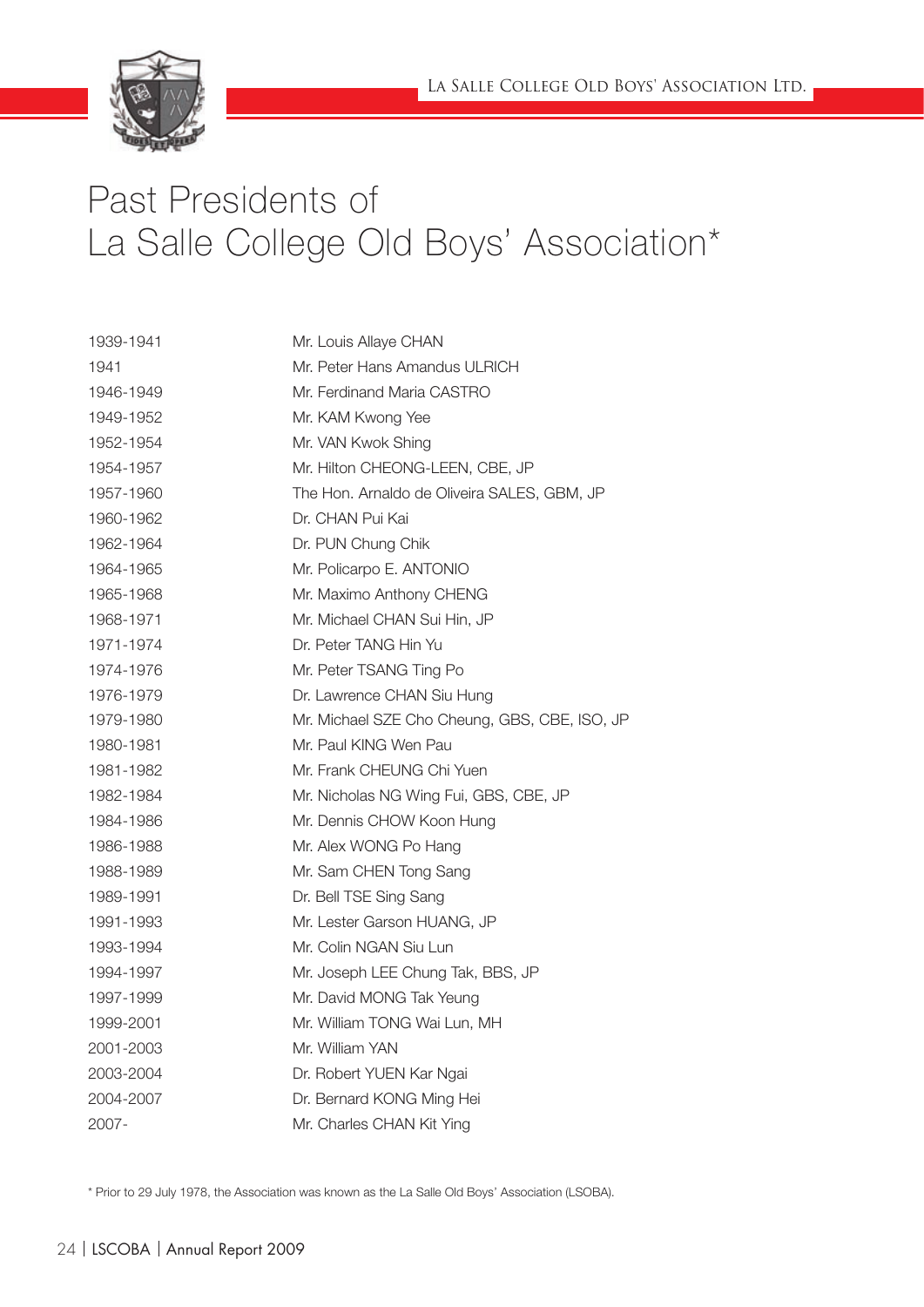

La Salle College Old Boys' Association Ltd.

# INDEPENDENT AUDITORS' REPORT TO THE MEMBERS OF LA SALLE COLLEGE OLD BOYS' ASSOCIATION LIMITED

(incorporated in Hong Kong and limited by guarantee)

We have audited the financial statements of La Salle College Old Boys' Association Limited (the "Association") set out on pages 28 to 44, which comprise the balance sheet as at 31 March 2009, and the income and expenditure statement, statement of changes in equity and cash flow statement for the year then ended, and a summary of significant accounting policies and other explanatory notes.

## Directors' responsibility for the financial statements

The directors of the Association are responsible for the preparation and the true and fair presentation of these financial statements in accordance with Hong Kong Financial Reporting Standards issued by the Hong Kong Institute of Certified Public Accountants and the Hong Kong Companies Ordinance. This responsibility includes designing, implementing and maintaining internal control relevant to the preparation and the true and fair presentation of financial statements that are free from material misstatement, whether due to fraud or error; selecting and applying appropriate accounting policies; and making accounting estimates that are reasonable in the circumstances.

#### Auditor's responsibility

Our responsibility is to express an opinion on these financial statements based on our audit and to report our opinion solely to you, as a body, in accordance with section 141 of the Hong Kong Companies Ordinance, and for no other purpose. We do not assume responsibility towards or accept liability to any other person for the contents of this report. We conducted our audit in accordance with Hong Kong Standards on Auditing issued by the Hong Kong Institute of Certified Public Accountants. Those standards require that we comply with ethical requirements and plan and perform the audit to obtain reasonable assurance as to whether the financial statements are free from material misstatement.

An audit involves performing procedures to obtain audit evidence about the amounts and disclosures in the financial statements. The procedures selected depend on the auditor's judgment, including the assessment of the risks of material misstatement of the financial statements, whether due to fraud or error. In making those risk assessments, the auditor considers internal control relevant to the entity's preparation and true and fair presentation of the financial statements in order to design audit procedures that are appropriate in the circumstances, but not for the purpose of expressing an opinion on the effectiveness of the entity's internal control. An audit also includes evaluating the appropriateness of accounting policies used and the reasonableness of accounting estimates made by the directors, as well as evaluating the overall presentation of the financial statements

We believe that the audit evidence we have obtained is sufficient and appropriate to provide a basis for our audit opinion.

#### **Opinion**

In our opinion, the financial statements give a true and fair view of the state of the Association's affairs as at 31 March 2009 and of its surplus and cash flows for the year then ended in accordance with Hong Kong Financial Reporting Standards and have been properly prepared in accordance with the Hong Kong Companies Ordinance.

**CWCC Certified Public Accountants** 

Hong Kong 3 June 2009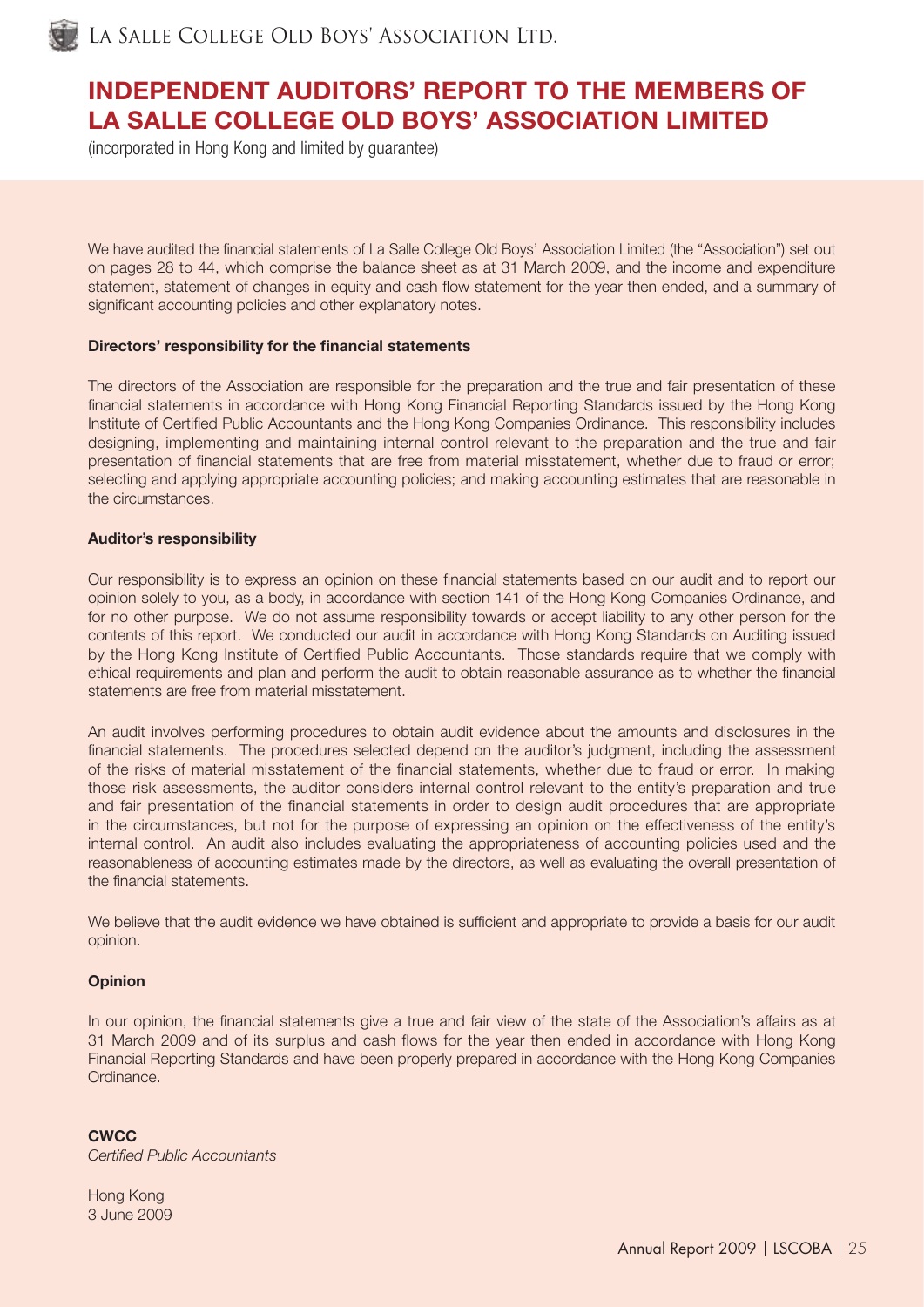

LA SALLE COLLEGE OLD BOYS' ASSOCIATION LTD.

# LA SALLE COLLEGE OLD BOYS' ASSOCIATION LIMITED

(incorporated in Hong Kong and limited by guarantee)

Financial Statements for the year ended 31 March 2009

# REPORT OF THE DIRECTORS

The Directors submit their report together with the audited financial statements for the year ended 31 March 2009.

# PRINCIPAL ACTIVITIES

The principal activities of La Salle College Old Boys' Association Limited (the "Association") as per the Association's Memorandum of Association are, *inter alia*, to foster and promote close relationships and better understanding among the past and present students of La Salle College in and outside Hong Kong, to maintain, promote and cultivate friendship among the members of the Association, and in its connection, to promote and hold all kinds of sports or pastimes, to grant scholarships and prizes, and to give or contribute towards, prizes, medals, and awards, and to promote, give or support dinners, balls, concerts and other entertainments.

## **RESULTS**

The financial results of the Association for the year ended 31 March 2009 are set out on page 28 of the financial statements.

#### **RESERVES**

Movements in the reserves of the Association during the year are set out on page 30 of the financial statements.

## **DIRECTORS**

The Board of Directors (the "Board") during the year and up to the date of this report were: -

Chan Kit Ying, Charles **President** President Huang Robin Mark Garvey **Vice President** Wong Chak Yin, Willie **Honorary Secretary** 

Dr. Kong Ming Hei, Bernard Immediate Past President Bo Ho Man, Herman Committee Member Cheung Chuk Wo Committee Member Chow Chun Hin, Eric Committee Member Chu Wing Fei Committee Member Dr. Fong Kwok Tung, Gordon Committee Member Heung Chin Kit Committee Member Ho Jing Kan, Patrick Committee Member Sin Ching Yin, Jimmy Committee Member Shum Chi Kwong, Stanley Committee Member **Yeung Sze Leung, Philip Committee Member** 

Lam Kwan Chor **Honorary Treasurer, resigned on 17 January 2009** Chung Wing Chung Chung Chung Chung Committee Member, appointed as the Honorary Treasurer on 19 January 2009 Chiu Perry Committee Member, retired on 25 July 2008 Ho Pui Fung, Dominic Committee Member, elected on 25 July 2008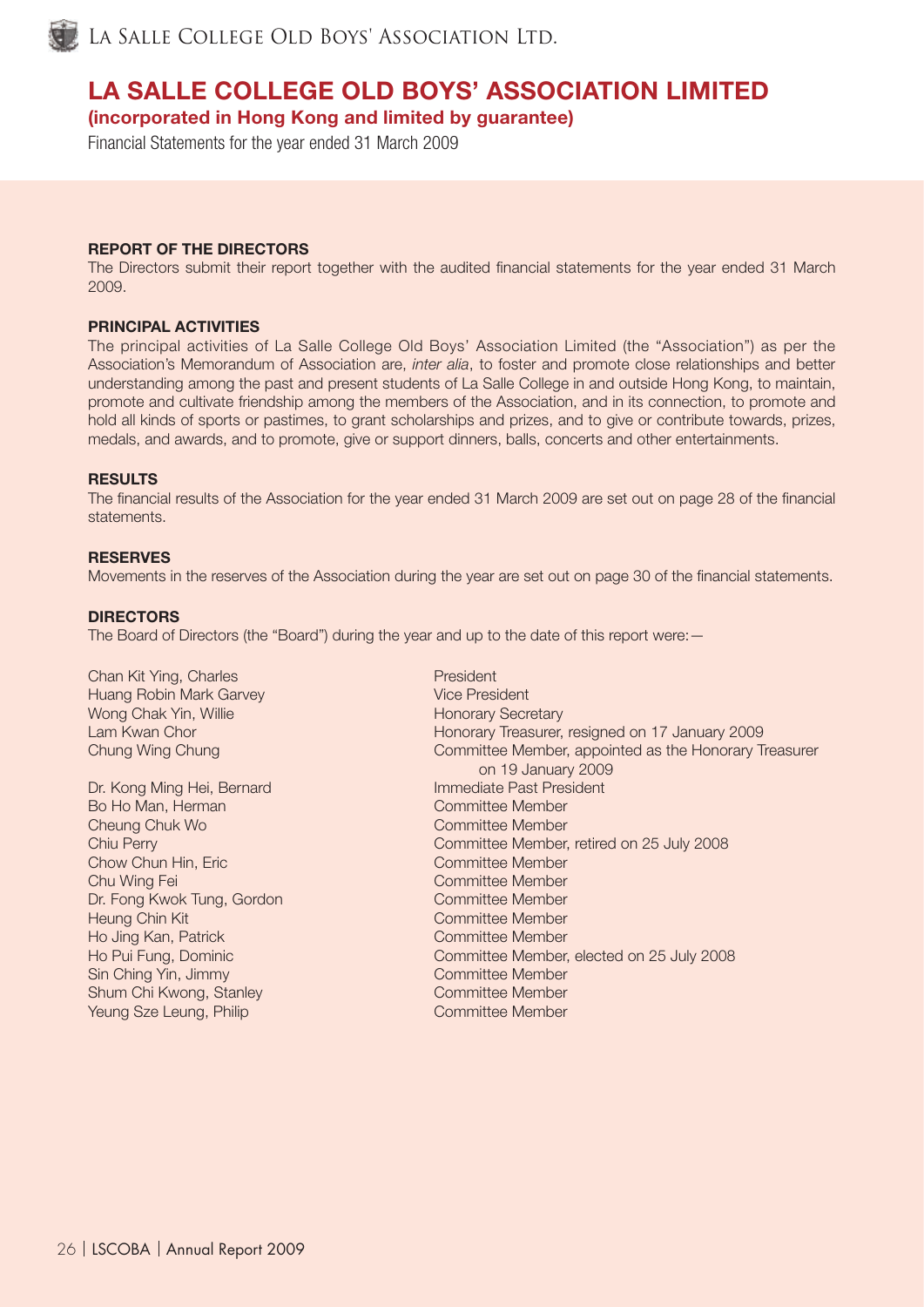

# REPORT OF THE DIRECTORS (continued)

## DIRECTORS' INTERESTS

No contracts of significance in relation to the Association's business to which the Association was a party and in which a Director of the Association had a material interest, whether directly or indirectly, subsisted at the end of the year or at any time during the year.

#### MANAGEMENT CONTRACTS

No contracts concerning the management and administration of the whole or any substantial part of the business of the Association were entered into or existed during the year.

#### AUDITORS

The financial statements have been audited by CWCC, *Certified Public Accountants*, who retire and, being eligible, offer themselves for re-appointment.

#### BANKERS

The bankers are The Hongkong and Shanghai Banking Corporation Limited and Wing Hang Bank, Limited.

On behalf of the Board

3 June 2009

Charles k. Cha

President HONG KONG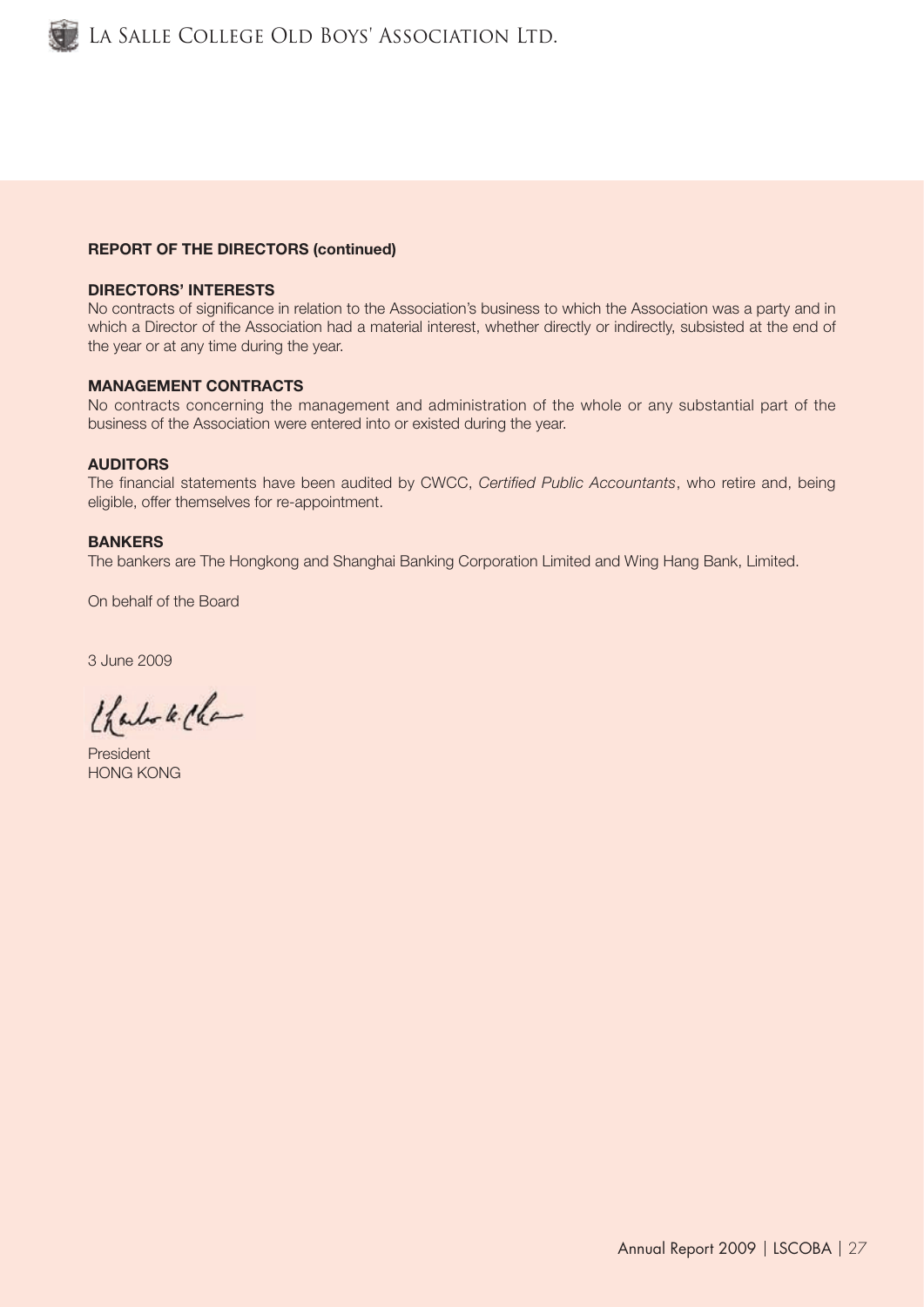

# INCOME AND EXPENDITURE STATEMENT

For the year ended 31 March 2009

|                                                                                                                                                                                                                                                                                                                                                                                                                                                                                                                                                                           | <b>Notes</b>                                              | 2009<br><b>HKS</b>                                                                                                                     | 2008<br>HK\$                                                                                                                                                                    |
|---------------------------------------------------------------------------------------------------------------------------------------------------------------------------------------------------------------------------------------------------------------------------------------------------------------------------------------------------------------------------------------------------------------------------------------------------------------------------------------------------------------------------------------------------------------------------|-----------------------------------------------------------|----------------------------------------------------------------------------------------------------------------------------------------|---------------------------------------------------------------------------------------------------------------------------------------------------------------------------------|
| <b>INCOME</b>                                                                                                                                                                                                                                                                                                                                                                                                                                                                                                                                                             |                                                           |                                                                                                                                        |                                                                                                                                                                                 |
| Dividend income<br>Donation income<br>Gain on disposal of available-for-sale financial assets<br>Income from sale of souvenirs and history books<br>Income from various functions and activities<br>Interest income<br>LSCOBA credit card - donations from card holders<br>LSCOBA credit card - rebates and referral fee received<br>Membership application fee<br>Income from Jubilee Dinner                                                                                                                                                                             | $\overline{7}$<br>18<br>6,12<br>5,12<br>19<br>19<br>8, 12 | 253,851<br>5,450<br>79,728<br>92,380<br>1,096,394<br>2,741<br>11,600<br>48,569<br>31,600<br>1,622,313                                  | 226,191<br>269,000<br>867,742<br>870,109<br>15,254<br>13,050<br>56,162<br>49,000<br>2,945,280<br>5,311,788                                                                      |
| <b>EXPENDITURE</b>                                                                                                                                                                                                                                                                                                                                                                                                                                                                                                                                                        |                                                           |                                                                                                                                        |                                                                                                                                                                                 |
| <b>Bank charges</b><br>Business registration fee and filing fee<br>Depreciation<br>Donations and sponsorships<br>Expenses for sale of souvenirs and history books<br>Expenses for various functions and activities<br>Postage and delivery charges<br>Printing and stationery<br>Repairs and maintenance<br>Staff costs and student helpers' fee<br>Telephone and fax line charges<br>Website hosting expenses<br>Sundry expenses<br>Donations and sponsorships - Jubilee Fund<br>Donations and sponsorships - LSC 75th Anniversary<br><b>Expenses for Jubilee Dinner</b> | 13<br>$\Theta$<br>6<br>5<br>10                            | 4,891<br>555<br>48,294<br>125,600<br>33,868<br>891,162<br>14,539<br>36,614<br>4,370<br>46,775<br>2,191<br>15,800<br>6,667<br>1,231,326 | 3,707<br>2,810<br>24,749<br>543,594<br>564,182<br>695,398<br>24,467<br>45,568<br>4,698<br>56,700<br>2,583<br>15,324<br>10,847<br>1,509,150<br>347,025<br>1,758,803<br>5,609,605 |
| <b>SURPLUS/ (DEFICIT) FOR THE YEAR</b>                                                                                                                                                                                                                                                                                                                                                                                                                                                                                                                                    | 12                                                        | 390,987                                                                                                                                | (297, 817)                                                                                                                                                                      |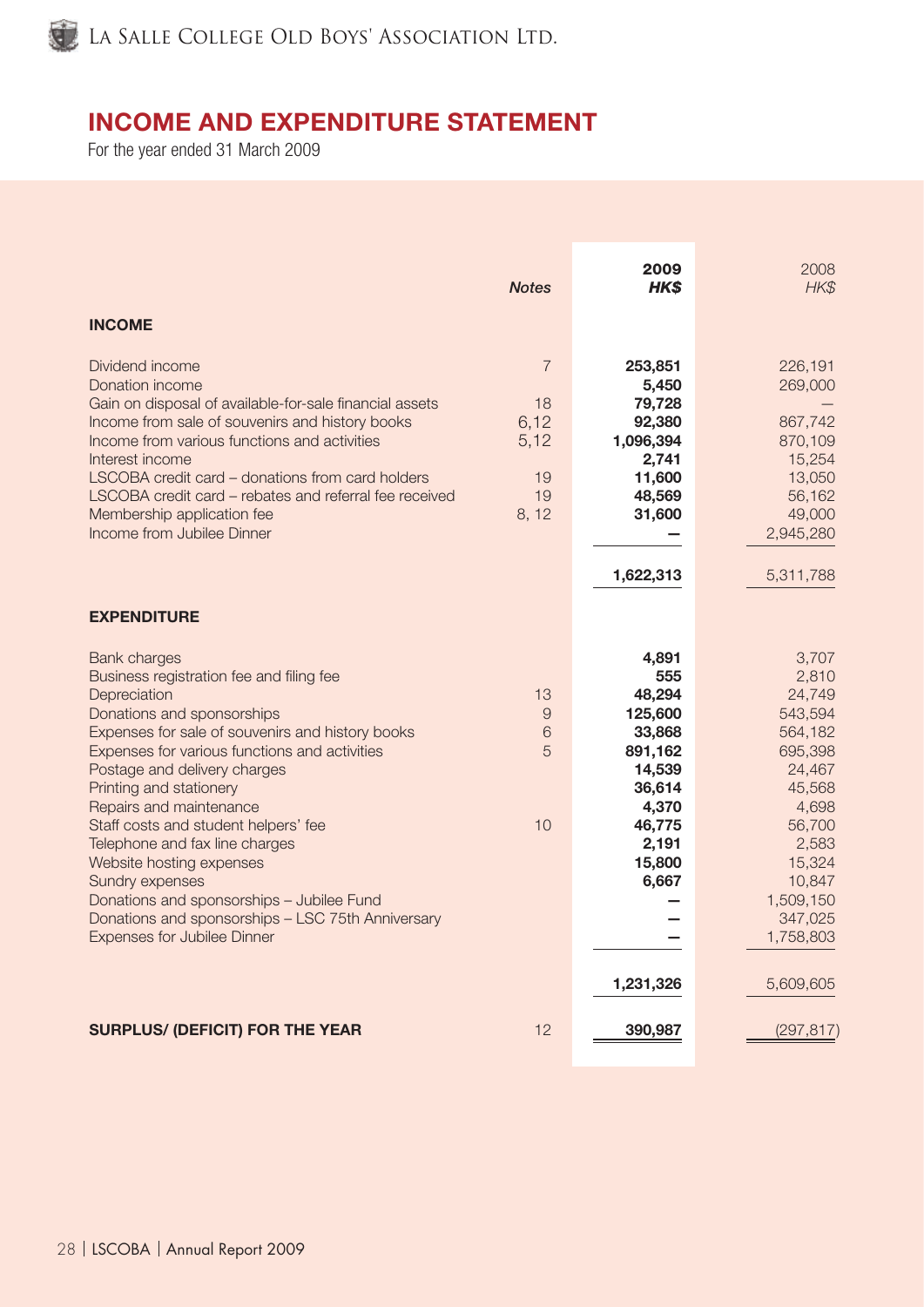

# BALANCE SHEET

As at 31 March 2009

|                                                                                                                                                                                                                                                                                                   | <b>Notes</b>                   | 2009<br>HK\$                                                                         | 2008<br>HK\$                                                                           |
|---------------------------------------------------------------------------------------------------------------------------------------------------------------------------------------------------------------------------------------------------------------------------------------------------|--------------------------------|--------------------------------------------------------------------------------------|----------------------------------------------------------------------------------------|
| <b>ASSETS</b>                                                                                                                                                                                                                                                                                     |                                |                                                                                      |                                                                                        |
| Non-current assets<br>Available-for-sale financial assets<br>Equipment, fixtures and furniture                                                                                                                                                                                                    | 18<br>13                       | 1,564,104<br>101,784<br>1,665,888                                                    | 4,361,539<br>148,578<br>4,510,117                                                      |
| <b>Current assets</b><br>Accounts receivable<br>Available-for-sale financial assets<br>Cash and cash equivalents<br>Inventories                                                                                                                                                                   | 15<br>18<br>14<br>16           | 5,354<br>145,000<br>917,869<br>136,181<br>1,204,404                                  | 327,315<br>584,450<br>54,255<br>966,020                                                |
| <b>Total Assets</b>                                                                                                                                                                                                                                                                               |                                | 2,870,292                                                                            | 5,476,137                                                                              |
| <b>EQUITY</b><br><b>Accumulated funds</b><br>Available-for-sale financial assets reserves<br>Credit card reserves<br>Heritage reserves<br><b>PRC Education reserves</b><br>Sports reserves<br><b>LSC 80th Anniversary reserves</b><br><b>LSC 75th Anniversary reserves</b><br><b>Total Equity</b> | 19<br>19<br>19<br>19<br>18, 19 | 899,234<br>898,985<br>275,328<br>50,000<br>30,000<br>244,605<br>280,000<br>2,678,152 | 524,173<br>3,950,026<br>228,913<br>50,000<br>14,701<br>174,000<br>251,393<br>5,193,206 |
| <b>LIABILITIES</b>                                                                                                                                                                                                                                                                                |                                |                                                                                      |                                                                                        |
| <b>Current liabilities</b><br>Accounts payable and accruals                                                                                                                                                                                                                                       | 17                             | 192,140                                                                              | 282,931                                                                                |
| <b>Total equity and liabilities</b>                                                                                                                                                                                                                                                               |                                | 2,870,292                                                                            | 5,476,137                                                                              |

Charles le Cha

Raymontant

President Honorary Treasurer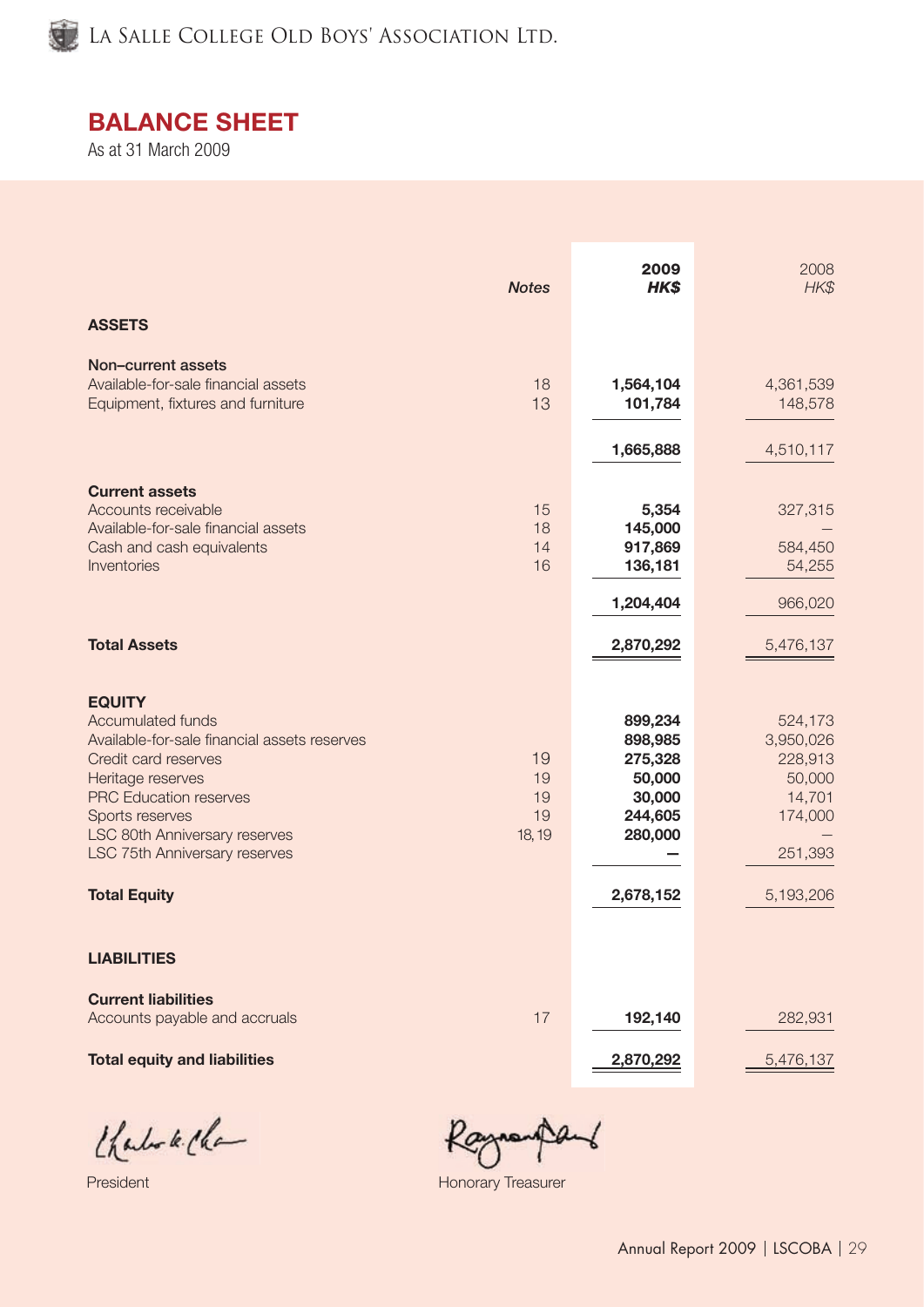

# STATEMENT OF CHANGES IN EQUITY

For the year ended 31 March 2009

| HK\$<br><b>Total</b>                                           | 5,802,255             | (297, 817)                                                            | (311, 232)                            | $\overline{\phantom{a}}$ |                                     |                             | 5,193,206        | 5,193,206              | 390,987                                         | (2,906,041)                            |                                    |                                            |                                     |                                       |                             |                                          | 2,678,152        |
|----------------------------------------------------------------|-----------------------|-----------------------------------------------------------------------|---------------------------------------|--------------------------|-------------------------------------|-----------------------------|------------------|------------------------|-------------------------------------------------|----------------------------------------|------------------------------------|--------------------------------------------|-------------------------------------|---------------------------------------|-----------------------------|------------------------------------------|------------------|
| HK\$<br>LSC <sub>75th</sub><br>reserves<br>Anniversary         | 251,393               |                                                                       |                                       |                          |                                     |                             | 251,393          | 251,393                |                                                 |                                        |                                    | (251, 393)                                 |                                     |                                       |                             |                                          |                  |
| LSC 80th<br>Anniversary<br>reserves<br>HK\$                    |                       |                                                                       |                                       |                          |                                     |                             |                  |                        |                                                 |                                        |                                    |                                            |                                     |                                       |                             | 280,000                                  | 280,000          |
| <b>Sports</b><br>HK\$<br>reserves                              | 75,000                |                                                                       |                                       |                          |                                     | 99,000                      | 174,000          | 174,000                |                                                 |                                        | (17,000)                           |                                            |                                     |                                       | 87,605                      | $\overline{\phantom{a}}$                 | 244,605          |
| HK\$<br>PRC<br>Education<br>reserves                           | 34,701                |                                                                       |                                       | (20,000)                 |                                     |                             | 14,701           | 14,701                 |                                                 |                                        |                                    |                                            |                                     | 15,299                                |                             |                                          | 30,000           |
| Heritage<br>reserves<br>HK\$                                   | 50,000                |                                                                       |                                       |                          |                                     |                             | 50,000           | 50,000                 |                                                 |                                        |                                    |                                            |                                     |                                       |                             |                                          | 50,000           |
| reserves<br>HK\$<br>Credit card                                | 159,701               |                                                                       |                                       |                          | 69,212                              |                             | 228,913          | 228,913                |                                                 |                                        | (13, 754)                          |                                            | 60,169                              |                                       |                             | $\overline{\phantom{a}}$                 | 275,328          |
| assets<br>Available-for-<br>reserves<br>sale financial<br>HK\$ | 4,261,258             |                                                                       | (311, 232)                            |                          |                                     |                             | 3,950,026        | 3,950,026              |                                                 | (2,906,041)                            |                                    |                                            |                                     |                                       |                             | (145,000)                                | 898,985          |
| HK\$<br>Accumulated<br>funds                                   | (297, 817)<br>970,202 |                                                                       |                                       | 20,000                   | (69,212)                            | (99,000)                    | 524,173          | 524,173                | 390,987                                         |                                        | 30,754                             | 251,393                                    | (60, 169)                           | (15, 299)                             | (87, 605)                   | (135,000)                                | 899,234          |
|                                                                | At 1 April 2007       | Change in fair value of<br>Available-for-sale<br>Deficit for the year | Transfer from PRC<br>financial assets | Education reserves       | Transfer to Credit card<br>reserves | Transfer to Sports reserves | At 31 March 2008 | <b>At 1 April 2008</b> | Change in fair value of<br>Surplus for the year | Available-for-sale<br>financial assets | Sponsorship to student<br>projects | Anniversary reserves<br>Transfer from 75th | Transfer to Credit card<br>reserves | Transfer to PRC Education<br>reserves | Transfer to Sports reserves | Anniversary reserves<br>Transfer to 80th | At 31 March 2009 |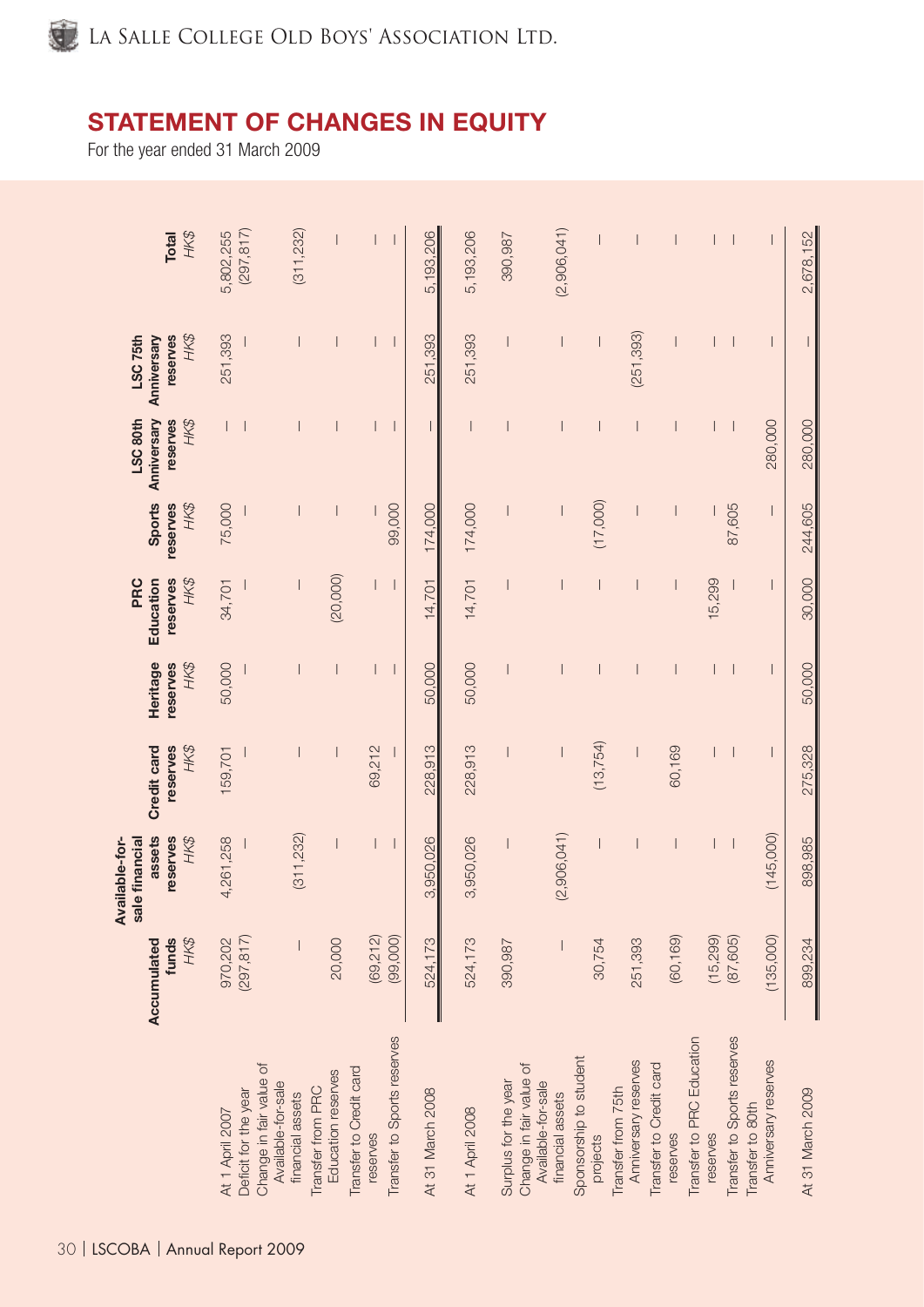

# CASH FLOW STATEMENT

For the year ended 31 March 2009

| <b>Cash flows from operating activities</b>                                                                                                                                           | <b>Notes</b>               | 2009<br><b>HKS</b>                           | 2008<br>HK\$                                            |
|---------------------------------------------------------------------------------------------------------------------------------------------------------------------------------------|----------------------------|----------------------------------------------|---------------------------------------------------------|
| Surplus/ (Deficit) for the year<br>Adjustments for:-                                                                                                                                  |                            | 390,987                                      | (297, 817)                                              |
| Depreciation<br>Dividend income<br>Gain on disposal of available-for-sale financial assets<br>Interest income                                                                         | 13<br>$\overline{7}$<br>18 | 48,294<br>(253, 851)<br>(79, 728)<br>(2,741) | 24,749<br>(226, 191)<br>(15, 254)                       |
| Operating cash flows before working capital changes                                                                                                                                   |                            | 102,961                                      | (514, 513)                                              |
| Decrease/ (increase) in accounts receivable<br>Increase in inventories<br>(Decrease)/ increase in accounts payable and accruals<br>Decrease in deposit paid<br>Decrease in prepayment |                            | 321,961<br>(81, 926)<br>(90, 791)            | (309, 359)<br>(34, 260)<br>35,156<br>232,500<br>347,025 |
| Cash generated/ (utilised) by operation<br>Interest received                                                                                                                          |                            | 252,205<br>2,741                             | (243, 451)<br>15,254                                    |
| Net cash generated/ (utilised) by operating activities                                                                                                                                |                            | 254,946                                      | (228, 197)                                              |
| <b>Cash flows from investing activities</b><br>Dividend received<br>Disposal of available-for-sale financial assets<br>Purchase of equipment, fixtures and furniture                  | $\overline{7}$<br>18<br>13 | 245<br>79,728<br>(1,500)                     | 191<br>(168, 313)                                       |
| Net cash generated/ (utilised) by investing activities                                                                                                                                |                            | 78,473                                       | (168, 122)                                              |
| Net increase/ (decrease) in cash and cash equivalents                                                                                                                                 |                            | 333,419                                      | (396, 319)                                              |
| Cash and cash equivalents at beginning of financial year                                                                                                                              |                            | 584,450                                      | 980,769                                                 |
| Cash and cash equivalents at end of financial year                                                                                                                                    | 14                         | 917,869                                      | 584,450                                                 |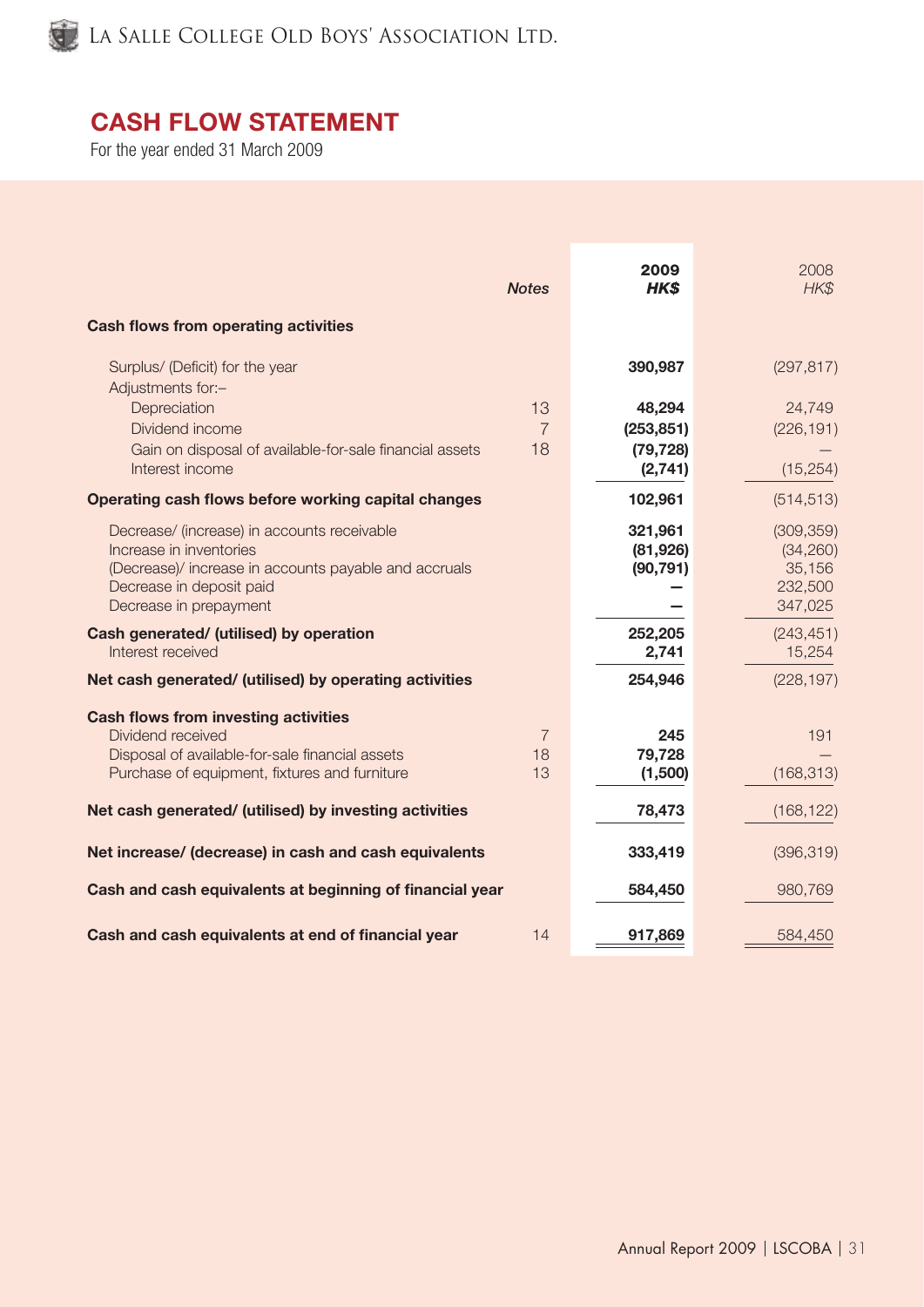

# NOTES TO THE FINANCIAL STATEMENTS

# 1. STATUS OF THE ASSOCIATION

The Association is a company limited by guarantee with no share capital, incorporated in Hong Kong. The address of its registered office is in c/o La Salle College, 18 La Salle Road, Kowloon, Hong Kong.

Every member of the Association undertakes to contribute to the assets of the Association in the event of its being wound up while he is a member, or within one year afterwards, for payment of the debts and liabilities of the Association contracted before he ceases to be a member, and the costs, charges and expenses of winding up, and for the adjustment of the rights of the contributors among themselves, such amount as may be required, save, not exceeding \$10.

The Association is engaged in fostering and promoting close relationships and better understanding among the past and present students of La Salle College in and outside Hong Kong, as well as to support La Salle College through event participation and granting of scholarships and prizes.

The financial statements are presented in Hong Kong dollars, which is also the functional currency of the Association.

# 2. PRINCIPAL ACCOUNTING POLICIES

#### (a) Basis of preparation of the financial statements

For the purpose of compliance with sections 122 and 123 of the Hong Kong Companies Ordinance, the financial statements have been prepared to present a true and fair view of the state of affairs and income and expenditure of the Association. Consequently, they are prepared in accordance with all applicable Hong Kong Financial Reporting Standards ("HKFRSs", which collectively includes Hong Kong Accounting Standards and Interpretations) issued by the Hong Kong Institute of Certified Public Accountants ("HKICPA"), accounting principles generally accepted in Hong Kong and the requirements of the Hong Kong Companies Ordinance.

The measurement basis used in the preparation of the financial statements is historical cost, except for the financial instruments which are stated at fair value.

The preparation of financial statements, in conformity with HKFRSs, requires the Board to make judgements, estimates and assumptions that affect the application of policies and reported amounts of assets, liabilities, income and expenses. The estimates and associated assumptions are based on historical experience and various other factors that are believed to be reasonable under the circumstances, the results of which form the basis of making the judgements about carrying values of assets and liabilities that are not readily apparent from other sources. Actual results may differ from these estimates.

The estimates and underlying assumptions are reviewed on an ongoing basis. Revisions to accounting estimates are recognised in the year in which the estimates are revised if the revision affects only that year, or in the year of the revision and future years if the revision affects both current and future periods.

There is no area involving a high degree of judgement or complexity, or areas where assumptions and estimates are significant to the financial statements.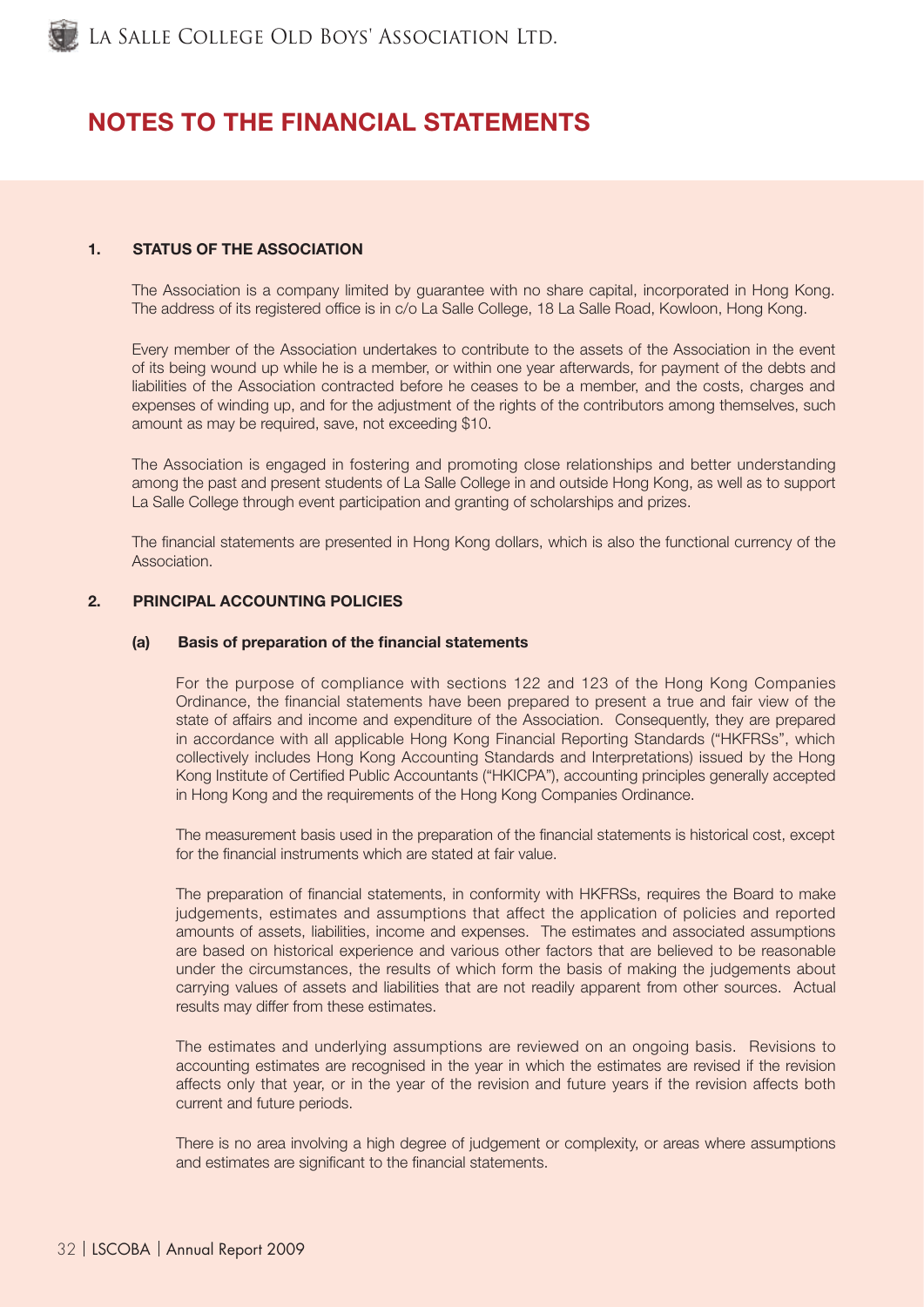## 2. PRINCIPAL ACCOUNTING POLICIES (continued)

#### (b) Impact on adoption of new and revised HKFRSs

During the year, the Association adopted the following amendments and interpretations to published standards issued by HKICPA, which are effective for the Association's financial year beginning on or after 1 April 2008 but are not relevant or have no material effect to its operations: -

HKAS 39 (Amendments) *Financial instruments: Recognition and measurement*

HKFRS 7 (Amendments) *Financial instruments: Disclosure*

HK(IFRIC) – Interpretation 11 *Group and treasury share transactions*

#### (c) Early adoption of new and revised HKFRSs

Certain new standards, amendments and interpretations to existing standards have been published that are relevant to the Association's operations and are mandatory for the Association's accounting periods beginning on or after 1 April 2009 or later periods. The Association has not early adopted the following new standards, amendments and interpretations in the financial statements for the year ended 31 March 2009:—

HKAS 1 (Revised) – Presentation of financial statements *(effective for annual periods beginning on or after 1 January 2009)*

HKFRS 8 – Operating segments *(effective for annual periods beginning on or after 1 January 2009)*

Apart from certain presentational changes and additional disclosures, the adoption of the above new standards, amendments and interpretations will have no significant impact on the Association's financial statements. The Association will adopt these new and revised HKFRSs when they become effective.

#### (d) Equipment, fixtures and furniture

Equipment, fixtures and furniture are stated at historical cost less depreciation and impairment losses. Historical cost includes expenditure that is directly attributable to the acquisition of the items.

Subsequent costs are included in the carrying amount of the assets or recognised as a separate asset, as appropriate, only when it is probable that future economic benefits associated with the item will flow to the Association and the cost of the item can be measured reliably. All other repairs and maintenance are expensed in the income and expenditure statement during the financial period in which they are incurred.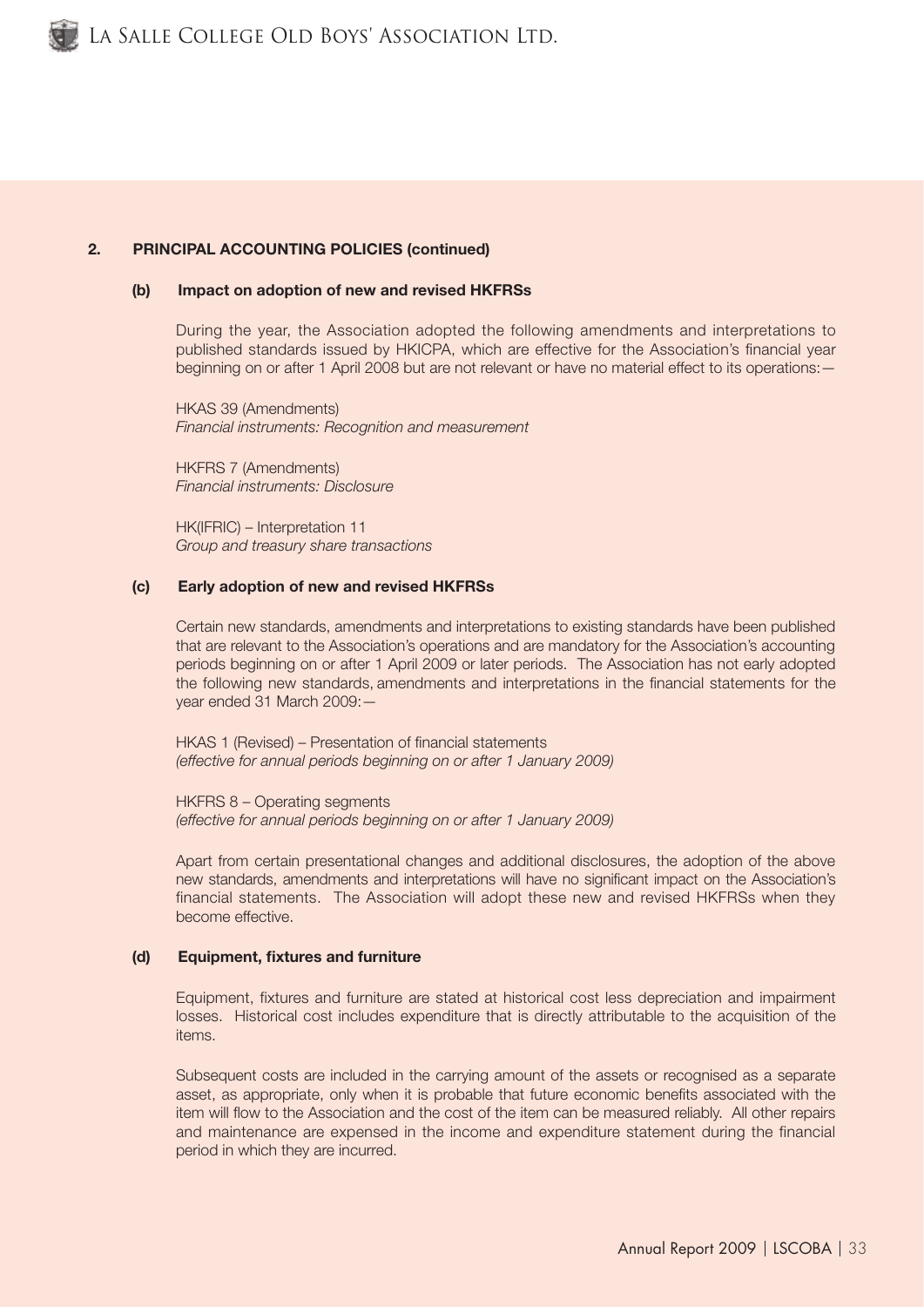# NOTES TO THE FINANCIAL STATEMENTS

# 2. PRINCIPAL ACCOUNTING POLICIES (continued)

#### (d) Equipment, fixtures and furniture (continued)

Depreciation of equipment, fixtures and furniture is calculated using the straight-line method to allocate cost to their residual values over their estimated useful lives, as follows:—

| Office equipment              | 20% |
|-------------------------------|-----|
| <b>Computer and Software</b>  | 30% |
| <b>Fixtures and Furniture</b> | 20% |

The assets' residual values and useful lives are reviewed annually, and adjusted if appropriate, at each balance sheet date.

An asset's carrying amount is written down immediately to its recoverable amount if the asset's carrying amount is greater than its estimated recoverable amount.

The gain or loss on disposal of equipment, fixtures and furniture is the difference between the net sales proceeds and the carrying amount of the relevant asset, and is recognised in the income and expenditure statement.

#### (e) Available-for-sale financial assets

Available-for-sale financial assets are non-derivatives that are either designated or not classified as any of the other categories of financial assets. At each balance sheet date subsequent to initial recognition, available-for-sale financial assets are measured at fair value. Changes in fair value are recognised in equity, until the financial asset is disposed of or is determined to be impaired, at which time, the cumulative gain or loss previously recognised in equity is removed from equity and recognised in the income and expenditure statement. Impairment losses on available-forsale equity investments will not be reversed through the income and expenditure statement in subsequent periods.

#### (f) Loans and receivables

Loans and receivables are non-derivative financial assets with fixed or determinable payments that are not quoted in an active market. They arise principally through the provision of goods and services to customers, but also incorporate other types of contractual monetary assets. They are carried at amortised cost using the effective interest method, less any identified impairment loss. An impairment loss is recognised in the income and expenditure statement when there is objective evidence that the asset is impaired, and is measured as the difference between the asset's carrying amount and the present value of the estimated future cash flows discounted at the original effective interest rate. Impairment loss is reversed in subsequent periods when an increase in the asset's recoverable amount can be related objectively to an event occurring after the impairment was recognised, subject to a restriction that the carrying amount of the asset at the date the impairment is reversed does not exceed what the amortised cost would have been had the impairment not been recognised.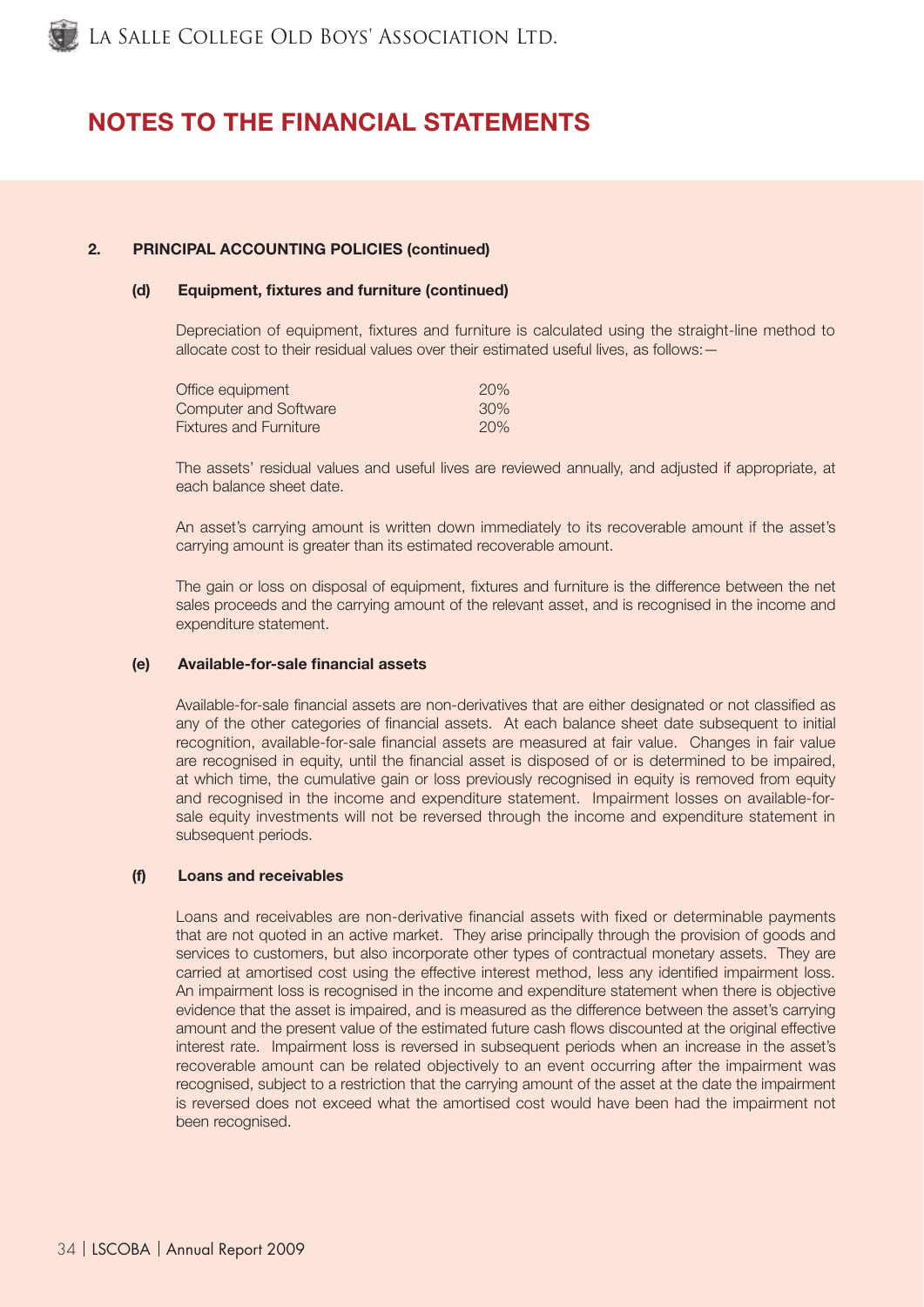# 2. PRINCIPAL ACCOUNTING POLICIES (continued)

#### (g) Impairment of assets

Assets that have an indefinite useful life are not subject to amortisation, which are at least tested annually for impairment and are reviewed for impairment whenever events or changes in circumstances indicate that the carrying amount may not be recoverable. Assets that are subject to amortisation are reviewed for impairment whenever events or changes in circumstances indicate that the carrying amount may not be recoverable. An impairment loss is recognised for the amount by which the asset's carrying amount exceeds its recoverable amount. The recoverable amount is the higher of an asset's fair value less costs to sell and value in use.

#### (h) Inventories

Inventories, comprising shields, ties, history books and souvenirs, are stated at the lower of cost and net realisable value. Cost is determined on a first in, first out basis. It represents actual purchase amount. Net realisable value is determined on the basis of anticipated sales proceeds less estimated selling expenses.

#### (i) Provisions and contingent liabilities

Provisions are recognised for liabilities of uncertain timing or amount when the Association has a legal or constructive obligation arising as a result of a past event, it is probable that an outflow of economic benefits will be required to settle the obligation and a reliable estimate can be made. Where the time value of money is material, provisions are stated at the present value of the expenditures expected to settle the obligation.

Where it is not probable that an outflow of economic benefits will be required, or the amount cannot be estimated reliably, the obligation is disclosed as a contingent liability, unless the probability of outflow of economic benefits is remote. Possible obligations, whose existence will only be confirmed by the occurrence or non-occurrence of one or more future events, are also disclosed as contingent liabilities unless the probability of outflow of economic benefits is remote.

### (j) Revenue recognition

Donations, membership subscriptions and income from functions and activities are recognised on a time-apportioned basis over the period to which they relate.

Dividend income received from listed investment is recognised when the right to receive payment is established.

Interest income from bank deposits is accrued on a time-apportioned basis on the principal outstanding and at the rate applicable.

Income from sales of inventories and history books is recognised when the significant risks and rewards of ownership of the goods are transferred to the buyers and the Association retains no more effective control over the goods.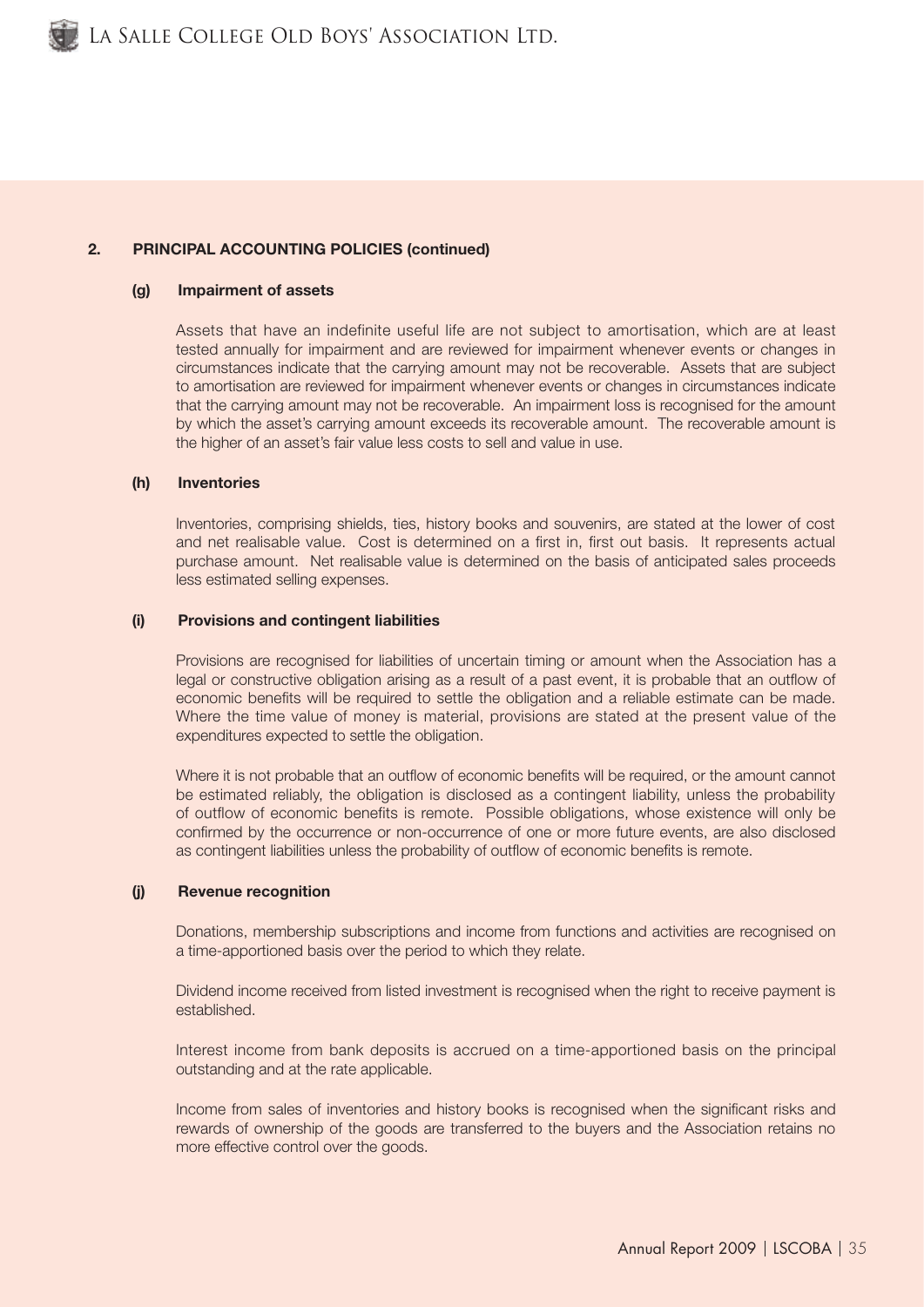# NOTES TO THE FINANCIAL STATEMENTS

# 3. CAPITAL MANAGEMENT

The Association is a company limited by guarantee and has no share capital. The Association considers its capital to be the accumulated funds. The Association's primary objectives when managing its accumulated funds is to safeguard the Association's ability to continue as a going concern, so that it can continue to provide support and protect the interest of its members.

There has been no change in the Association's capital management practices as compared to prior year and the Association is not subject to any externally imposed capital requirements.

#### 4. FINANCIAL RISK MANAGMENT

The Association's major financial instrument is available-for-sale financial assets. No sensitivity analysis or other quantitative disclosure relating to each type of risk arising from the financial instrument is presented as the Board considers there is no material financial risks exposure to the Association.

#### (a) Credit risk

The Association does not have any significant credit risk with respect to its receivables. The maximum exposure to credit risk is represented by the carrying amount of bank deposits. The Association's bank balances are deposited in internationally reputable banks and as such, no significant credit risk is anticipated.

#### (b) Foreign currency risk

The Association operates in Hong Kong and is not exposed to any material foreign currency risk as majority of the transactions and financial assets are denominated in its functional currencies.

#### (c) Interest rate risk

Interest rate risks are risks that fair value or future cash flows of financial instruments will fluctuate because of changes in market interest rates.

Apart from the bank balances denominated in Hong Kong dollars which carry interest rate at market rate, the Association has no other interest-bearing borrowings and its operating cash flows are substantially independent of changes in market interest rate.

#### (d) Liquidity risk

Liquidity risk is the risk that funds will not be available to meet liabilities as they fall due. The Association's policy is to regularly monitor current and expected liquidity requirements to ensure that it maintains sufficient reserves and cash balances to meet its liquidity requirements in the short and longer term. The current financial strength poses no threat of liquidity to the Association.

# (e) Price risk

The Association's equity instrument is classified as available-for-sale financial assets. The Association is exposed to equity securities price risk.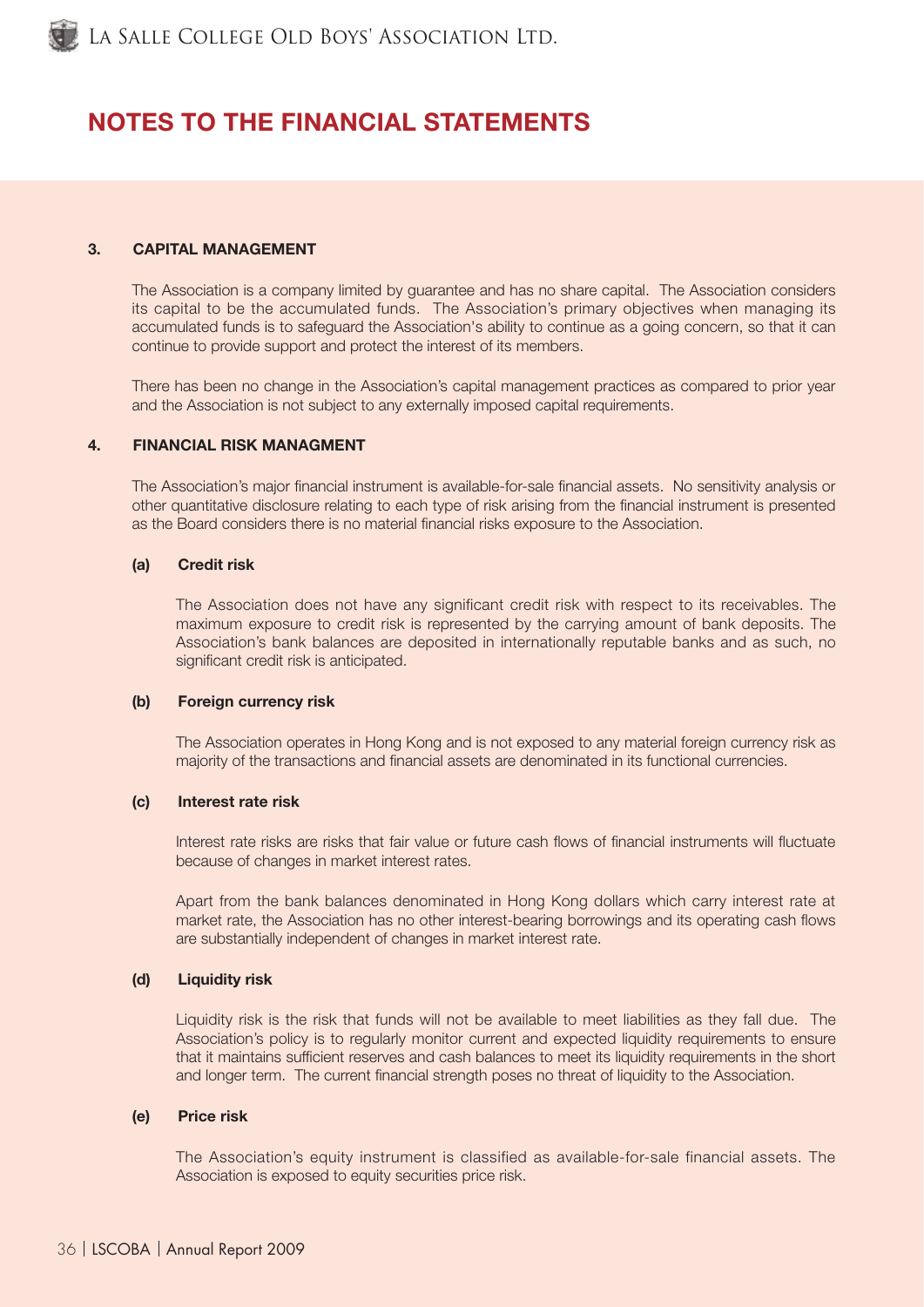# 5. SURPLUS/ (DEFICIT) FROM VARIOUS FUNCTIONS AND ACTIVITIES

|                                                                |           | 2009                       |                               |                | 2008                |                               |
|----------------------------------------------------------------|-----------|----------------------------|-------------------------------|----------------|---------------------|-------------------------------|
|                                                                | HK\$      | Income Expenditure<br>HK\$ | Surplus/<br>(Deficit)<br>HK\$ | Income<br>HK\$ | Expenditure<br>HK\$ | Surplus/<br>(Deficit)<br>HK\$ |
| <b>AGM</b> and Dinner                                          | 2,550     | (22, 185)                  | (19, 635)                     | 5,700          | (17, 790)           | (12,090)                      |
| <b>Christmas Ball</b>                                          | 266,950   | (225, 854)                 | 41,096                        |                |                     |                               |
| Halloween<br>Party jointly-<br>organised with<br><b>MCSFSA</b> | 9,450     | (9, 450)                   |                               |                |                     |                               |
| <b>Horse Racing Day</b>                                        | 65,956    | (58, 471)                  | 7,485                         |                |                     |                               |
| Professional<br><b>Network Events</b>                          | 18,900    | (21, 332)                  | (2, 432)                      | 13,300         | (11,060)            | 2,240                         |
| Sports - Basketball<br>Events                                  | 23,400    | (14, 049)                  | 9,351                         | 15,400         | (13,080)            | 2,320                         |
| Sports - Booking of<br><b>Facilities</b>                       | 67,730    | (61, 365)                  | 6,365                         | 6,480          |                     | 6,480                         |
| Sports - Golf<br>Events                                        | 78,150    | (67,010)                   | 11,140                        | 17,753         | (12, 893)           | 4,860                         |
| Sports - Soccer<br>Events                                      | 450,058   | (310, 536)                 | 139,522                       | 464,350        | (319, 841)          | 144,509                       |
| <b>Spring Dinner</b>                                           | 106,450   | (92, 190)                  | 14,260                        | 98,660         | (74, 512)           | 24,148                        |
| <b>Young Members</b><br>Events                                 | 6,800     | (8, 720)                   | (1,920)                       | 5,440          | (4, 912)            | 528                           |
| Mentorship<br>Programme                                        |           |                            |                               | 3,800          | (2,084)             | 1,716                         |
| <b>Global Reunion</b>                                          |           |                            |                               | 239,226        | (239, 226)          |                               |
|                                                                | 1,096,394 | (891, 162)                 | 205,232                       | 870,109        | (695, 398)          | 174,711                       |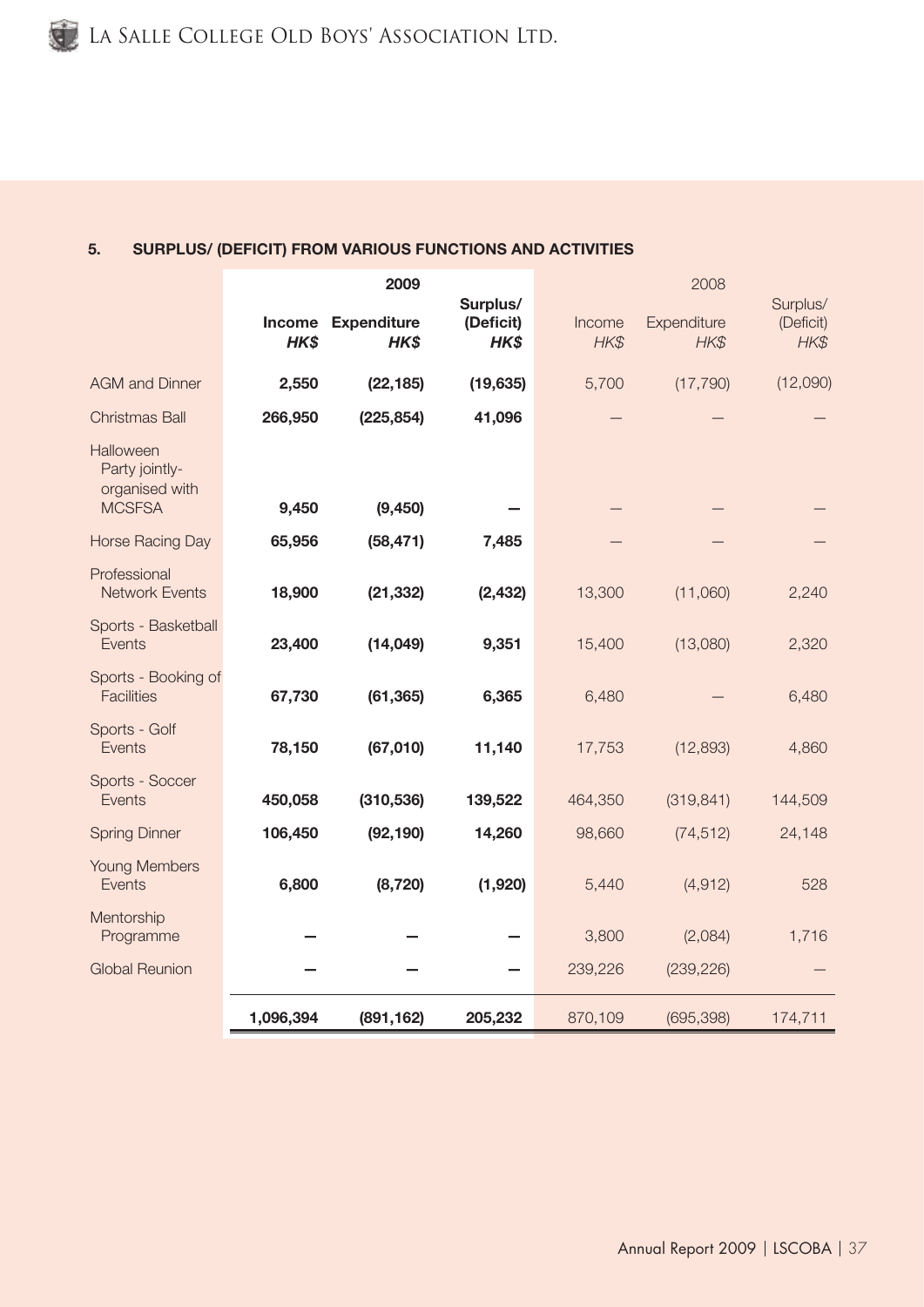# NOTES TO THE FINANCIAL STATEMENTS

# 6. SURPLUS FROM SALES OF SOUVENIRS AND HISTORY BOOKS

|                     | 2009<br>HK\$ | 2008<br>HK\$ |
|---------------------|--------------|--------------|
| <b>Sales</b>        | 92,380       | 867,742      |
| Less: Cost of sales | (33, 868)    | (564, 182)   |
|                     | 58,512       | 303,560      |

## 7. DIVIDEND INCOME

The Association has elected to receive dividend in scrip. Residual dividend (if any), that is a fraction of one board lot, is paid in Hong Kong dollars. During the year, the Association received a residual cash dividend of HK\$245 (2008: HK\$191).

## 8. MEMBERSHIP APPLICATION FEE

The Association charges all applicants a one-off application fee. Applicant must have completed at least one full academic year of studies in La Salle College; and has completed Form 5 education in La Salle College if he is still a current LSC student at the time of application, or has attained 18 years of age. For applicants who apply within one calendar year of graduating or leaving the College, the application fee is HK\$200; for other applicants, the application fee is HK\$500.

# 9. DONATIONS AND SPONSORSHIPS

Donations and sponsorships refer to contributions made towards the school and initiated activities of various student organisations, including the Student Association, Editorial Board, Forms 5 and 7 graduation dinners, and various inter-school sports teams.

# 10. STAFF COSTS AND STUDENT HELPERS' FEES

Staff costs refer to reimbursement paid to the School for the engagement of an administrator, which ceased on 30 October 2008 due to the resignation of the staff. The position is to be replaced. During the year, the Association also reimbursed a number of student helpers' for their assistance. The students assisted in various events including, but not limited to, managing Sunday sports facilities' booking administration, La Salle College and La Salle Primary School Annual Open Day, Family Fun Day and the Association's events.

# 11. DIRECTORS' REMUNERATION

None of the Directors received any emoluments in respect of their services rendered to the Association during the year. (2008: no emoluments received)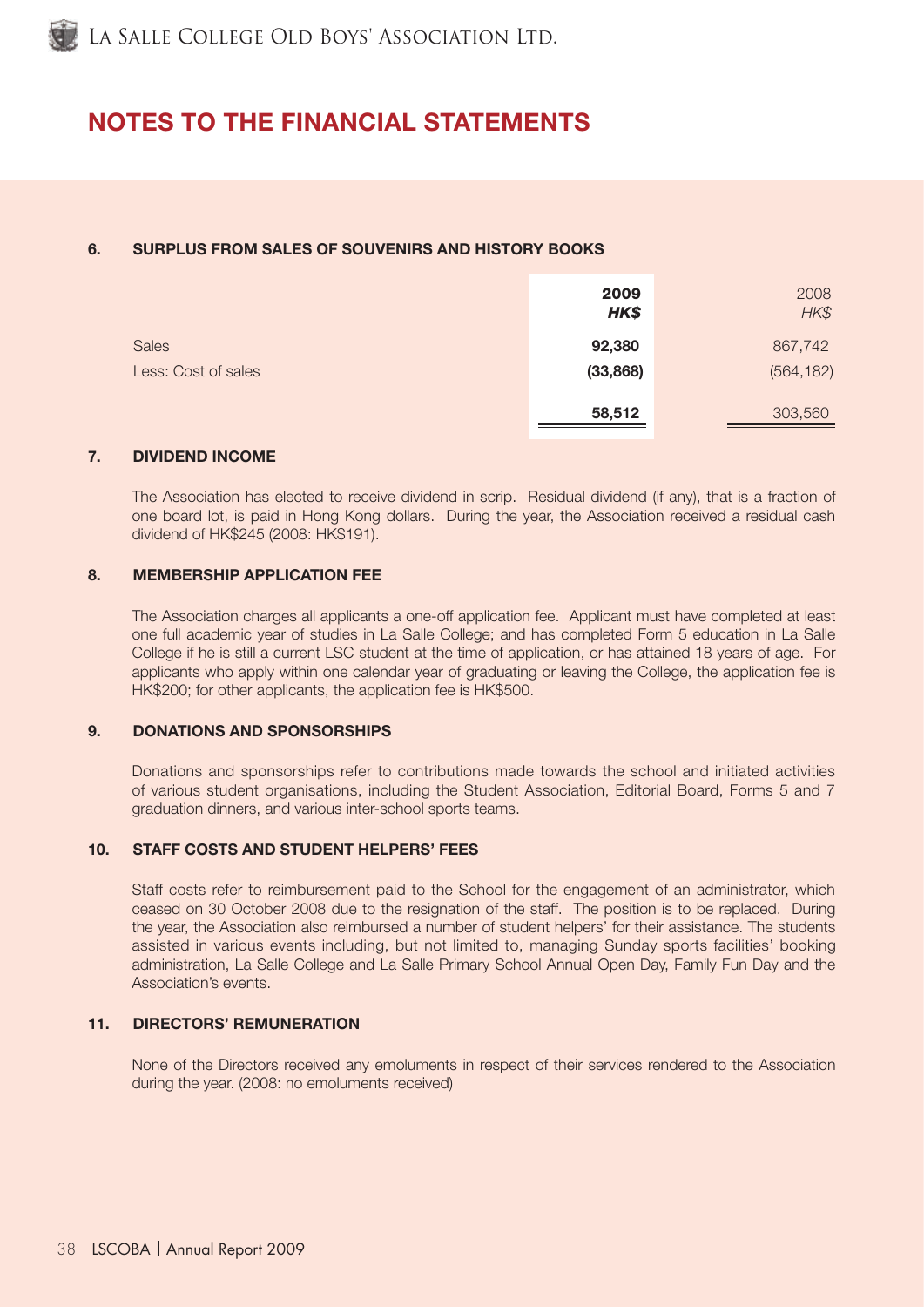# 12. INCOME TAX

Section 24(1) of the Inland Revenue Ordinance specifies that any person that carries on a club or similar institution which receives from its members not less than half of its gross receipts on revenue account (including entrance fees and subscriptions), such person shall be deemed not to carry on a business; but where less than half of its gross receipts are received from members, the whole of the income from transactions both with members and others (including entrance fees and subscriptions) shall be deemed to be receipts from a business, and such person shall be chargeable in respect of the profits therefrom.

The Association is exempt from Hong Kong profits tax by virtue of Section 24(1) of the Inland Revenue Ordinance (2008: exempt from Hong Kong profits tax).

# 13. EQUIPMENT, FIXTURES AND FURNITURE

|                                 | <b>Office</b><br><b>Equipment</b><br>HK\$ | <b>Computer and</b><br><b>Software</b><br>HK\$ | <b>Fixtures and</b><br><b>Furniture</b><br>HK\$ | <b>Total</b><br>HK\$ |
|---------------------------------|-------------------------------------------|------------------------------------------------|-------------------------------------------------|----------------------|
| Cost                            |                                           |                                                |                                                 |                      |
| At 1 April 2007                 | 28,373                                    | 39,671                                         |                                                 | 68,044               |
| <b>Additions</b>                | 62,830                                    | 3,180                                          | 103,303                                         | 168,313              |
| At 31 March 2008                | 91,203                                    | 41,851                                         | 103,303                                         | 236,357              |
| <b>Additions</b>                | 1,500                                     |                                                |                                                 | 1,500                |
| At 31 March 2009                | 92,703                                    | 41,851                                         | 103,303                                         | 237,857              |
| <b>Accumulated Depreciation</b> |                                           |                                                |                                                 |                      |
| At 1 April 2007                 | (27, 513)                                 | (35, 517)                                      |                                                 | (63,030)             |
| Charge for the year             | (395)                                     | (3,694)                                        | (20, 660)                                       | (24, 749)            |
| At 31 March 2008                | (27,908)                                  | (39, 211)                                      | (20,660)                                        | (87, 779)            |
| <b>Charge for the year</b>      | (25, 896)                                 | (1,737)                                        | (20, 661)                                       | (48,294)             |
| At 31 March 2009                | (53, 804)                                 | (40, 948)                                      | (41, 321)                                       | (136, 073)           |
| <b>Net Book Value</b>           |                                           |                                                |                                                 |                      |
| <b>At 31 March 2009</b>         | 38,899                                    | 903                                            | 61,982                                          | 101,784              |
| At 31 March 2008                | 63,295                                    | 2,640                                          | 82,643                                          | 148,578              |

The Association did not write off or dispose of any fixed assets during the year (2008: no write off or disposal of any fixed assets).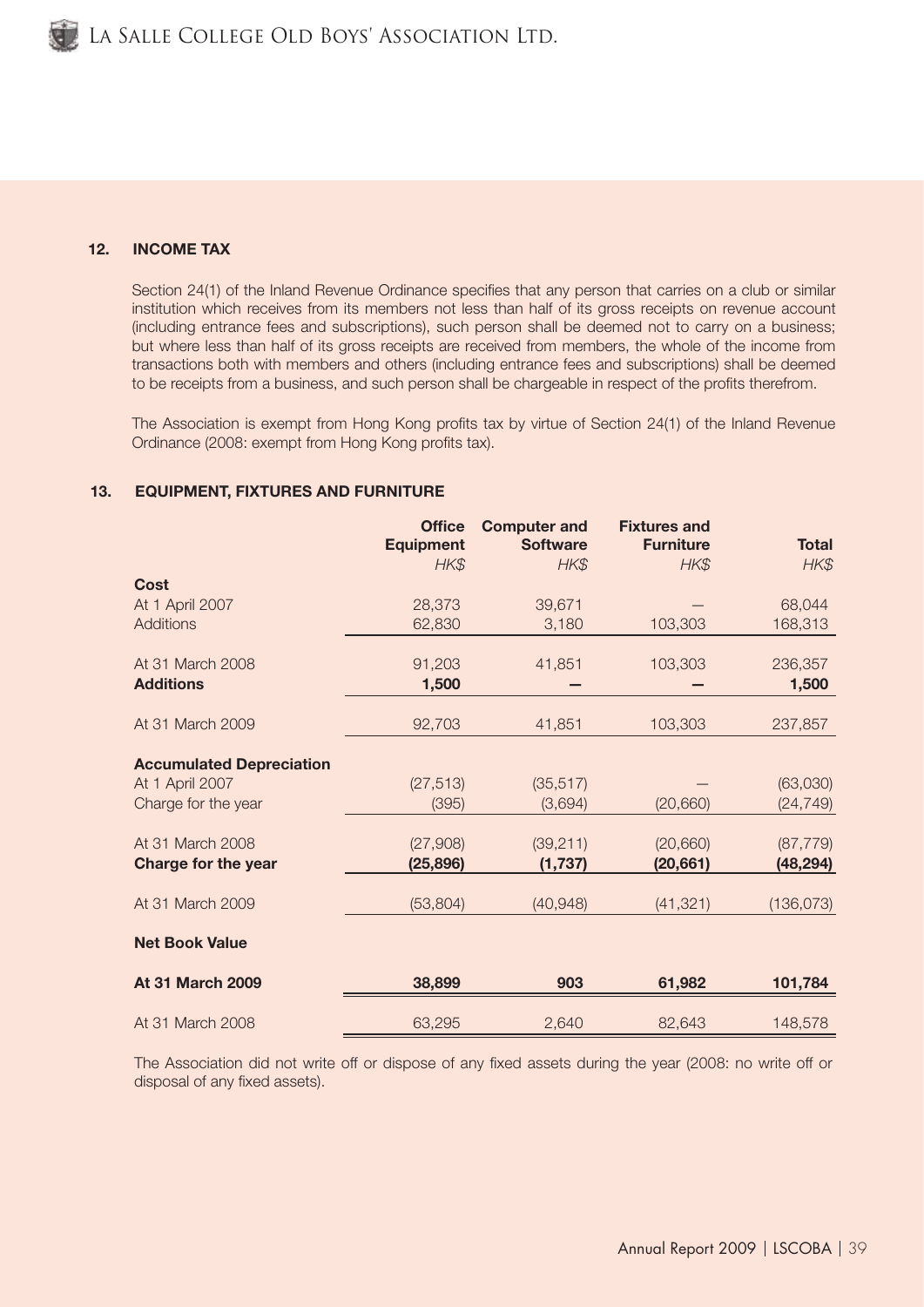

# NOTES TO THE FINANCIAL STATEMENTS

# 14. CASH AND CASH EQUIVALENTS

|                                                      | 2009<br>HK\$       | 2008<br>HK\$       |
|------------------------------------------------------|--------------------|--------------------|
| Cash at bank and in hand<br>Short-term bank deposits | 644,149<br>273,720 | 312,864<br>271,586 |
|                                                      | 917,869            | 584,450            |

The weighted average effective interest rate on short-term bank deposits (three months maturity) was 0.45% per annum (2008: 2.45%).

# 15. ACCOUNTS RECEIVABLE

The carrying amount of accounts receivable approximates to its fair value. The Directors of the Association are at the opinion that no impairment of accounts receivable is necessary.

# 16. INVENTORIES

|                     | 2009<br>HK\$ | 2008<br>HK\$ |
|---------------------|--------------|--------------|
| Inventories at cost | 136,181      | 54,255       |

The Association's inventories portfolio includes history books and publications, wooden shields, car badges, cufflinks, ties, T-shirts and VCDs.

#### 17. ACCOUNTS PAYABLE AND ACCRUALS

|                                      | 2009<br>HK\$      | 2008<br>HK\$      |
|--------------------------------------|-------------------|-------------------|
| Accounts payable<br>Accrued expenses | 34,000<br>158,140 | 14,000<br>268,931 |
|                                      | 192,140           | 282,931           |

The Association has financial risk management policies in place to ensure that all payables are paid within the credit time frame. All balances were unsecured and non-interest bearing.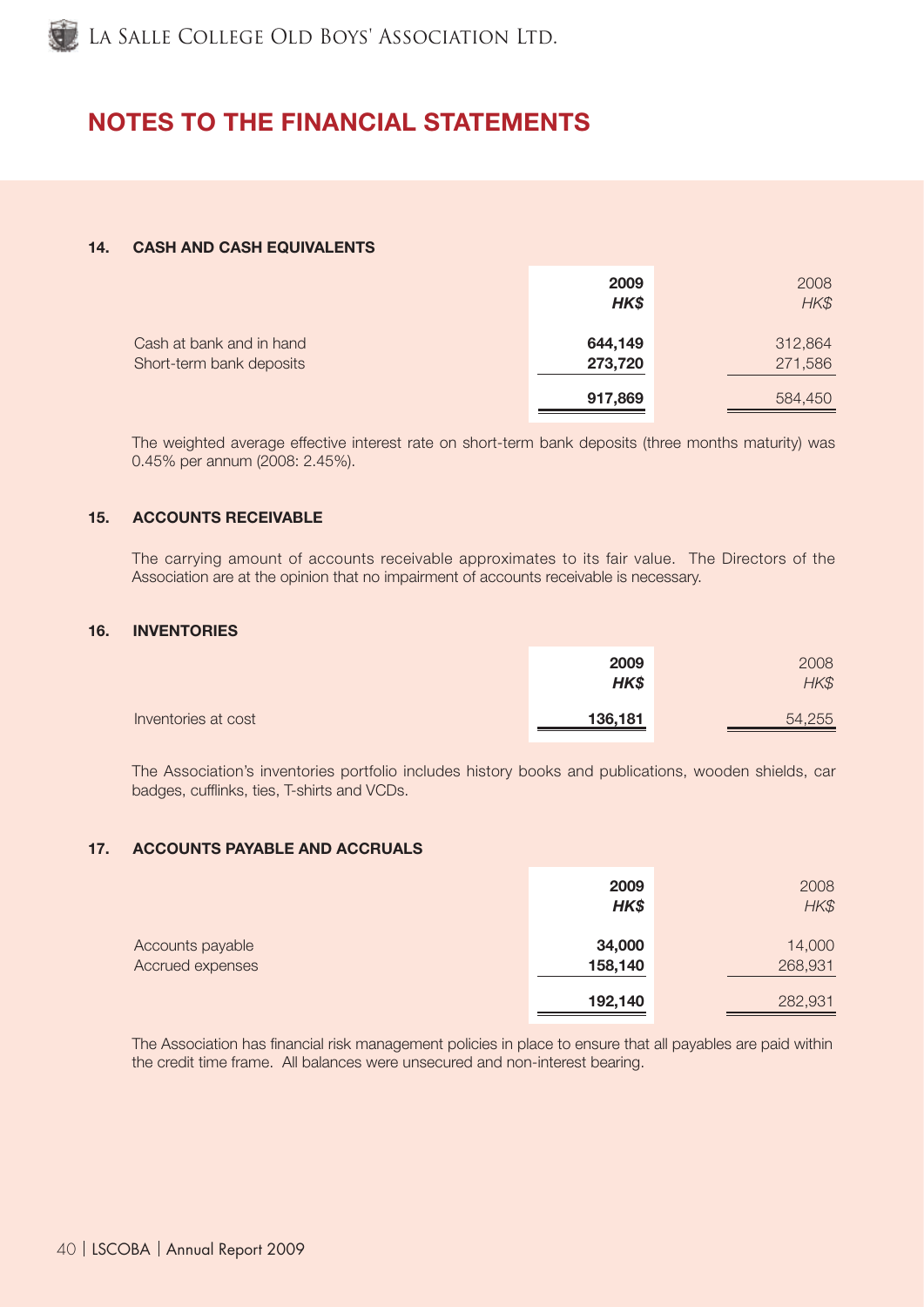

# 18. AVAILABLE-FOR-SALE FINANCIAL ASSETS

On 2 March 2009, HSBC Holdings Plc (SEHK: 00005) announced that it proposes to raise US\$17.7 billion by way of a fully underwritten Rights Issue on the basis of five New Ordinary Shares for every 12 Existing Ordinary Shares. The Issue Price for Shareholders on the Hong Kong branch has been set at HK\$28 per New Ordinary Share.

As of 3 March 2009, the Association held 36,673 Ordinary Shares of HSBC and was entitled 15,280 Rights Issue (the "Rights"). The Association has placed an instruction to subscribe for 10,000 Rights at HK\$28 each on 24 March 2009, valued at HK\$280,000.

The selling instruction of the remaining 5,280 Rights was placed on the same day. On 26 March 2009, the Association was confirmed that the 5,280 Rights were sold to independent third parties at a market price of HK\$15.1 each. Such transaction brought a cash inflow of HK\$79,728 to the Association.

The Board intends to donate these New Ordinary Shares so received through subscription of the 10,000 Rights, or the equivalent cash value at that time, to La Salle College on her 80th Anniversary and hence, expresses this wish to the future LSCOBA Board of the 2012-2013 term.

#### (a) Non-current assets

|                                                                                     | 2009<br>HK\$                        | 2008<br>HK\$                       |
|-------------------------------------------------------------------------------------|-------------------------------------|------------------------------------|
| At the beginning of the year<br>Addition of script dividend<br>Change in fair value | 4,361,539<br>253,606<br>(3,051,041) | 4,446,771<br>226,000<br>(311, 232) |
|                                                                                     | 1,564,104                           | 4,361,539                          |

Available-for-sale financial assets represent the following:-

| <b>Name</b>                                                 | <b>Type of stock</b> | <b>Quantity held</b><br>in 2009 | Quantity held<br>in 2008 |
|-------------------------------------------------------------|----------------------|---------------------------------|--------------------------|
| <b>HSBC Holdings Plc</b>                                    | Ordinary shares      | 36,673                          | 34,397                   |
|                                                             |                      | 2009<br>HK\$                    | 2008<br>HK\$             |
| Equity securities, at market price:-<br>Listed in Hong Kong |                      | 1,564,104                       | 4,361,539                |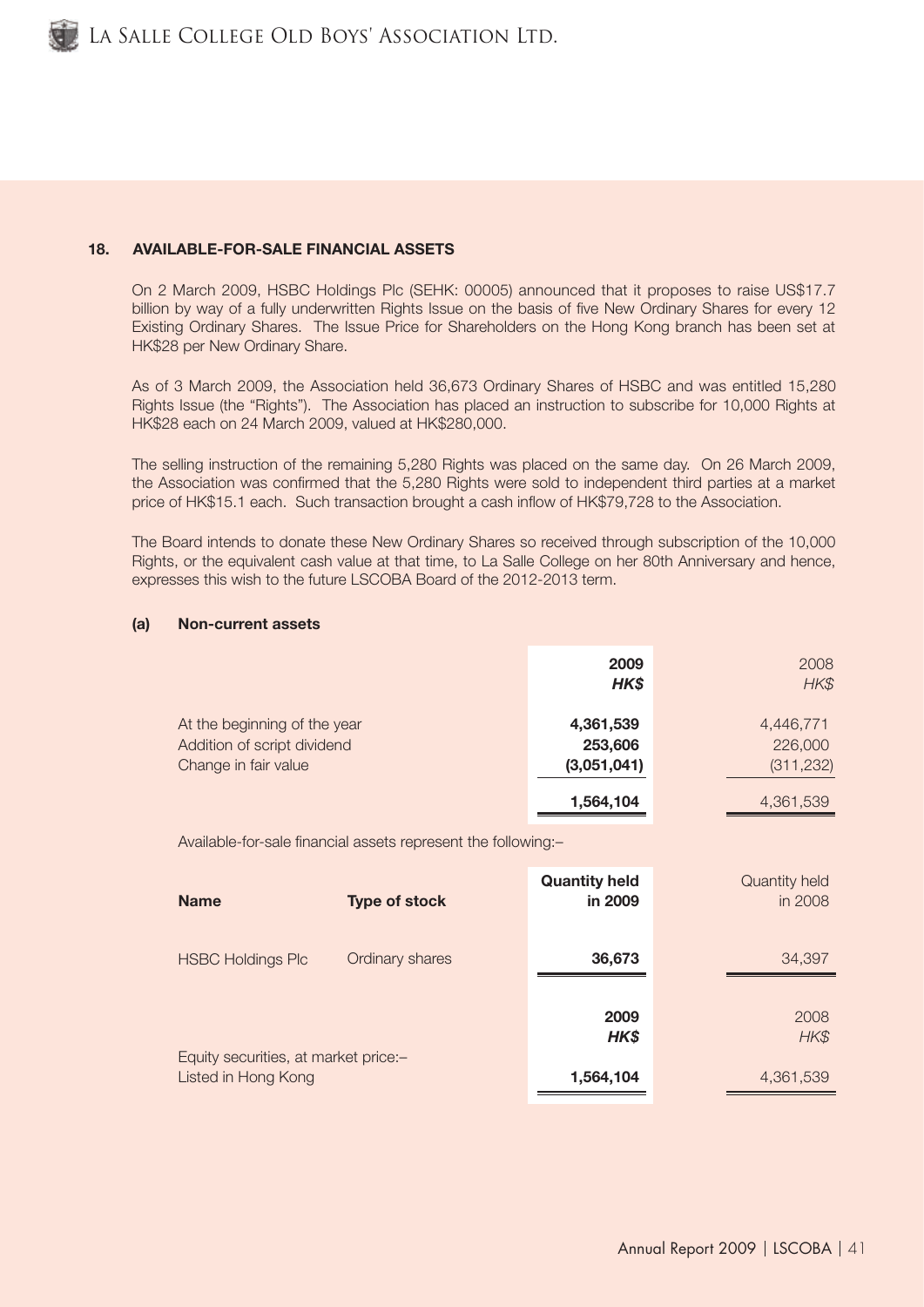# NOTES TO THE FINANCIAL STATEMENTS

# 18. AVAILABLE-FOR-SALE FINANCIAL ASSETS (continued)

#### (b) Current assets

|                                                 | <b>Quantity held</b> | Quantity held |
|-------------------------------------------------|----------------------|---------------|
|                                                 | in 2009              | in 2008       |
|                                                 |                      |               |
| At the beginning of the year                    |                      |               |
| Allotment of Rights                             | 15,280               |               |
| Disposal of Rights                              | (5, 280)             |               |
|                                                 |                      |               |
|                                                 | 10,000               |               |
|                                                 |                      |               |
|                                                 | 2009                 | 2008          |
|                                                 | HK\$                 | HK\$          |
| Equity rights, at 31 March 2009 closing price:- |                      |               |
| Listed in Hong Kong                             | 145,000              |               |

#### 19. RESERVES

# (a) Credit card reserves

The reserve comprises of spending rebates and referral fee donated by the credit card issuing bank, and the one-time/ monthly donation to the Association from the credit card holders. The donations are used to support student scholarships, school development programmes and student related activities.

Under the agreement between Wing Hang Bank, Limited ("WHB") and the Association, WHB rebates on a monthly basis 0.3% of the amount of retail spending by the affinity card holders to the Association. Further, for every successful credit card application, WHB further donates HK\$150 to the Association.

During the year, the net amount transferred to Credit card reserves comprised of the following:–

|                                                                                                                                    | 2009<br>HK\$                  | 2008<br>HK\$     |
|------------------------------------------------------------------------------------------------------------------------------------|-------------------------------|------------------|
| Donations received from card holders<br>Rebates and referral fees received<br>Less: donations and sponsorships to student projects | 11,600<br>48,569<br>(13, 754) | 13,050<br>56,162 |
|                                                                                                                                    | 46,415                        | 69.212           |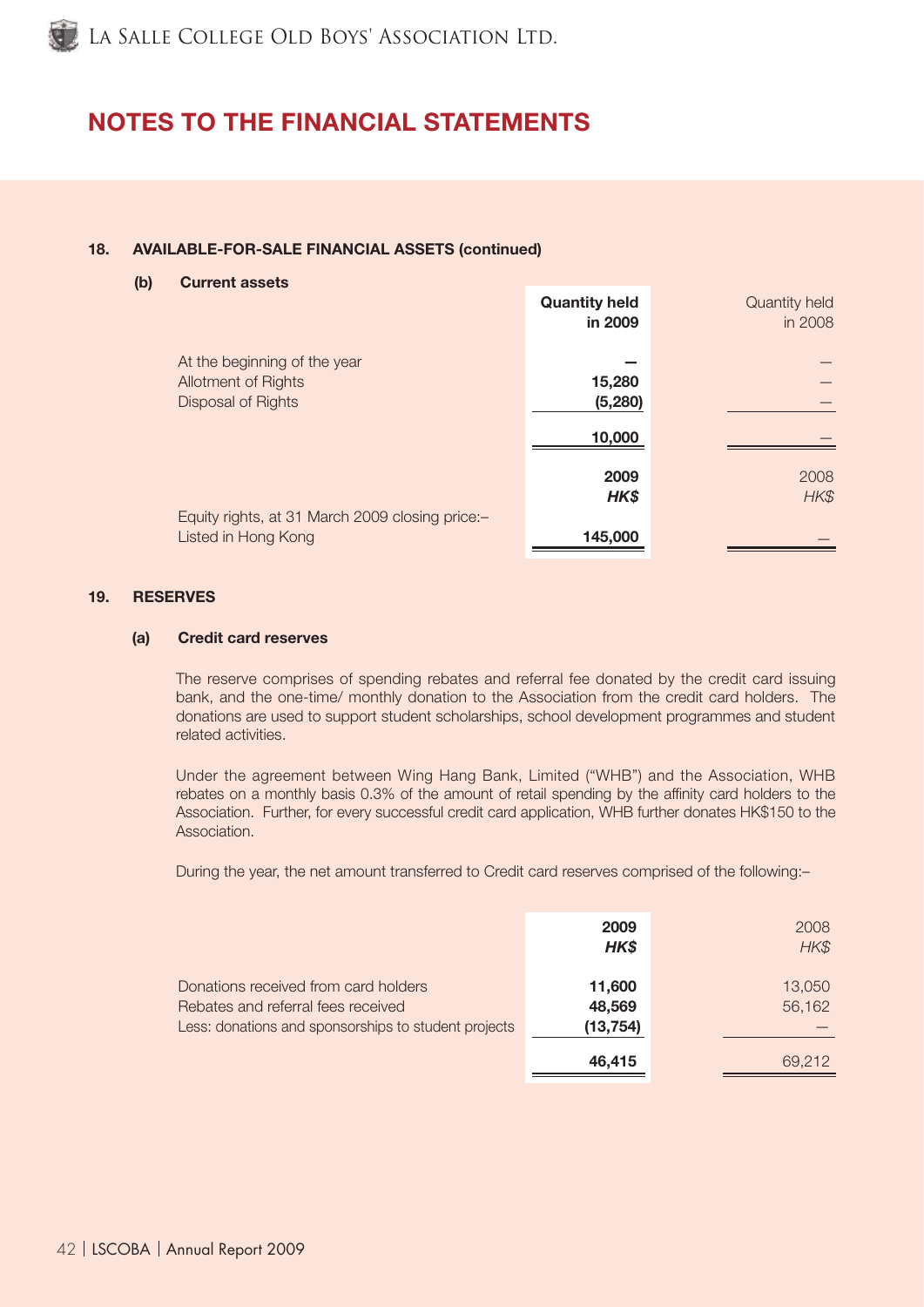# 19. RESERVES (continued)

#### (b) Heritage reserves

The reserve was established to facilitate any school or old boy heritage related projects that the Association may undertake.

#### (c) PRC Education reserves

The reserve was established to facilitate support of La Salle education initiatives within Mainland China. Brother David Liao's La Salle Study Center is one of the potential benefactors of this reserves.

#### (d) Sports reserves

The reserve comprises of surplus generated from the sports activities organised by the Association. The donations are used to support the development of the inter-school sports teams and various student sports related activities.

During the year, the net amount transferred to Sports reserves is comprised of the following: —

|                                                      | 2009<br>HK\$ | 2008<br>HK\$ |
|------------------------------------------------------|--------------|--------------|
| Surplus generated from basketball activities         | 9,240        |              |
| Surplus generated from booking of sports facilities  | 6,365        |              |
| Surplus generated from soccer activities             | 72,000       | 99,000       |
| Less: donations and sponsorships to student projects | (17,000)     |              |
|                                                      | 70,605       | 99,000       |

#### (e) LSC 80th Anniversary reserves

The reserve was established in the 2008-2009 term, where an amount was set aside in the form of HSBC shares, valued at \$280,000 at the time of purchase. These shares are intended to be donated to La Salle College, together with any gains of this share holding.

# 20. COMPARATIVE FIGURES

Certain comparative figures of last year have been reclassified to conform to the current year's presentation.